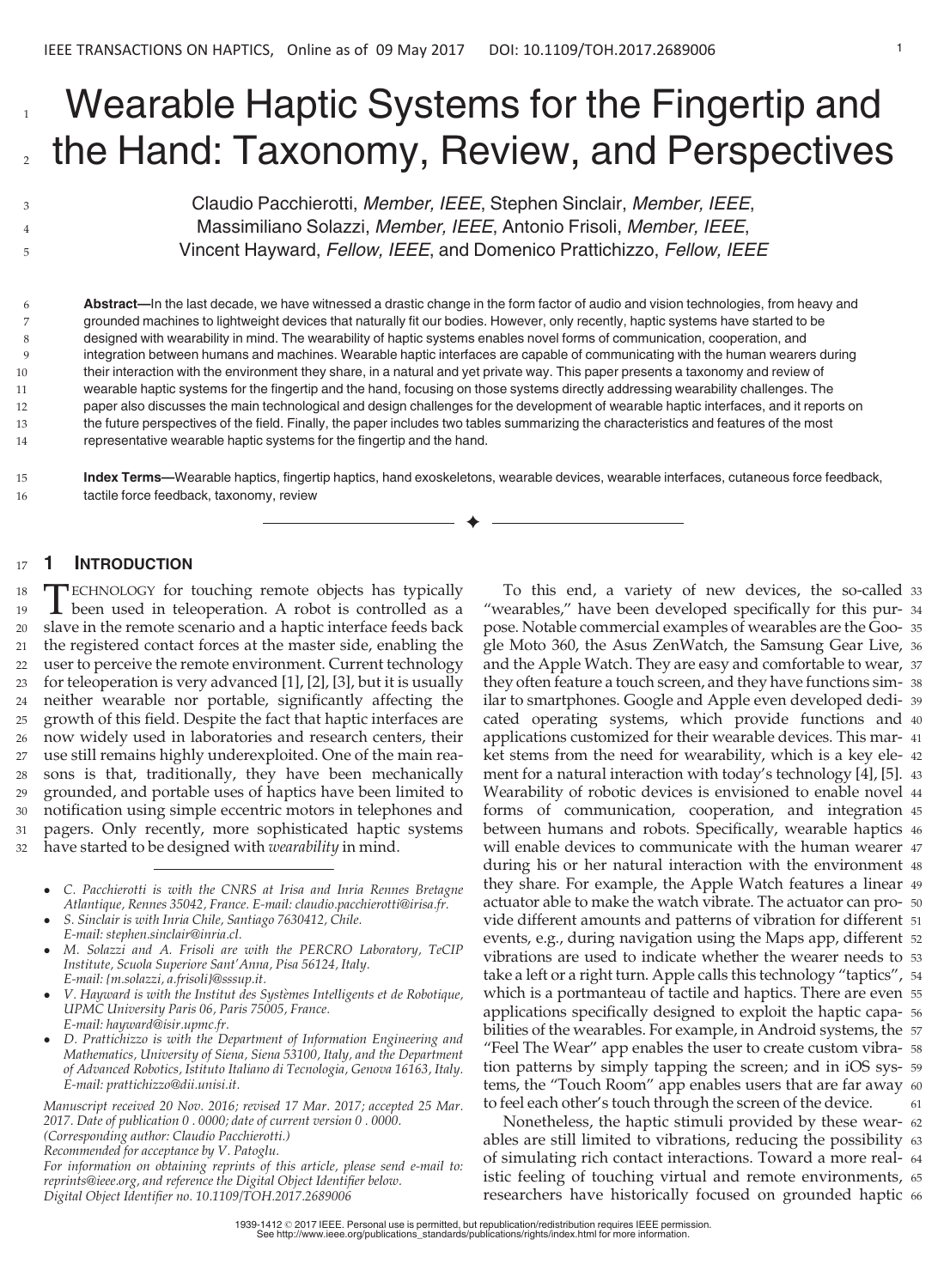

Fig. 1. From grounded haptics to more wearable and portable designs. (a) A Phantom Premium, (b) a CyberGrasp, and (c) a fingertip device [5]. As we move from (a) to (c), the wearability of the system is improved at the cost of losing part of the kinesthetic component of the interaction.

 interfaces, such as the Sigma or Phantom devices, and glove-type haptic displays, such as the CyberGrasp or the Rutgers Master. Although these devices provide compelling force sensations, they are nonetheless quite complex and too expensive in consumer terms. For example, the Sigma.7 haptic interface (Force Dimension, CH) and the CyberGrasp (CyberGlove Systems LLC, USA) sell for around 70,000 USD. For this reason, it is important to find a trade-off between providing a realistic feeling of touch and the cost, wearability, and portability of the system.

# $77$  2 WEARABLE HAPTICS AND THE ROLE OF <sup>78</sup> CUTANEOUS STIMULI

 In the previous section, we called the Apple Watch a wear- able technology, while we referred to a Phantom device as a non-wearable device. However, the definition of what is wearable and what is not is not always so intuitive and straightforward. The Cambridge University Press dictio- nary defines a wearable object as something which is simply "suitable for wear or able to be worn." According to this defini- tion, it seems correct to consider the Apple Watch to be wearable, since it can be easily worn as a normal wrist- watch. On the other hand, a tablet PC cannot be considered a wearable object. In the case of audio technologies, modern media players (e.g., the Apple's iPod) can be considered portable objects, but only wireless headphone sets seem to also fit in the wearable objects category.

93 What about haptic technologies?

 As already mentioned before, most haptic devices now available on the market cannot be considered wearable. Con- sider, for example, the Omega 3 haptic interface by Force 97 Dimension (7 kg of weight for dimensions  $27 \times 39 \times 35$  cm),<br>98 or to the Phantom Premium 1.5 by Geomagic (9 kg of weight or to the Phantom Premium 1.5 by Geomagic (9 kg of weight 99 for dimensions  $25 \times 33 \times 36$  cm, shown in Fig. 1a). These<br>100 types of haptic devices are very accurate and able to provide types of haptic devices are very accurate and able to provide a wide range of forces. They are commonly referred to as *grounded* interfaces, since their base is fixed to the ground. The pursuit of more wearable haptic technologies lead researchers to the development and design of exoskeletons, a type of haptic interface which is grounded to the body [6],

[7]. The robotic system is *worn* by the human operator, who 106 feels both the contact force simulating the interaction and the 107 undesired reaction force, which counterbalances the first one 108 (see Fig. 1b). In grounded haptic interfaces this undesired 109 reaction force is counterbalanced by the ground and not felt 110 by the user, thus increasing the illusion of telepresence pro- 111 vided by these devices [5], [8] (see Fig. 1a). An example of 112 commercially-available hand exoskeleton is the CyberGrasp, 113 shown in Fig. 1b. 114

Although exoskeletons can be considered wearable hap- 115 tic systems, they are often quite heavy and cumbersome, 116 reducing their applicability and effectiveness. For this rea- 117 son, we seek to extend the definition of "wearable interface" <sup>118</sup> beyond something that is merely suitable to be worn. A 119 wearable haptic interface should also be small, easy to carry, 120 comfortable, and it should not impair the motion of the 121 wearer. In this respect, we embrace the idea of service tech- 122 nology that Parviz, Lee, and Thrun shared while presenting 123 Google Glass: "We think technology should work for you— 124 to be there when you need it and get out of your way when 125 you don't" [9]. Following this line of thought, the level of <sup>126</sup> wearability of haptic interfaces can be defined by their form <sup>127</sup> factor, weight, shape, area of interest, and ergonomics. For 128 example, we consider the fingertip haptic device shown in 129 Fig. 1c more wearable than the hand exoskeleton shown in 130 Fig. 1b, which we consider in turn more wearable than full- 131 body exoskeletons such as the Raytheon Sarcos's XOS 2 132 robotic suit or the ActiveLink's Dual Arm Power Amplifica- 133 tion Robot. It is also important to highlight that the level of 134 wearability of a device is only related to its design features, 135 and it does not depend on its performance or actuation capa- 136 bilities. Section 4 will discuss more in detail the factors that, in 137 our opinion, mostly affect the wearability of haptic interfaces. 138

A promising approach to increase the wearability of such 139 devices consists of moving the grounding of the system (in 140 red in Fig. 1) closer to the point of application of the stimulus 141 (depicted in blue in Fig. 1). However, as this happens, the 142 kinesthetic component of the interaction is progressively 143 lost, leaving intact only the cutaneous part of the interac- 144 tion [8], [10], [11]. At the extreme of this process, when the 145 base of the interface is placed at the point of application of 146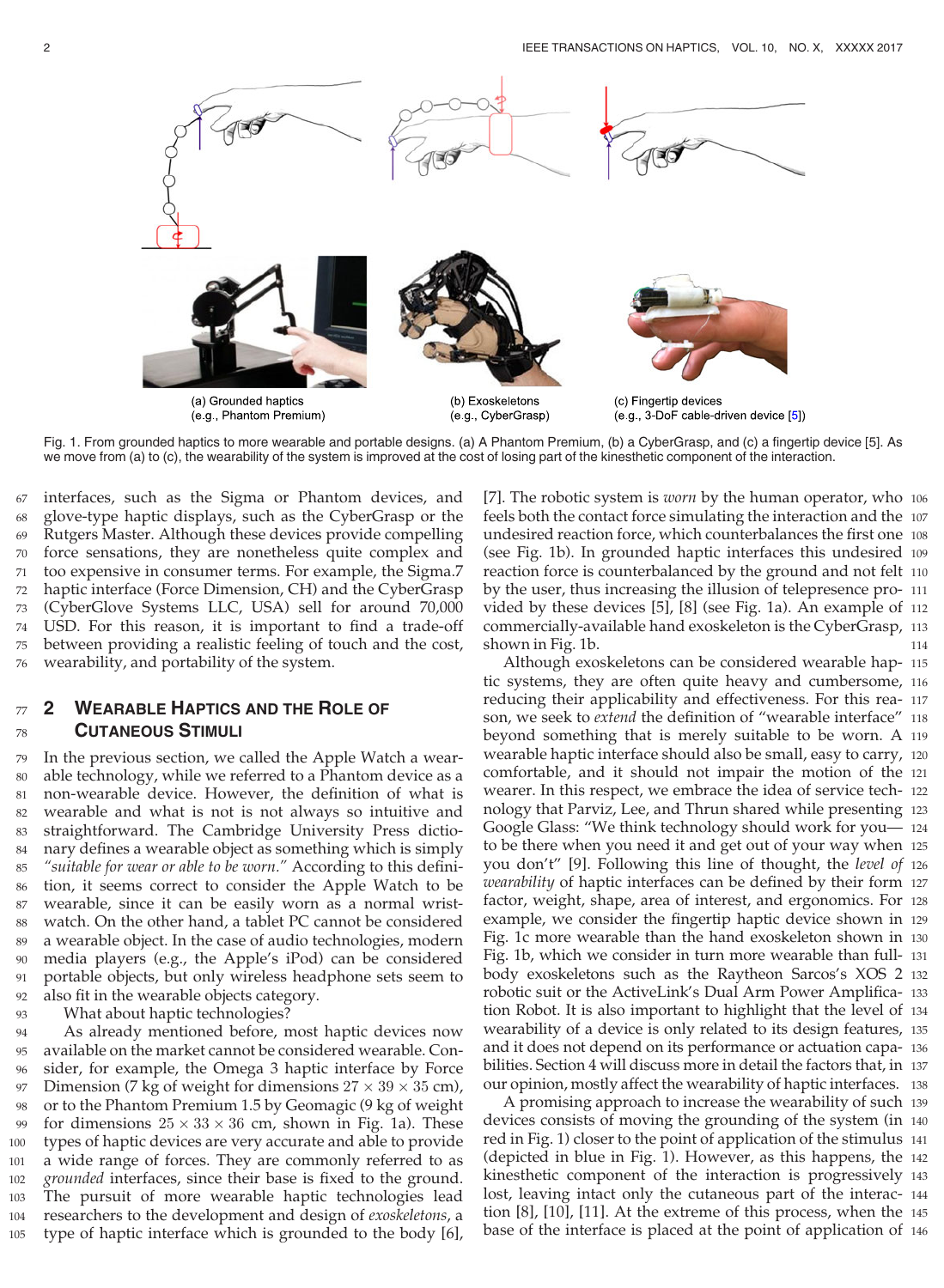the stimulus, the haptic interface is only capable of providing cutaneous cues. This is the case of the fingertip device shown in Fig. 1c. Cutaneous feedback provides indeed an effective and elegant way to simplify the design of wearable haptic interfaces: the high density of mechanoreceptors in the skin and their low activation thresholds [12], [13] allow research- ers to develop effective cutaneous-only displays that are compact, comfortable, and inexpensive [5], [14], [15] (as the one in Fig. 1c). Cutaneous feedback has been also proven to play a key role in enhancing the performance and effective- ness of teleoperation and immersive systems [15], [16], [17], [18], [19], [20], [21]. Cutaneous cues have even been found to be more informative than kinesthetic cues in discrimination of surface curvature [22] and fine manipulation [23].

# 161 3 CLASSIFICATION AND TAXONOMY OF WEARABLE 162 **HAPTIC INTERFACES**

 This section categorizes wearable haptic systems according to the type of tactile stimuli they provide to the wearer, the area where they apply these stimuli, the technologies they employ to apply and sense haptic cues, and their level of wearability. This characterization will be used in Section 5 to classify the systems included in our review and in Tables 2 and 3 to summarize their features and performance.

 We have restricted our selection to devices that provides mechanical stimulation, taking advantage of cutaneous phe- nomena. Thus, we have excluded devices based on non- mechanical principles (e.g., electro-stimulation). We have also excluded a discussion of sensing and rendering techni- ques, both important components of the haptic servo. In this respect, we note briefly that many devices may include built-in sensors, such as inertial or force sensors (e.g., FSRs or fingernail sensors), while others may depend on external position sensing, which is often accomplished via marker- based or markerless methods using infrared or visible light (RGB) cameras. We do not go into detail on these here, as a full treatment would require a dedicated survey, and exact requirements are often device- and application-specific.

#### 184 3.1 Type of Tactile Interaction

 As mentioned in the previous section, due to the necessity of relocating actuators toward the effector positions, wearability often restricts haptic interfaces to cutaneous feedback, i.e., grounded on the body itself, close to the point of contact. It fol- lows that we should design interfaces to fully exploit somato- sensory cues possible to activate through cutaneous-only stimulation. Fortunately, from the somatosensory literature, we can identify several categories of feedback that are possible without resorting to grounded, kinesthetic cues.

## <sup>194</sup> 3.1.1 Contact and Pressure Display

 Although contact/non-contact and pressure display against the finger pulp can be considered as a "simple" form of feedback, requiring only for example a solenoid actuator to press a plate against the fingertip, contact between the fin- ger pad and a surface represents complex biomechanics worth some consideration.

 The finger pad is an inhomogeneous material whose compression can be likened to a non-linear spring which stiffens with displacement, reaching its maximum compres- sion at small loads. The quick increase in contact area leads to a recruitment of mechanoreceptors correlated with con-tact force, which partly explains high sensitivity for small

forces [24]. Apart from statics, deformation dynamics 207 should also be considered, as the normal loading changes 208 significantly with speed of impact [25]; such facts may affect 209 sensation of pressure, stiffness and other material properties 210 to be displayed.

#### 3.1.2 Curvature Display 212

When feeling a surface with a radius of curvature larger 213 than the finger, the position of the finger follows a 2-dimen- 214 sional trajectory (proprioceptive cue), and the angle of the 215 surface normal changes relative to the finger (cutaneous 216 cue). It has been shown that this cutaneous cue dominates 217 in haptic perception of large-radius curvature [26]—that is 218 to say, when scanning a surface horizontally, subjects could 219 identify differences in virtual surface curvature comparably 220 well to the real surface when orientation was displayed via 221 surface normal rotation, but performed poorly when only 222 height information was provided. Such large-radius curva- 223 ture cues based on surface orientation could be mounted in 224 a wearable fashion similar to contact cues discussed above, 225 with a platform controllable in orientation. 226

## 3.1.3 Vibrations, Textures, and Materials 227

In many portable devices, haptic vibrations are used in open 228 loop as icons for notification or to indicate device state. How- 229 ever, vibrations with frequency scaled according to scanning 230 velocity are produced when a finger runs along a surface, 231 and thus form strong perceptual cues for recognizing and 232 differentiating materials and textures. Correlation with 233 exploration conditions is important, as indicated by our diffi- 234 culty in recognizing similar textures at different velocities 235 under a passive condition [27]. Roughness, but also dryness, 236 and material friction properties may be indicated by correla- 237 tion with the finger and material states, and the non-linear- 238 ities thus involved [28]. Additionally, it should be noted that 239 vibration information is present not only at the cutaneous 240 site of interaction, but is in fact available at least up to the 241 forearm [29], [30]. Non-local stimulation may thus be an 242 option, as long as real-time correlates are well maintained. 243 Finally, it has been shown that with clever signal design, it is 244 even possible to produce an illusion of attraction forces at 245 the fingertips using only vibration cues [31]. 246

#### 3.1.4 Softness/Hardness <sup>247</sup>

When we judge the compliance of an object by probing with a 248 finger, one intuitive explanation is that we estimate the pene- 249 tration distance of the finger into the object. However, studies 250 show that we are able to distinguish objects of varying com- 251 pliance using only cutaneous information [32]; an explanation 252 is that contact area pressure distribution, and therefore skin 253 deformation, are correlated with normal force as a compliant 254 object deforms around the finger probing it. Nonetheless, the 255 exact shape of the pressure distribution is unimportant, com- 256 pared with simply the total area of contact [33]. 257

#### $3.1.5$  Caress  $258$

As an alternative to highly precise cutaneous stimulation on 259 the glaborous skin, for wearable applications it is important to 260 consider the possibilities of the substantial hairy skin. One 261 way is by exploiting the unmyelinated fibers, which are per- 262 vasive in hairy skin. These have been shown to respond to 263 "soft" and light touch [34], are slowly conducting compared 264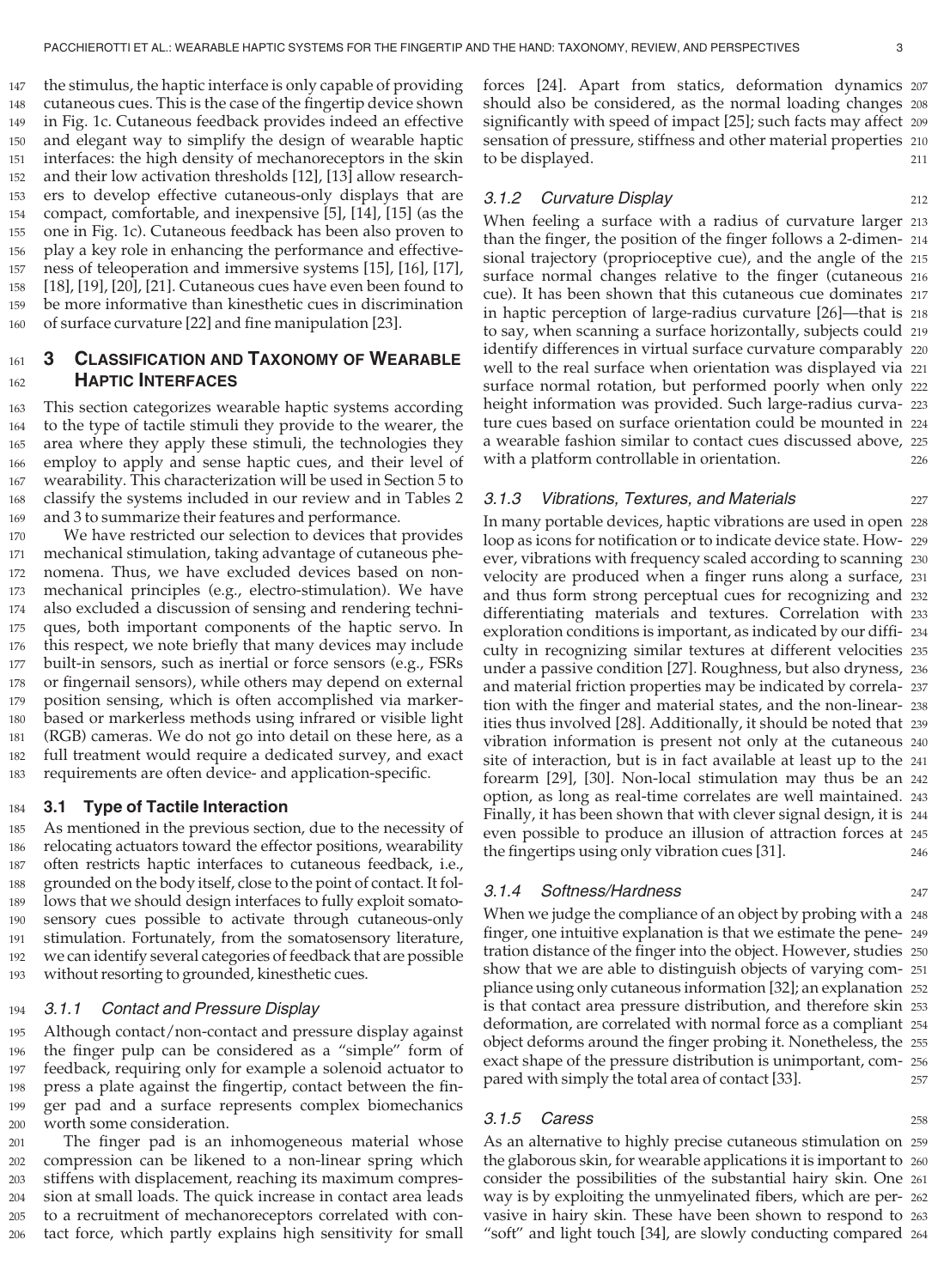to myelinated fibers, and have only very limited somatotopic organization [35], suggesting that stimulation location is less important than for myelinated fibers. However, velocity of caress or stroke does play a role in apparent pleasantness of the stimulation; for low velocities, no difference between sites featuring both myelinated and unmyelinated fibers were found, but for faster velocities, pleasantness was greater in the palm area [36]. Slow and light touch is therefore recom-mended if pleasant stimulation of the hairy skin is the goal.

# <sup>274</sup> 3.1.6 Friction Display

 In manipulation tasks using force feedback devices, it is typi- cal to render friction using forces on the operator's grasping hand at the end effector. However, it has been shown that adding a small amount of skin stretch at the finger pad, even 0.25 mm, can enhance the perception of friction [37] in such applications. We note however that fingerpad friction is a complex phenomenon; it can be approximated in a dry state as an elastic polymer, but becomes highly plastic and dissi- pative under wet conditions due to even small amounts of sweat, increasing area of contact and modifying the mechan- ics of the ridges [38]. This leads to an increase in the friction coefficient; conversely, excess wetness will reduce it. The friction coefficient also varies greatly with sliding velocity, as does stick-slip behaviour [39]. The ridged areas are also highly anisotronic in their mechanics [40]. Such behaviour should be considered not only in modeling realistic friction conditions, but also in rendering them using an effector.

#### <sup>292</sup> 3.1.7 Indentation

 Small indentations in the skin create lateral forces as well as normal forces. A simple demonstration can show that the lateral component of the forces is sufficient to give a percept of a bump: applying the index finger along the teeth of a comb and brushing them with a hard object gives a clear impression of a moving indentation under the finger [41]. This effect has been reproduced using a desktop lateral pin display. The same apparatus has been used to additionally show that such strain patterns reliably stimulate correlated neural patterns [42]. Therefore lateral pin displays, if made wearable, may be a good candidate for precise display of small indentation stimuli, interesting for example in Braille applications, among other categories.

#### <sup>306</sup> 3.1.8 Push-Button

 Related to softness cues already discussed, the contact area of a probing gesture implicitly defines a finger displace- ment–contact area relationship. In the softness cue interpre- tation, it was proposed to modulate the contact area relationship to present sensations of different hardnesses. However, a dual view is that the deformation represents a relationship between contact area and finger displacement. If the contact area relationship is modified, an erroneous esti- mation of finger displacement may be induced [43]. Modu- lating such relations in real time can create push-button or illusionary movement percepts that could be exploited.

#### <sup>318</sup> 3.1.9 Proprioception

 The above push-button effect is one example of a proprio- ceptive illusion induced by skin stretch. In fact, there is evi- dence to suggest that skin has an important role in proprioception, including the stretch associated with the hairy skin at the joints during flexion. It has been shown that participants with anaesthetized forefingers could none- 324 theless detect finger position associated with skin stretch at 325 the edges of the anaesthetized regions [44]. Thus, manipu- 326 lating skin laterally around joints may be a useful way to 327 induce position or motion illusions. 328

Another proprioceptive effect that has been known since 329 at least the 1970's is induction of angular estimation errors 330 by means of vibration at the tendons [45], however large 331 amplitudes are required, limiting exploitability for smooth 332 user experiences. It is also possible that certain propriocep- 333 tive and kinesthetic effects are achievable by correlating 334 vibration with limb movement [46]. 335

#### 3.1.10 Surface Geometry 336

A final example of the importance of lateral forces is that we 337 use them during active exploration for determining surface 338 geometry, that is to say, the existence of large-scale (size of a 339 finger) bumps and dents in a surface. Indeed, it has been 340 shown that it is possible to overcome shape cues of a real 341 surface by modifying the associated lateral-only forces dur- 342 ing interaction [47]. Therefore inducing friction-related 343 strain patterns correlated with position can lead to the per- 344 ception of bumps or divets. This differs from the display of 345 large-radius curvature, Section 3.1.2, in that there is no need 346 for an orientable platform.

The above perceptual cues represent exploitable illusions 348 achievable through cutaneous stimulation. The apparatus in 349 many cases that was used to demonstrate them is too bulky 350 for wearable applications, requiring grounded or desktop 351 devices. However, overcoming these constraints and discov- 352 ering new methods to generate comparable stimuli using 353 wearable hardware is considered as a design challenge for 354 wearable haptics—to bring the plethora of options for cutane- 355 ous interaction from the lab to the portable, wearable world. 356

#### **3.2 Mechanical Properties** 357

One approach to characterize haptic devices is to group them 358 according to their mechanical properties. Considerations on 359 how these properties affect the wearability of these systems 360 are reported in Section 4. Although the following mechanical 361 characterization is necessary, it is probably not sufficient to 362 guide the development of wearable haptic interfaces. For 363 example, a device might perform extremely well at display- 364 ing large-radius surface curvature, but if this parameter is 365 not relevant to the considered task, it may actually perform 366 worse than others in experimental conditions. Measures of 367 the *perceptual* importance of force and position stimuli at the 368 contact point(s) during different tasks are required to ascer- 369 tain what stimuli are worth providing to the human user [6]. 370

# 3.2.1 Degrees of Freedom 371

A prominent feature of a haptic device is the number and the 372 nature of the degrees of freedom at the end-effector. In gen- 373 eral, a device is underactuated in rendering forces when it 374 provides less than 3-dimensional force feedback and it is 375 underactuated in rendering torques when it provides less 376 than 3-dimensional torque feedback. A fully actuated haptic 377 device would therefore be able to render 3-degrees-of-free- 378 dom (3-DoF) forces and torques at each contact point. How- 379 ever, underactuation is one of the major tools to reduce the 380 form factor and complexity of haptic interfaces. For this rea- 381 son, it is important to study and understand which force/tor- 382 que information is more important for the considered task. In 383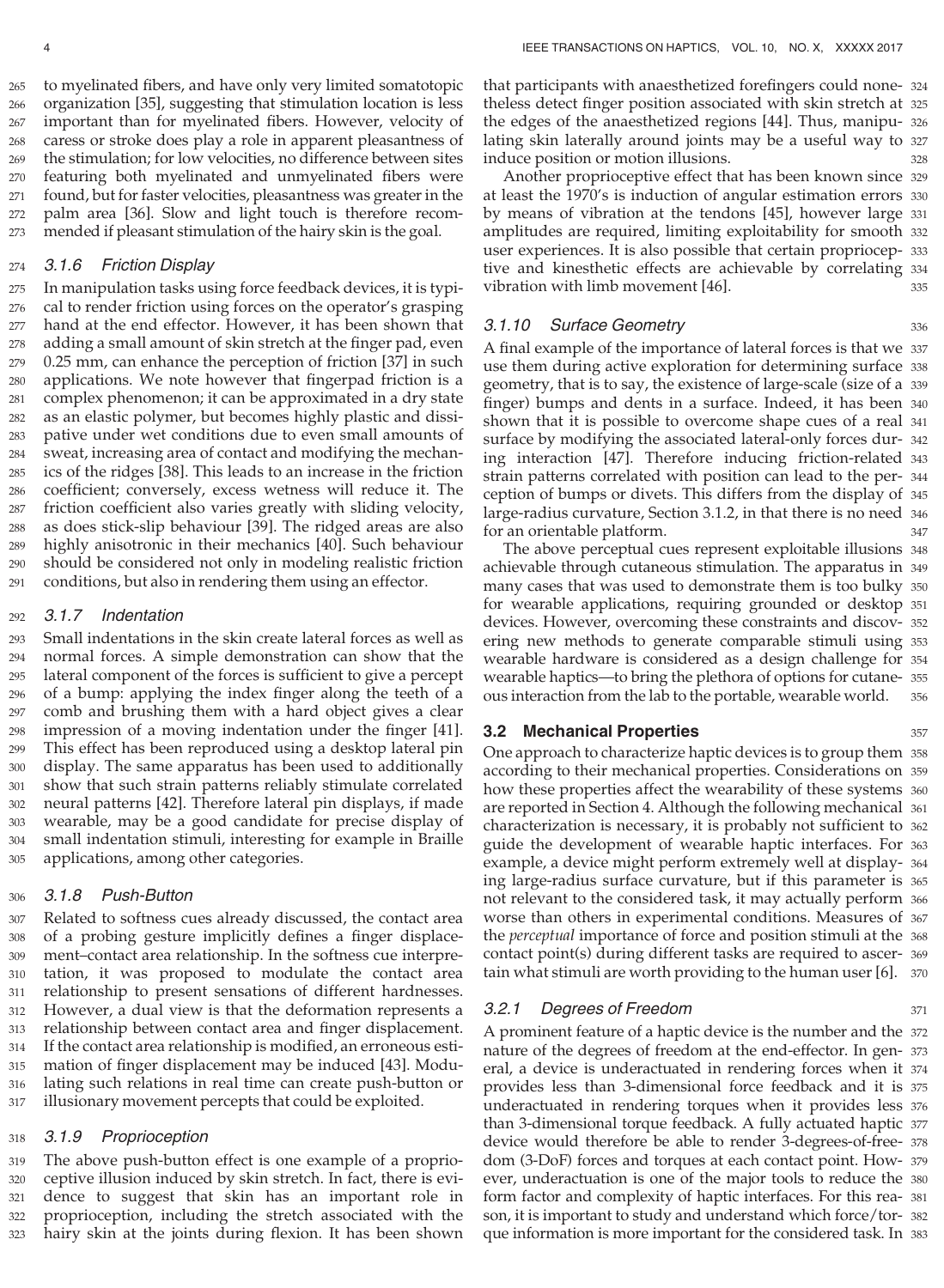addition to active degrees of freedom, passive DoF are impor- tant for tracking and comfort purposes, especially in body- grounded exoskeletons. Wearable interfaces should in fact limit the motion of its wearer as little as possible (see also Section 2).

#### <sup>389</sup> 3.2.2 Workspace

 In the case of wearable low-DoF devices, we can describe the operating volume inside which all other measures are taken as simple geometrical shapes, parallelepideds, spheres, encompassing the reachable locations of the end- effector [48], [49]. Since a wearable haptic interface often has a specific shape defining a preferred axis of operation, Hay- ward and Astley [48] propose to specify the motion range with three orientations, which are a combination of a solid angle, angle inside which the preferred axis may reach, with an angle specifying the amount of rotation around the preferred axis. Once the nature of the solid angle is defined, the orientation motion range can be expressed in steradians.

# <sup>402</sup> 3.2.3 Peak Force

 Hayward and Astley [48] propose three specifications for peak force: long term, short transient, and persistent tran- sient peak force. The long term peak force is defined as the peak force achieved at the thermal equilibrium of the sys- tem, i.e., when the heat created by the actuation system matches the heat dissipated by the dissipation system (actively or passively). The short transient peak force is defined as a 10 ms square pulse, and a persistent transient is defined as a square signal of 1 s duration.

#### <sup>412</sup> 3.2.4 Inertia and Friction

 Inertia specifications are very important in the characteriza- tion of haptic interfaces. Inertia is even more important when considering wearable interfaces, which may be worn during daily activities and should therefore impair the motion of its wearer as little as possible (see Section 2). For 418 this reason, inertia can be defined in terms of *perceived* mass at the device end-effector over the various areas of contact and regions of the workspace [48], [50]. Reduction of the inertia can be achieved by mechanical design [51], [52], [53] or, at least for grounded devices, by control [54], [55].

#### <sup>423</sup> 3.2.5 Precision and Resolution

 The precision of a haptic interface can be defined as the dif- ference between the target coordinate and the center of the distribution curve of the actual coordinates of the end-effec- tor over multiple trials. It describes the reproducibility of the commanded action. Precision can be evaluated in ren- dering both forces and positions. The resolution of a haptic interface can be expressed in two ways: (1) as the ratio between the maximum signal measured to the smallest part that can be resolved, or (2) as the degree to which the small- est deviation from the system equilibrium can be detected. Again, this can be evaluated both for forces and positions. While resolution is a critical feature for a haptic interface, precision seems to matter less [48].

#### <sup>437</sup> 3.2.6 Bandwidth

 Bandwidth can be described as the rate at which a system is able to successfully track a given reference. For (wearable) haptic devices, however, it is still not clear which quantities are more important. In some cases, the force applied on the

skin seems to be the most relevant quantity, in others the 442 skin indentation. Hayward and Astley [48] proposed to 443 specify the load as a piece of defined material, crafted to 444 resemble a fleshy tissue. The frequency response and the 445 bandwidth can be then measured with the interface loaded 446 by the sample at multiple levels of force.  $447$ 

# **3.3 AREA OF INTEREST** 448

The term "wearable haptics" concedes application of sensing 449 and actuation to many areas of the body. While finger- and 450 hand-related haptics, the focus of the majority of this article, 451 naturally leads to ideas regarding interactivity for grasping 452 and manipulation tasks, wearability indeed can lend itself to 453 feedback applied to a variety of interface locations on the 454 whole surface of the skin—anywhere, in fact, that clothing 455 can be worn. Therefore, in this section we briefly cover areas 456 of interest beyond only the fingers and hands. 457

Of course, the nature of haptic feedback necessitates tight 458 fitting clothing using flexible and elastic materials, or 459 adjustable straps, so as to allow for maximum force trans- 460 mission to the skin. For example, a sports strap such as a 461 velcro arm-band can turn a mobile phone or portable music 462 player into a worn device. A wearable haptic device needs 463 in fact to be expressly designed to take advantage of feed- 464 back applied to a certain area of the body. For instance, in 465 the case of exoskeletons, force feedback may be applied to 466 articulated joints, by means of motors or locking mecha- 467 nisms. However, similar cues may usefully be applied to 468 the backs of finger joints, the wrist, or the elbow, by apply- 469 ing lateral skin stretch, inducing a proprioceptive effect [44], 470 e.g., a sense of movement or resistance to motion [56], [57]— 471 without actually causing obstruction, see Section 3.1.9. 472 Depending on the application this may provide a more con- 473 venient and sufficient cue for user interaction scenarios. 474

Vibration applied at or near the joints, in correlation with 475 motion, may additionally provide sensation of angle change 476 [58] or viscoelastic material effects (e.g., stick-slip joint fric- 477 tion) [59]. This can be done not only at the fingers, but at the 478 elbows and knees as well  $[60]$ .  $479$ 

Apart from the joints, skeletal links (arms, legs) provide a 480 good-sized surface for squeeze [61], twist [62], and 481 caress [63] cues, see Section 3.1.5.

The back also provides a large surface that has been 483 exploited in the past in chair designs [64], but has also been 484 embedded in wearable systems as far back as 1998 [65]. 485 Back cues combined with squeezing effects have been 486 embedded in jacket and suit designs in order to provide 487 hugging feedback via vibration [66] or pneumatic force [67]. 488 The jacket provides a convenient form factor for thermal 489 and vibration cues covering the torso and neck, which has 490 been used for affective feedback [68]. Full-body suits (legs, 491 torso, arms) have also been explored for haptic stimulation 492 in relation to musical applications  $[69]$ ,  $[70]$ .

The neck provides a convenient stimulation location, par- 494 ticularly for headband/headphone [71] and helmet form 495 factors. 496

Finally, one finds a plethora of belt designs in the haptics 497 literature, for informing users of distance cues [72], [73], non- 498 verbal social cues [72], directional/navigational cues [73], 499 [74]. A belt design can also incorporate a squeeze effect, simi- 500 lar to the jacket designs intended for hugging feedback [75]. 501

We note here that the majority of devices applied to the  $502$ back, torso, neck, and waist strictly makes use of open-loop 503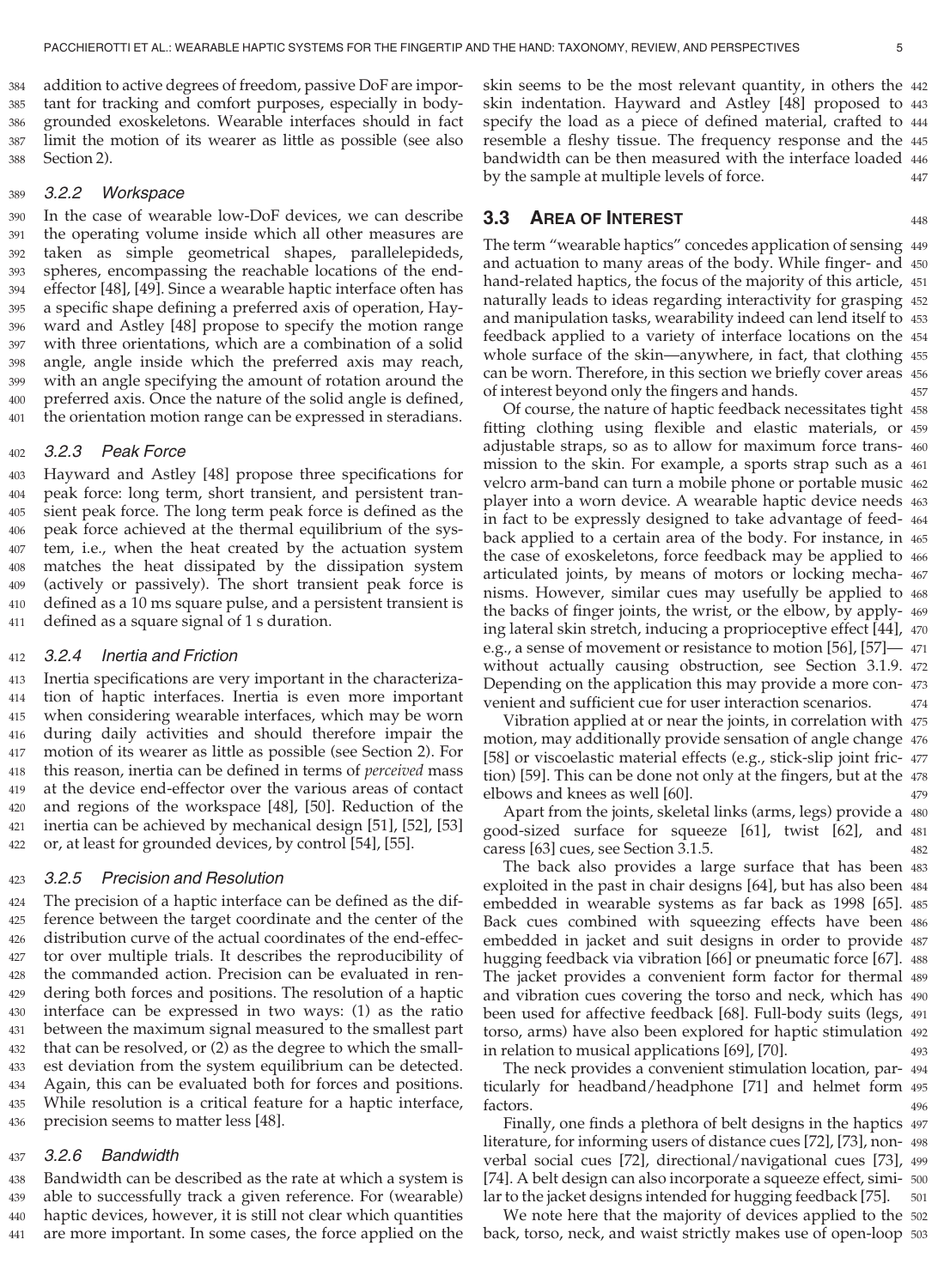vibrational cues, with the exception of squeeze for hugging devices. There appears therefore to be plenty of low-hang- ing fruit for designs that take advantage of other haptic modalities, such as skin stretch, and also for designs that incorporate action-perception feedback more significantly.

## <sup>509</sup> 4 DESIGN GUIDELINES FOR WEARABILITY

 From the previous sections, we begin to see some character- istics of devices that may be considered wearable and how to categorize them according to their mechanical features, area of interest, and sensing/actuation capabilities. We will now discuss in detail which aspects make these haptic devi- ces more or less wearable, with the objective of defining tar- get requirements and guidelines for the design of wearable interfaces (see Table 1). In our opinion, the wearability of haptic systems can be defined as a combination of the fol-lowing factors.

#### <sup>520</sup> 4.1 Form Factor

 When we judge the wearability of a system, an important aspect is its form factor. Intuitively, small and compact devi- ces are more wearable than big and large devices. However, the absolute form factor of a wearable system may be mis- leading—rather, it needs to be compared to the part of the body to which it is attached; i.e., a device that is considered unobtrusive if worn on the forearm may become cumber- some if worn on the fingertip. Moreover, it is also important to take into account how the device is shaped and fits the body. Smooth designs that follow the natural shape of the body rather than protrude and get in the way of natural movement should be preferred.

 In this respect, choice of actuators is critical, since they are usually the bulkiest (and heaviest) components. This is particularly challenging for finger- and hand-mounted devices, since the amount of force that fingers can exert with respect to their dimension is higher than any other limb. On the other hand, wearable fingertip devices for providing normal indentation, lateral skin stretch, and rel- ative tangential motion stimuli have different require- ments of transparency as compared to haptic interfaces for providing kinesthetic feedback: kinesthetic devices have to be highly backdrivable to allow free active motion of the user, while fingertip devices, regardless of the actu- ation system, do not obstruct the movement of the finger, since they act only on the fingerpad. For this reason, small servomotors coupled with high-ratio reduction systems can be suitable for fingertip devices. In different applica- tions, for providing vibrotactile feedback, researchers can employ eccentric, resonant mass, voice coil, or solenoid actuators. Eccentric and resonant mass actuators are usu- ally simpler, but they often suffer from slow spin-up time, and they cannot separately control frequency and ampli- tude of the vibration (eccentric mass) or change the fre- quency of the vibration at all (resonant mass). Voice coils and solenoids represent a more versatile solution, since they can reproduce any vibration profile within their dynamical limits. Moreover, they have the advantage of being capable of applying a constant force.

#### <sup>560</sup> 4.2 Weight

561 Intuitively, lightweight devices are more wearable than 562 heavy devices. However, the absolute weight of a system 563 may again be misleading. Rather, it needs to be compared

TABLE 1 Target Objectives for the Design of Wearable Interfaces

| Form factor | Wearable devices should alter the body size<br>of the wearer as little as possible.                       |
|-------------|-----------------------------------------------------------------------------------------------------------|
| Weight      | Wearable devices should tire the wearer as<br>little as possible.                                         |
| Impairment  | Wearable devices should limit the motion<br>of its wearer as little as possible.                          |
| Comfort     | Wearable devices should be comfortable to<br>wear and easy to adapt to the wearer limb<br>size and shape. |

to the strength of the musculo-skeletal support of the part of 564 the body on which it is worn. A device that is considered lightweight if worn on the leg may become too heavy to 566 carry if worn on the wrist. 567

#### **4.3 Impairment** 568

Zatsiorsky and Prilutsky [76] found 230 joints in the human 569 body, controlled by 630 skeletal muscles, which lead them to a 570 grand total of 244 degrees of freedom for a human. Many of 571 these may be considered partial, or debated, but regard- 572 less of the real numbers, it is important to consider the 573 impairment caused by wearable haptic systems. Wearable 574 interfaces must be able to naturally fit the human body 575 without impairing it or interfering with its actions, they 576 should ensure the correct kinematic compatibility with 577 the considered human limb [77], and they should be able 578 to function without requiring any additional voluntary 579 action [78]. For example, many wearable fingertip devices 580 place their actuators on the back of the finger, but actuate 581 thin and light linkages placed in contact with the finger 582 pulp (as in Figs. 1c, 2a, and 3c). This configuration mini- 583 mizes interference during multi-finger simulation of 584 grasping; on the other hand, since the end effector of 585 such devices is always placed in proximity of the finger- 586 tip, grasping a real object with bare fingers is often diffi- 587 cult. Similarly, hand exoskeletons usually occupy the 588 space over the back of the hand and fingers, to enable 589 users to clench their fist or grasp real objects while wear- 590 ing the device (as in Fig. 4c). Similar considerations apply 591 also to arm and leg exoskeletons, with the general conse- 592 quence that wearable devices always cover a part of the 593 body, and the interaction of that part with the real envi- 594 ronment is severely limited. Finally, in exoskeletons, the 595 kinematics design is driven by human anatomy, and 596 mechanical joints are constrained to follow those of the 597 wearer. To adjust these devices for different limb sizes, a 598 good approach is to adopt kinematics with variable link 599 lengths and remote center rotation mechanisms. A further 600 requirement for exoskeletons is to assure the same range 601 of motion of human articulations: if, for some joints, this 602 is not a challenging requirement, for the most complex 603 ones, such as the shoulder or the thumb articulations, this 604 result is very difficult to achieve. In these cases, the 605 approach used by designers is to assure the range of 606 motion used by humans in the most common tasks. 607

## 4.4 Comfort

Wearing a haptic device for long periods can often result in 609 major discomfort. Sharp edges, tight fabric bands, rough 610 surfaces, and hot parts are some of the causes of discomfort 611 when wearing haptic systems. In our opinion, one of the 612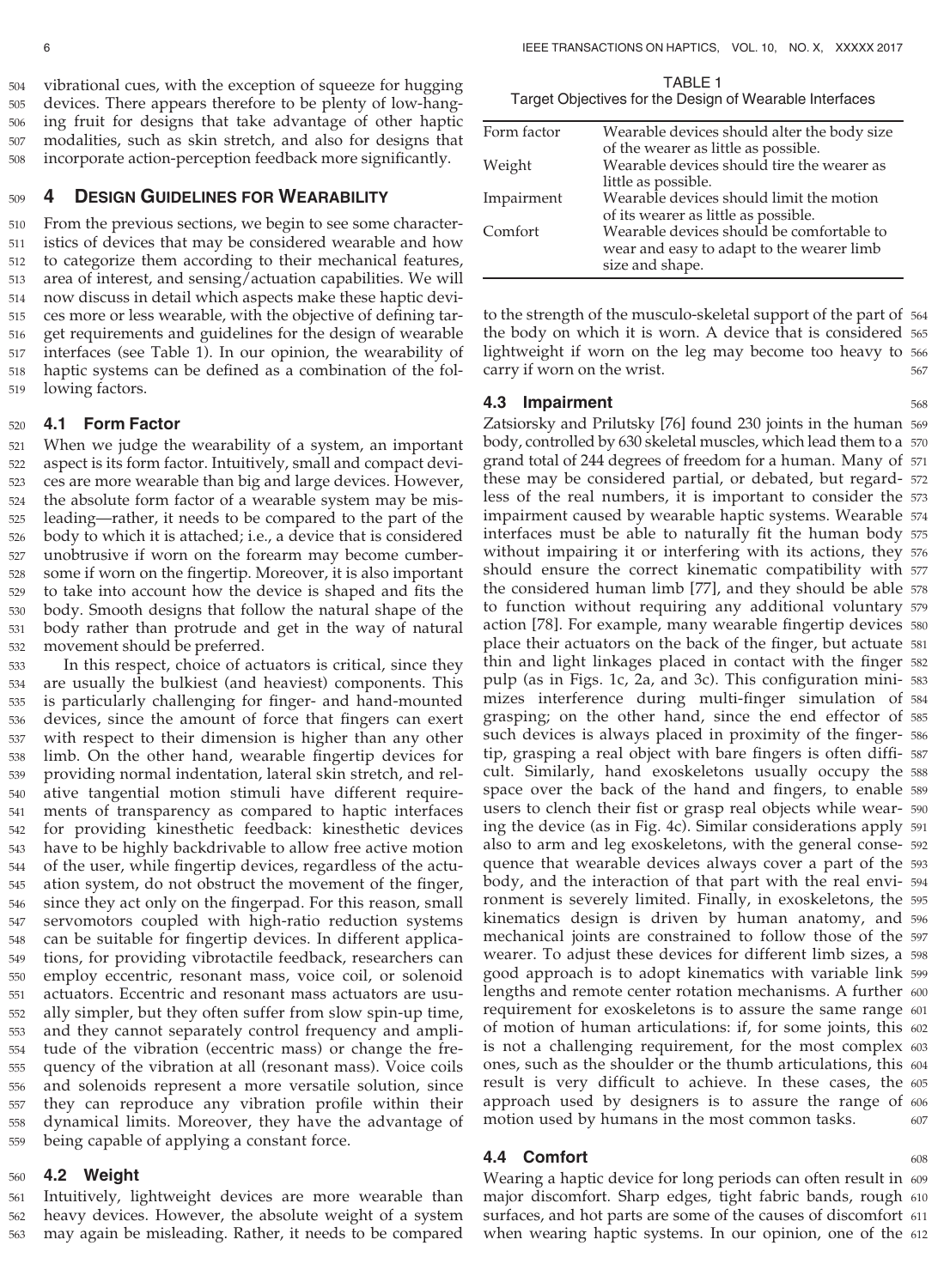(a) Gabardi et al. [85]





(a) Minamizawa et al. [14]



(b) Tsetserukou et al. [112]



(c) Leonardis et al. [113], [114]

Fig. 3. Three representative wearable haptic devices providing lateral skin stretch and/or relative tangential motion to the fingertip.



Fig. 4. Three representative wearable haptic devices providing kinesthetic stimuli to the hand.

 most relevant and common discomfort factors with wear- able haptic systems is the pressure exerted by the worn device. This is particularly relevant when the wearer use the device for long periods. Unfortunately, most haptic devices need to be fastened tightly to convey the requird haptic cues at the given point of application. Moreover, it is also important to consider the high variability in the size and shape of human limbs [79], [80]. To be comfortable to wear, wearable interfaces should be adaptable to different limb sizes. In this respect, a good solution is to use ergo- nomically-shaped shells, made of a deformable material, with soft padding and adjustable straps. Comfort considera- tions should be also involved when designing end-effectors: applying high torques and shear forces to the skin is not easy, as slip and unpleasant feelings may arise. A proper design of the end-effectors in contact with the skin can ensure better feedback and kinematic precision.

#### 630 **5 A REVIEW OF WEARABLE HAPTIC DEVICES**

 This section reviews the literature on wearable haptics, cate- gorizing the considered systems according to their area of interest and the type of cutaneous stimuli they can provide to the human user. In this respect, Biggs et al. [6] provide an in- depth review of haptic interfaces and define a list of four primitives of cutaneous sensation: normal indentation, lateral skin stretch, relative tangential motion, and vibration. The large variety of tactile sensations that humans experience can be considered combinations of these few building blocks.

#### **5.1 Fingertip 640 cm**  $\frac{640}{640}$

Wearable devices for the hand often focus their attention on 641 the fingertip, since it is the most sensitive part and the one 642 that is most often used for grasping, manipulation, and 643 probing the environment. We divide this section into three 644 sections, categorizing the devices according to the cutane- 645 ous stimuli they can provide. Table 2 summarizes the fea- 646 tures of the devices reviewed in this section.

## 5.1.1 Normal Indentation 648

Normal indentation displays convey cutaneous stimuli 649 through one or multiple moving tactors, providing spatially 650 distributed tactile information through the indentation of 651 the tactors into the skin. Contact/pressure, curvature, and 652 softness/hardness display, as described in Section 3.1, fall 653 under this category. 654

Moving Platforms. A popular technique to provide cuta- <sup>655</sup> neous feedback to the fingertips is through a moving plat- 656 form, that can orient and/or translate on the finger pulp.  $657$ 

In 2008, Frisoli et al. [81], [82] presented first the concept 658 of a fingertip haptic display for improving curvature dis- 659 crimination through a moving platform. The device is 660 designed to bring a plate into contact with the fingertip at 661 different orientations, defined by the normal to the virtual 662 surface at the point of contact. The system is composed of a 663 parallel platform and a serial wrist; the parallel platform 664 actuates a translation stage for positioning the plate rela- 665 tively to the fingerpad, while the wrist is in charge of adjust- 666 ing its orientation. The device is actuated via sheathed 667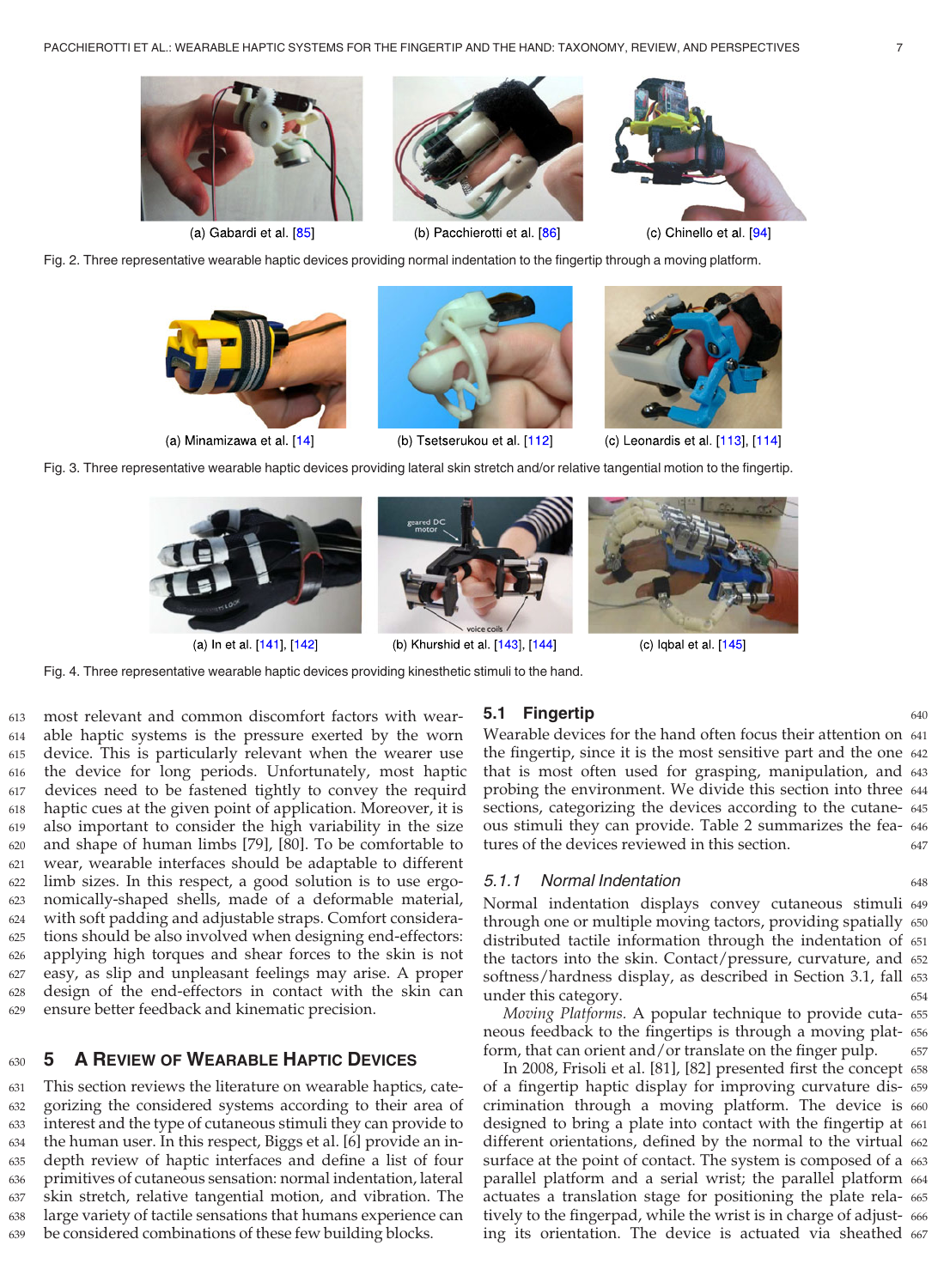| Device                         | End-effector                              | Actuation<br>technology                        | Type of provided<br>stimuli                              | Weight at<br>the fingertip (g) | Dimensions at the<br>fingertip (mm)     |
|--------------------------------|-------------------------------------------|------------------------------------------------|----------------------------------------------------------|--------------------------------|-----------------------------------------|
| Solazzi et al. [83]            | rigid circular platform                   | 4 DC motors                                    | contact, pressure,<br>curvature                          | 56                             | $55 \times 45 \times 35$                |
| Gabardi et al. [85]            | rigid circular platform                   | $2$ servo motors $+1$<br>voice coil            | contact, pressure,<br>curvature, vibration               | 30                             | $66 \times 35 \times 38$                |
| Prattichizzo et al. [5]        | rigid triangular platform                 | 3 DC motors                                    | pressure, curvature                                      | 30                             | $45 \times 24 \times 31$                |
| Scheggi et al. [91]            | rigid circular platform                   | 1 servo motor                                  | contact, pressure                                        | 20                             | $30 \times 26 \times 35$                |
| Chinello et al. [94]           | rigid circular platform                   | 3 servo motors                                 | contact, pressure,<br>curvature                          | 25                             | $45 \times 35 \times 43$                |
| Kim et al. [98]                | $8 \times 4$ pin array                    | linear ultrasonic<br>actuators                 | pressure, curvature                                      | $\cdot$                        | $18 \times 25.5 \times 13.5^{\ddagger}$ |
| Sarakoglou et al. [100], [101] | $4 \times 4$ pin array                    | DC motors                                      | pressure, curvature                                      | 30                             | $32 \times 12 \times 15$                |
| Caldwell et al. [102]          | $4 \times 4$ pin array +<br>4 air pockets | pneumatic actuators                            | pressure, curvature,<br>softness, friction,<br>vibration | 20                             | $30 \times 30 \times 12$                |
| Koo et al. [104]               | $4 \times 5$ cell array                   | dielectric elastomer<br>actuators              | pressure, curvature                                      |                                | $22 \times 20 \times 14^{3}$            |
| Frediani et al. [105]          | soft membrane                             | dielectric elastomer<br>actuators              | softness                                                 | 15                             | $27 \times 50 \times 10^{1}$            |
| Moy et al. [110]               | $5 \times 5$ cell array                   | solenoid 3-way<br>pneumatic valves             | pressure, curvature,<br>softness                         |                                | $12 \times 12 \times 30$                |
| Gleeson et al. [115]           | rigid tactor                              | 2 servo motors                                 | friction                                                 | 39                             | $24 \times 24 \times 41^{1}$            |
| Solazzi et al. [116]           | rigid tactor                              | Shape Memory<br>Alloys                         | friction                                                 | 20                             | $30\times30\times25$                    |
| Minamizawa et al. [14]         | fabric belt                               | 2 DC motors                                    | pressure, friction                                       | 35                             | $50 \times 33 \times 34^{4}$            |
| Pacchierotti et al. [117]      | fabric belt                               | 2 servo motors                                 | pressure, friction                                       | 35                             | $37 \times 18 \times 21$                |
| Bianchi et al. [118]           | stretchable fabric                        | $2 DC$ motors $+1$<br>servo motor              | contact, softness                                        | 100                            | $100 \times 60 \times 36$               |
| Tsetserukou et al. [112]       | rigid tactor                              | 2 DC motors                                    | contact, pressure,<br>friction                           | 13.5                           | $26.1\times32\times38.5$                |
| Leonardis et al. [113], [114]  | rigid tactor                              | 3 servo motors                                 | contact, pressure,<br>friction                           | 22                             | $20 \times 30 \times 39$                |
| Girard et al. [119]            | rigid tactor                              | 2 DC motors                                    | friction                                                 | 22                             | $20.4 \times 35 \times 34.1$            |
| Schorr and Okamura [120]       | rigid tactor                              | 3 DC motors                                    | contact, pressure,<br>friction                           | 32                             | $21.5 \times 48.8 \times 40.2$          |
| Pabon et al. [121]             | 3 motors per finger,<br>5 fingers         | <b>Eccentric Rotating</b><br>Mass (ERM) motors | vibration                                                |                                | as a work glove                         |
| Sanfilippo et al. [122]        | 1 motor per finger pad,<br>5 fingers      | <b>Eccentric Rotating</b><br>Mass (ERM) motors | vibration                                                | $20^{\frac{1}{2}}$             | as a work glove                         |
| Foottit et al. [123]           | 1 motor per finger pad,<br>5 fingers      | <b>Eccentric Rotating</b><br>Mass (ERM) motors | vibration                                                |                                | as a work glove                         |

TABLE 2 Wearable Haptic Devices for the Fingertip Considered in Section 5.1

No superscript in the last two columns indicates quantities directly measured or found in the cited papers, while superscript  $\ddagger$  indicates quantities estimated from graphics included in the cited papers. Symbol . indicates that we were not able to retrieve the data in any of the aforementioned ways.

 tendons. A more portable and improved design solution of the same concept was then developed in [83], [84] and named Active Thimble. A voice-coil actuator was introduced for simulating fast contact transition, and the overall system mobility was reduced to 3-DoF: two degrees of freedom for the orientation and one linear degree of freedom to control the contact force at the fingertip. Gabardi et al. [85] further improved the Active Thimble by replacing sheathed tendon actuation with DC motors mounted directly on the joints (see Fig. 2a). Moreover, they increased the portability and wearability of the system by reducing the overall weight and dimensions. The total weight of this device is now only

680 30 g for  $66 \times 35 \times 38$  mm dimensions.<br>681 Prattichizzo et al. [5] presented a v Prattichizzo et al. [5] presented a wearable 3-DoF finger- tip device for interaction with virtual and remote environ- ments. It consists of two platforms: one is located on the back of the finger, supporting three small DC motors, and the other is in contact with the volar surface of the finger-tip. The motors shorten and lengthen three cables to move

the platform toward the user's fingertip and re-angle it to 687 simulate contacts with arbitrarily oriented surfaces. The 688 direction and amount of the force reflected to the user is 689 changed by properly controlling the cable lengths. Three 690 force-sensing resistors near the platform vertices measure 691 the fingertip contact force for closed-loop control. Pac- 692 chierotti et al. [86] presented an improved version of the 693 same device that achieves higher accuracy by using motors 694 with encoders and a single force sensor. It consists again of 695 two platforms connected by three wires (see Fig. 2b). Three 696 small electrical motors, equipped with position encoders, 697 control the length of the wires, moving the mobile plat- 698 form toward the fingertip. One force sensor is placed at 699 the platform's center, in contact with the finger pulp. More 700 recently, Kim et al. [87] integrated this device with four 701 IMU sensors to track its position in 3-dimensional space. 702 They included IMUs on the mobile platform, over the DC 703 motors, on the dorsal side of the palm, and on the palmar 704 side of the proximal phalanx.  $\frac{705}{205}$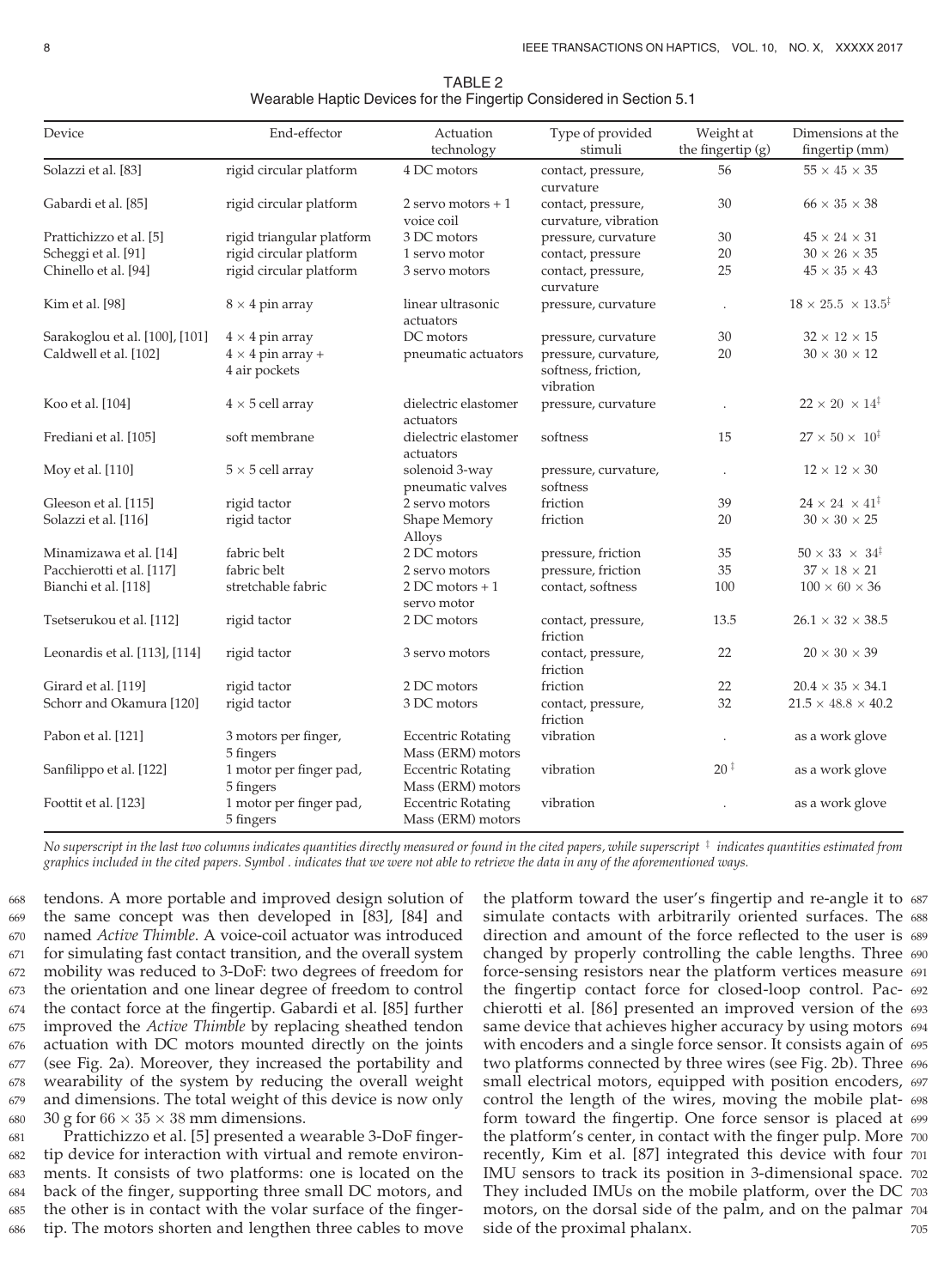However, although these two platform-equipped devices have been successfully employed in various scenarios [88], [89], [90], [91], they are not able to make and break contact with fingertip, which is known to be important in tactile interaction [92], [93]. In this respect, Chinello et al. [94] pre- sented a 3RRS wearable fingertip device. It is composed of two parallel platforms: the upper body is fixed on the back of the finger, housing three small servo motors, and the mobile end-effector is in contact with the volar surface of the fingertip (see Fig. 2c). The two platforms are connected by three articulated legs, actuated by the motors, in order to make and break contact with the skin, move the mobile plat- form toward the user's fingertip, and re-angle it to simulate contacts with arbitrarily-oriented surfaces. The device was also successfully used to render contact forces in virtual reality applications [95].

 Pin-Arrays. Already in 1993, Shimizu et al. [96] investi- gated the haptic recognition of familiar objects by the early blind, the late blind, and the sighted with two-dimensional and three-dimensional stimuli produced by an array of pins. The authors considered two different arrangements of the tactors. One consisted of 1,827 pins arranged with 3-mm interspacing. The other consisted of 3,927 pins with 2-mm interspacing. Each pin, made of resin, was curved at the top. The diameter of the pins was 2.75 mm for the 3-mm arrangement, and 1.75 mm for the 2-mm arrangement. In 1995, Howe et al. [97] developed a pin-array display aimed at rectifying the deficit of cutaneous feedback in surgical robotics. The display raises pins against the human fingertip skin to approximate a desired shape. It is composed of a  $736 \div 6 \times 4$  array of pins actuated via shape memory alloy (SMA)<br> $737$  wires, with a center-to-center pin spacing of 2.1 mm. The wires, with a center-to-center pin spacing of 2.1 mm. The authors validated the system by carrying out an experiment of remote palpation. Although these kinds of displays are very flexible and quite effective, they usually employ a large number of actuators that require bulky control and actu-ation modules.

 In constrast, Kim et al. [98] achieved a lightweight and 744 wearable design for a haptic display composed of an  $8 \times 4$ <br>745 pin array, with a spatial resolution of 1.5 mm and an overall pin array, with a spatial resolution of 1.5 mm and an overall 746 dimension of  $17 \times 34 \times 32$  mm. The authors placed three 747 devices on a glove, being able to provide the human user devices on a glove, being able to provide the human user with cutaneous stimuli to the thumb, index, and middle fin- gers. Sarakoglou et al. [99] also proposed a compact  $4 \times 4$  tac-<br> $750$  tor array, actuated remotely through a flexible tendon tor array, actuated remotely through a flexible tendon transmission. The center-to-center pin spacing is 2 mm, the diameter of each pin is 1.5 mm, and the maximum displace- ment is 2 mm. The total weight of the device is 275 g, of which 10 g are loaded on the actuated finger. Similarly, the device 755 presented in [100], [101] is composed of a  $4 \times 4$  pin array.<br>756 The pin array is embedded in a finger clip mechanism that The pin array is embedded in a finger clip mechanism that enables the device to be easily worn on the fingertip. The weight of this device is 300 g, of which 30 g are loaded on the actuated finger. Caldwell et al. [102] presented a device able to combine normal indentation and shear stimuli, with the objective of stimulating a wide range of mechanoreceptors, with localized stimuli from DC to 400 Hz. They used a  $4 \times 4$ <br> $763$  pin array to provide information about shape and edges. The pin array to provide information about shape and edges. The spatial separation of the pins was 1.75 mm, while the overall dimensions of the array was  $15 \times 15$  mm. Pins had a diame-<br> $766$  ter of 1.75 mm at tip. To replicate friction and drag sensater of 1.75 mm at tip. To replicate friction and drag sensa- tions, Caldwell et al. [103] used pneumatic Muscle Actuators (pMA). A pneumatic actuator was mounted on each lateral

face of the device, between the pin-array module and an 769 outer aluminum containment shell. The overall dimensions 770 of the combined haptic device was  $30 \times 30 \times 12$  mm. All 771 these implementations managed to achieve a compact 772 design, but they still require quite a bulky external drive unit 773 for the actuation and control systems. Koo et al. [104] 774 addressed the wearability challenge of such devices by using 775 dielectric elastomer actuators, that can provide cutaneus 776 stimuli without any electromechanical transmission. Their 777 device is composed of a  $4 \times 5$  array of stimulating cells. The 778 total active area for the device is  $11 \times 14$  mm, and the centers 779 of tactile stimulating elements are 3 mm apart. Each element 780 is 2 mm in diameter, the initial height is 0.1 mm, and the max- 781 imum displacement is 0.45 mm. The entire device is flexible 782 and lightweight like a bandage. Similarly, Frediani 783 et al. [105] described a wearable wireless fingertip display, 784 able to mechanically stimulate the fingertip. The device was 785 also based on dielectric elastomer actuators. The actuators 786 were placed in contact with the finger pulp, inside a plastic 787 case, which also hosted a compact high-voltage circuitry. A 788 custom wireless control unit was fixed on the forearm and 789 connected to the display via low-voltage leads.

Pneumatic Systems. Similarly to pin arrays, another popu- <sup>791</sup> lar set of wearable systems providing stimuli via normal 792 indentations are pneumatic jets and balloon-based systems. 793 The group of James C. Bliss was one of the first to use air jets 794 for sensory substitution of visual cues for the visually- 795 impaired. One of their first devices consisted of a  $12 \times 12$  796 array of air jets placed in contact with the index fingertip. 797 The contour of each letter was displayed to the finger using 798 the air provided by the jets [106], [107], [108]. Kim et al. [109] 799 presented a wearable air-jet display to provide click-like sen- 800 sations in an augmented reality environment. The display is  $801$ composed of a  $5 \times 5$  jet array in contact with the finger pad  $\frac{802}{2}$  and of 5 additional air jets placed on each side of the finger-  $\frac{803}{2}$ and of 5 additional air jets placed on each side of the fingertip. Each jet has a diameter of 2.4 mm. Moy et al. [110] tried 804 to achieve a compact design for a fingertip device using a balloon-based end-effector, developing a one-piece pneumatically-actuated tactile display molded from silicone rubber. 807 The tactile display consists of a  $5 \times 5$  array of elements. Ele- 808 ments are placed 2.5 mm apart from each other and have a  $809$ diameter of 1 mm. The contact area is  $12 \times 12$  mm. Pin and 810 air balloon arrays provide spatially distributed tactile infor- 811 mation through multiple moving tactors. This means that, in 812 addition to normal stresses, they can also provide tactile 813 information by changing the contact area between the skin 814 and the display. To a similar end, Gwillian et al. [111] 815 described an adjustable aperture wearable air-jet pneumatic 816 lump display that directs a thin stream of pressurized air 817 through an aperture onto the finger pad. Increasing the air 818 pressure increases the normal force provided at the fingertip, 819 while increasing the air-jet aperture increases the contact 820 area. The display is designed to produce the sensation of a 821 lump with minimal hardware requirements. 822

# 5.1.2 Lateral Skin Stretch and Relative 823 Tangential Motion 824

Lateral skin stretch is a feedback modality in which a shear 825 force is applied to the skin. It exploits the high sensitivity of 826 human skin to tangential stretch and can provide the user 827 with directional information. Skin stretch and tangential 828 motion stimuli can then be combined to provide the 829 illusion of slip. Caress, friction, indentation, push-button, 830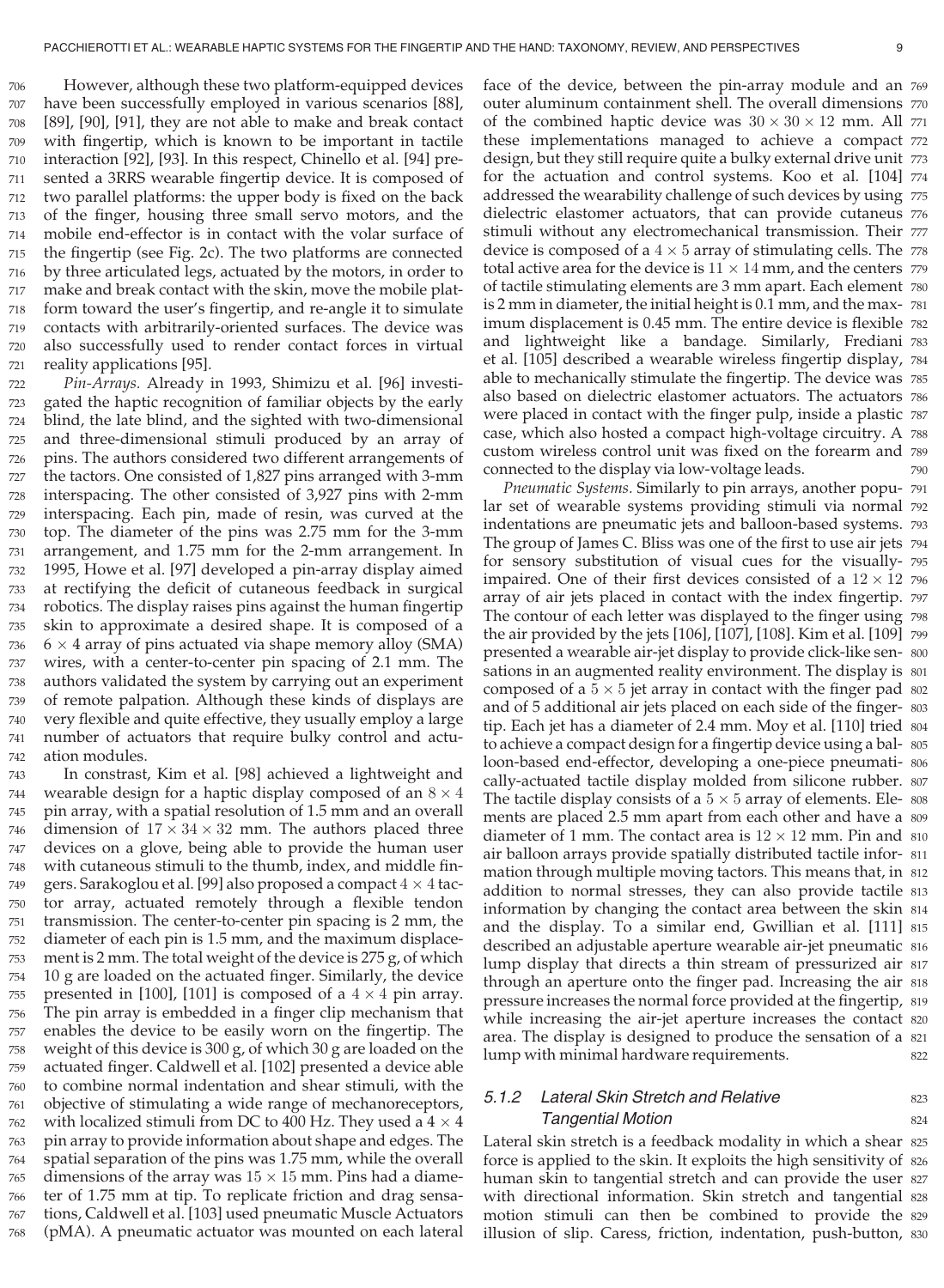831 proprioception, and large-radius surface curvature display, 832 as described in Section 3.1, fall under this category.

 In 2005, Provancher et al. [124], [125] designed a skin stretch display featuring a roller that translates along the finger and makes and breaks contact with the user's finger- tip. The roller is suspended beneath the user's fingertip, and it is either free to rotate or not, portraying rolling and slid- ing contacts, respectively. The actuation system is driven via two sheathed push–pull wires.

 Gleeson et al. [115] introduced a 2-DoF fingertip device that laterally stretches the skin of the fingertip using a 7 mm hemispherical tactor. Its two RC servo motors and compli- ant flexure stage can move the tactor along any path in the plane of the finger pad. The device is capable of rendering 1 mm of displacement at arbitrary orientations within a plane, with a rate of 5 mm/s. The device has been also used to guide a human user navigating an unknown space [126]. Similarly, Solazzi et al. [116] presented a 2-DoF skin-stretch device actuated by Shape Memory Alloy actuators.

 Minamizawa et al. [14] developed a wearable fingertip device able to render the weight of virtual objects by provid- ing, at the same time, cutaneous stimuli tangential and nor- mal to the finger pulp. It consists of two DC motors that move a belt that is in contact with the user's fingertip (see Fig. 3a). When the motors spin in opposite directions, the belt presses into the user's fingertip, and when the motors spin in the same direction, the belt applies a tangential force 858 to the skin. It weighs only 35 g for  $50 \times 33 \times 34$  mm dimen-<br>859 sions. This device was also used in [127] to display remote sions. This device was also used in [127] to display remote tactile experiences: an instrumented glove registers the interaction forces in the remote environment, and three wearable fingertip devices feed those forces back to the human user. A similar device, composed of two servo motors and a belt, was also used by Pacchierotti et al. [117] for multi-finger manipulation of virtual objects and by Hus- sain et al. [128] for the control of a robotic sixth finger, but in this case the device was not placed on the fingertip as in [14], [127], but instead in contact with the proximal finger phalanx. This configuration allowed improved markerless optical tracking of the fingertips, and avoided preventing use of the fingertips to interact with real objects. Bianchi et al. [118], [129] adopted a similar design for their fabric- based wearable display. Two DC motors move two rollers attached to an elastic fabric in contact with the fingertip, varying its stiffness. A lifting mechanism can independently regulate the pressure exerted by the fabric on the fingertip.

 In addition to soft end-effectors, Tsetserukou et al. [112] presented a 2-DoF wearable fingertip device featuring a rigid tactor in contact with the fingertip. It is composed of two DC motors driving a five-bar linkage mechanism mounted at the sides of the fingertip (see Fig. 3b). Similarly to [14], when motors rotate in the same direction, the link- age slides tangentially on the finger pad. On the other hand, when motors rotate in the same direction, the linkage moves towards or away from the fingertip. Leonardis et al. [113], [114] presented a 3RSR wearable skin stretch device for the fingertip. It moves a rigid tactor in contact with the skin, providing skin stretch and making/breaking contact sensa- tions. An asymmetrical 3RSR configuration allows compact dimensions with minimum encumbrance of the hand work- space and minimum inter-finger interference (see Fig. 3c). This device has also been used for upper limb rehabilitation

of patients affected by cerebral palsy [130]. Similarly, Girard 893 et al. [119] developed a wearable haptic device able to simu- 894 late 2-DoF shear forces at the fingertip. It is composed of a 895 parallelogram structure actuated by two DC motors that 896 move a tactor in contact with the fingertip. It weighs only  $22 g$  897 for a total dimension of  $20 \times 34 \times 35$  mm. The tactor's maxi- 898 mum displacement is 2 mm in both directions. More recently, 899 mum displacement is 2 mm in both directions. More recently, Schorr and Okamura [120] presented a wearable device able to make and break contact in addition to rendering shear and 901 normal skin deformation to the finger pad. The device is com- 902 posed of a delta parallel mechanism, which has three transla- 903 tional DoF, enabling both normal, lateral (ulnar and radial) 904 and longitudinal (distal and proximal) skin deformation. It 905 weighs 32 g for  $21.5 \times 48.8 \times 40.2$  dimensions. It has an oper- 906 ational workspace of  $10 \times 10 \times 10$  mm, and it can apply maxiational workspace of  $10 \times 10 \times 10$  mm, and it can apply maximum normal and lateral forces of  $2$  N and  $7.5$  N, respectively.

# **5.1.3 Vibration** 909

In addition to the above-mentioned types of cutaneous feed- 910 back, there is also a growing interest in vibrotactile stimuli. 911 Vibration/texture, push-button, and caress display, as 912 described in Section 3.1, fall under this category. The small 913 and lightweight form factor of vibrotactile actuators have 914 enabled researchers to develop highly-wearable interfaces 915 using such technology. 916

One of the first example of vibrotactile motors used to 917 build wearable haptic devices has been presented by Cheng 918 et al. [131] in 1997. The authors used a  $5DT<sup>2</sup>$  sensing glove  $919$ (Fifth Dimension Technologies, South Africa), that provided 920 the hand pose, together with a Red Baron tracker (Logitech, 921 Switzerland), that provided the position of the wrist. Two 922 vibrotactile motors per fingertip were used to provide cuta- 923 neous feedback about the interaction with virtual objects. 924 Later, Pabon et al. [121] developed a low-cost vibrotactile 925 data-glove composed of two goniometric sensors and three 926 vibrotactile motors per finger. Kurita et al. [132] used vibro- 927 tactile stimuli to improve tactile sensitivity. Results showed 928 that applying white noise vibrations to the side of the finger- 929 tip improved two-point discrimination, texture discrimination, and grasping force optimization. Romano et al. [133] 931 presented a vibrotactile glove focusing on providing tactile 932 cues associated with slip between the glove and a contact 933 surface. Relative motion is sensed using optical mouse sen- 934 sors embedded in the glove's surface, and this information is 935 conveyed to the wearer via vibrotactile motors placed inside 936 the glove against the wearer's finger pad. Krishna et al. [134] 937 used a similar vibrotactile glove to deliver facial expressions 938 to visually-impaired people. Three vibrotactile motors per 939 fingertip provide cutaneous information about human emo- 940 tions. More recently, Muramatsu et al. [135], Galambos and 941 Baranyi [136], Sanfilippo et al. [122], and Foottit et al. [123] 942 presented vibrotactile gloves with one vibrotactile motor per 943 finger pad. The glove presented by Muramatsu et al. also 944 embeds one bend sensor per finger to detect the grasping 945 pose, and the glove presented by Foottit et al. uses IMU and 946 optical bend sensors to track the hand orientation and grasp- 947 ing pose, respectively. Vibrotactile feedback at the fingertips 948 has been also used by Bial et al. [137] for outdoor navigation 949 and by Murray et al. [138] for telemanipulation. 950

#### **5.2 Whole Hand 951**

In addition to fingertip devices, researchers have also 952 focused on the design and development of wearable haptic 953 interfaces providing cutaneous and kinesthetic stimuli to 954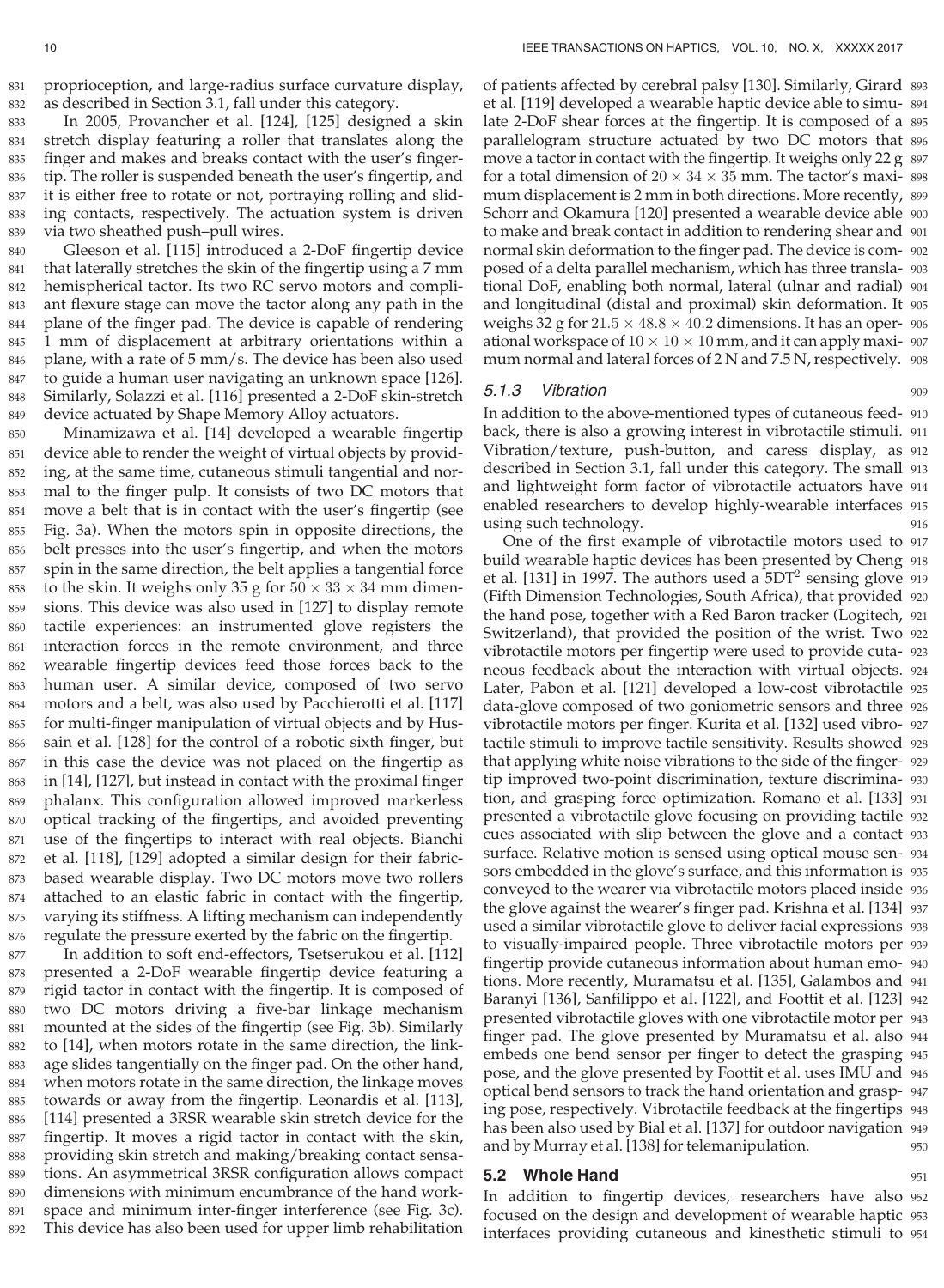| Device                          | End-effector                                                            | Actuation<br>technology                           | Type of pro-<br>vided stimuli                     | Weight at the<br>hand $(g)$ | Dimensions (mm)               |
|---------------------------------|-------------------------------------------------------------------------|---------------------------------------------------|---------------------------------------------------|-----------------------------|-------------------------------|
| Leonardis et al. [150]          | 1 contact point per finger<br>phalanx, 5 fingers                        | 2 DC motors                                       | kinesthetic                                       | 950                         | $40 \times 100 \times 200$    |
| Tanaka et al. [153]             | pneumatic actuators for the palm,<br>four fingers, and four finger pads | 4 bellows actua-<br>$tors + 2 air jet$<br>nozzles | kinesthetic,<br>pressure                          | 232                         |                               |
| Bouzit et al. [154]             | contact at the finger pad, 4 fingers                                    | RMII-ND cus-<br>tom pneumatic<br>actuators        | kinesthetic                                       | 80                          |                               |
| Sarakoglou et al. [160]         | 2 contact points per finger,<br>4 fingers                               | 7 DC motors                                       | kinesthetic                                       | 250                         |                               |
| In et al. [141], [142]          | 1 tendon per finger, 2 fingers                                          | 1 DC motor                                        | kinesthetic                                       | 80                          | as a work glove               |
| Arata et al. [168]              | 1 tendon per finger, 4 fingers                                          | 1 DC motor                                        | kinesthetic                                       | 320                         |                               |
| Nycz et al. [169]               | 1 tendon per finger, 4 fingers                                          | 4 DC motor                                        | kinesthetic                                       | 113                         |                               |
| Polygerinos et al. [170]        | 1 hydraulic actuator per finger,<br>5 fingers                           | 5 soft fiber-rein-<br>forced actuators            | kinesthetic                                       | 285                         | $20 \times 10 \times 200^{3}$ |
| Allotta et al. [171]            | 2 contact points per finger,<br>4 fingers                               | 4 servo motors                                    | kinesthetic                                       | 330                         | $60 \times 90 \times 200^{1}$ |
| Ma and<br>Ben-Tzvi [174], [175] | contact at the finger pad, 2 fingers                                    | 2 DC motors                                       | kinesthetic                                       | 180                         | $40 \times 90 \times 200^{1}$ |
| Agarwal et al. [176]            | 3 contact points per finger, 1 finger                                   | series elastic<br>actuators                       | kinesthetic                                       | 80                          |                               |
| Choi et al. [178]               | 1 contact point per finger,<br>3 fingers (+ the thumb)                  | 3 DC motors                                       | kinesthetic                                       | 55                          | $38 \times 38 \times 200$     |
| Kim et al. [177]                | contact at the finger pad, 1 finger                                     | 1 servo motor +<br>1 linear resonant<br>actuator  | contact, kines-<br>thetic, vibration              | 80                          | $25 \times 60 \times 150$     |
| Fu et al. [165]                 | 2 contact points per finger,<br>2 fingers                               | 8 DC motor                                        | kinesthetic                                       |                             |                               |
| Lambercy et al. [180]           | contact at the finger pad, 1 finger                                     | 1 servomotor                                      | kinesthetic                                       | 126                         |                               |
| Khurshid et al. [143], [144]    | 2 contact points per finger,                                            | $1DC motor +$                                     | contact, pres-                                    | 205                         |                               |
|                                 | 2 fingers                                                               | 1 voice coil                                      | sure, kinesthetic,<br>vibration                   |                             |                               |
| Stergiopoulos et al. [185]      | 2 contact points per finger,<br>2 fingers                               | 1 DC motor +<br>1 voice coil                      | contact, pres-<br>sure, kinesthetic,<br>vibration |                             |                               |
| Lelieveld et al. [186]          | 3 contact points per finger, 1 finger                                   | 4 DC motors                                       | kinesthetic                                       | 60                          |                               |
| Chiri et al. [188], [189]       | 2 contact points per finger,<br>1 fingers                               | 1 DC motor                                        | kinesthetic                                       | 115                         |                               |
| Cempini et al. [192]            | 2 contact points per finger,<br>2 fingers                               | 4 DC motors                                       | kinesthetic                                       | 438                         |                               |
| Iqbal et al. [145]              | 1 contact points per finger,<br>4 fingers                               | 4 DC motors                                       | kinesthetic                                       | 460                         |                               |
| Gollner et al. [201]            | 32 contact points distributed on<br>the hand                            | 32 shaftless coin<br>vibrating motors             | vibration                                         | $35^{\ddagger}$             | as a work glove               |
| Martinez et al. [202]           | 10 contact points distributed on<br>the hand                            | 10 shaftless coin<br>vibrating motors             | vibration                                         | $20^{\ddagger}$             | as a work glove               |

TABLE 3 Wearable Haptic Devices for the Whole Hand Considered in Section 5.2

No superscript in the last two columns indicates quantities directly measured or found in the cited papers, while superscript  $\ddagger$  indicates quantities estimated from graphics included in the cited papers. Symbol . indicates that we were not able to retrieve the data in any of the aforementioned ways.

 the whole hand. Heo et al. [139] presented in 2012 a review on hand exoskeleton technologies for rehabiliation. A non- published report on the state-of-the-art of hand exoskele- tons has been also prepared by the University of Bolo- gna [140]. In this section we report on hand exoskeletons that directly addressed challenges related to the wearability of the system. Similarly to Section 5.1, we divide this section in two section, categorizing the devices according to the haptic stimuli they can provide. Table 3 summarizes the fea-tures of the devices reviewed in this section.

#### <sup>965</sup> 5.2.1 Kinesthetic Stimuli

966 Already in 1992, Bergamasco [146] introduced guidelines 967 for providing haptic feedback to the hand by analyzing the

contact forces arising during exploratory and manipulative 968 procedures. A few years later, he presented the kinematic 969 scheme of a wearable finger exoskeleton that consisted of 970 four links connected by revolute joints, one corresponding 971 to each joint of the finger [147]. For each joint of the exoskel- 972 eton, the flexion-extension direction of the finger was actu- 973 ated, and all joints integrated rotation sensors, including 974 adduction-abduction movements at the metacarpophalan- 975 geal joint. Later on, Bergamasco's PERCRO laboratory pro- 976 posed several revised versions of this first concept, 977 considering multi-finger designs and improving the overall 978 wearability of the system [148], [149], [150]. In 2002, 979 researchers at the Keio University presented a wearable 980 multi-finger non-isomorphic device actuated by passive 981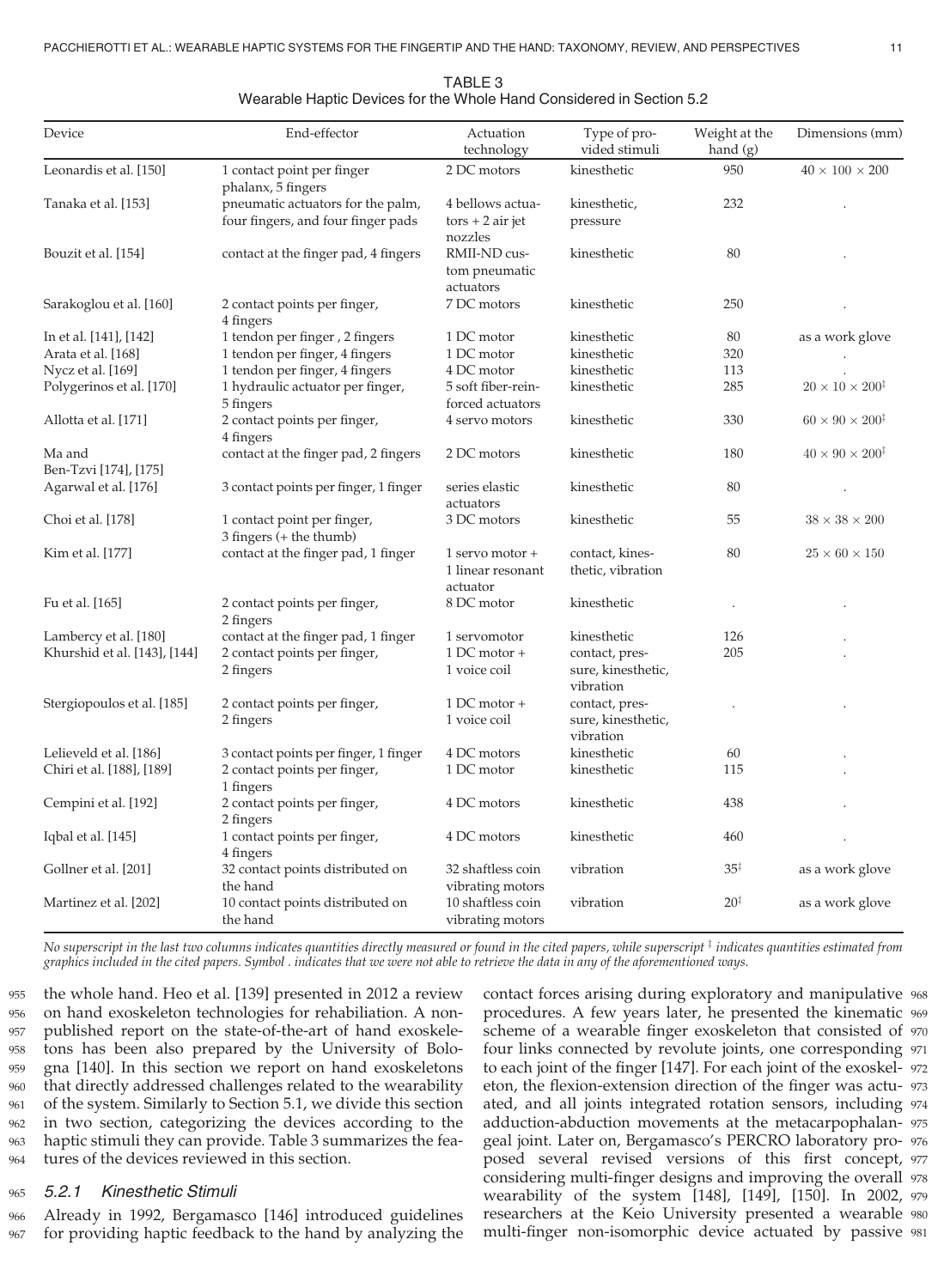clutches [151]. Each finger had 4 degrees of freedom. In the same year, Springer and Ferrier [152] presented a 1-finger exoskeleton device using a four-link serial planar linkage to transmit kinesthetic force from the palm to the fingertip; and Tanaka et al. [153] presented a haptic glove able to pro- vide kinesthetic feedback to four fingers using pneumatic balloon actuators and cutaneous feedback to two finger pads using air jet nozzles. Pneumatic actuators were also used by Bouzit et al. [154] for the well-known Rutgers Master II, which can provide kinesthetic force up to 16 N to the thumb, index, middle, and ring fingers. It uses pneu- matic actuators arranged in a direct-drive configuration in the palm. Moreover, the structure also serves as a position measuring exoskeleton by integrating non-contact Hall- effect and infrared sensors. Unlike other hand exoskeletons, the end-effector of the Rutgers Master II is placed on the intermediate phalanx of the fingers, leaving the fingertips free to interact with the environment (similarly to [117] and [155]). Pneumatic actuators were later used in the wear- able hand exoskeletons presented in [156], [157], [158], [159], which resulted in more compact and lightweight designs. Hand exoskeletons able to provide kinesthetic feedback have also often been used in rehabilitation applica- tions for hand-related injuries. For example, Sarakoglou et al. [160] proposed a wearable hand exoskeleton exerciser for the rehabilitation of hand-related injuries. It enables the execution of finger therapy regimes, and it can be used as a motion analysis and lost finger mobility diagnosis tool. The exoskeleton provides 1-DoF kinesthetic feedback to the thumb and 2-DoF kinesthetic feedback to the index, middle, and ring fingers. Similarly, Wege and Hommel [161] devel- oped a wearable hand exoskeleton for rehabilitation able to provide kinesthetic feedback to four degrees of freedom of the finger. The exoskeleton moves the fingers by a construc- tion of levers, which are connected through Bowden cables to the motors. Several research groups have indeed used force reflecting hand exoskeletons for rehabilitation pur- poses [77], [139], [150], [161], [162], [163], [164], [165], [166]. However, of course, wearability is often not the main design goal of these systems.

 An extremely wearable version of such hand interfaces has been presented by In et al. [141], [142], which proposed a jointless hand exoskeleton weighting only 80 g (see Fig. 4a). As discussed in Section 4, reducing the weight and form fac- tor of haptic interfaces is indeed important toward a good wearability of the system. The exoskeleton of In et al. is com- posed of tubes and wires that run along the finger. Pulling the wires toward the palm provides the wearer with kines- thetic feedback along one direction. The challenges of adap- tation of this jointless exoskeleton to different hand and finger sizes is discussed in [167]. Another lightweight hand exoskeleton has been presented by Arata et al. [168]. The mechanism is driven through large deformations of a com- pliant mechanism body, and it weighs 320 g. It is designed to distribute 1-DoF actuated linear motion into three rota- tional motions of the finger joints, which translate into nat- ural finger flexion/extension. The portability of this exoskeleton has been significantly improved by Nycz et al. [169] using a remote actuation system. A push-pull Bowden cable is used to transmit actuator forces from a backpack to the hand. This remote actuation approach reduced the hand exoskeleton weight by over 50 percent without adverse effects to functionality.

More recently, Polygerinos et al. [170] developed a five- 1045 fingers soft robotic glove actuated by hydraulic multi- 1046 segment soft actuators. The actuators are designed to repli- 1047 cate finger and thumb motions suitable for typical grasping 1048 movements. Moreover, the actuators are placed on the dor- 1049 sal side of the hand, leaving the palm free to interact with 1050 the environment. The exoskeleton weights 285 g and fea- 1051 tures 1 active DoF per finger. Allotta et al. [171] and Conti 1052 et al. [172], [173] developed a compact four-fingers hand 1053 exoskeleton weighting 330 g. Each finger module has 1-DoF 1054 and it is composed of a parallel kinematic chain. The end- 1055 effector is placed at the fingertip, and the device is 1056 grounded on the palm and on the intermediate phalanx. Ma 1057 and Ben-Tzvi [174], [175] of the George Washington Univer- 1058 sity made the wearability of the system the main require- 1059 ment of their two-finger exoskeleton. Each finger consists of 1060 three parts: a three-link exoskeleton, an actuator unit, and 1061 two actuation cables. The DoF of the metacarpophalangeal 1062 (MCP), proximal interphalangeal (PIP), and distal interpha- 1063 langeal (DIP) joints of each finger are coupled together with 1064 one actuator module. The total weight of the two-finger pro- 1065 totype is 180 g. Agarwal et al. [176] presented a wearable 1066 hand exoskeleton with series elastic actuation capable of 1067 bidirectional and independent joint torque control at the fin- 1068 ger joints. It weighs 80 g. The design of the exoskeleton also 1069 allows the replacement of the stiffness elements without 1070 having to remove the cables, making it easy to adjust for dif- 1071 ferent users. Kim et al. [177] developed a wearable hand 1072 exoskeleton able to provide 1-DoF kinesthetic feedback to 1073 each finger and vibrotactile stimuli at the fingertip. The 1074 actuators are placed on the back of the palm, and the weight 1075 of a one-finger prototype is 100 g. Choi et al. [178] presented 1076 a wearable interface able to render forces between the 1077 thumb and three fingers to simulate objects held in preci- 1078 sion grasps. Using brake-based locking sliders, the system 1079 can withstand 100 N of force between each finger and the 1080 thumb. Time-of-flight sensors provide the position of the 1081 fingers and an IMU provides orientation tracking. The total 1082 weight of the device is 55 g, including a 350 mAh battery 1083 that enables the device to be used for around 5 hours and 1084 1,500 grasps. Finally, Achibet et al. [179] recently presented 1085 a passive wearable exoskeleton providing kinesthetic feed- 1086 back to four fingers. It is composed of independent finger 1087 modules made of a bendable metal strip, anchored to a plate 1088 on the back of the hand and ending at the fingertip. Each 1089 strip offers a range of motion to the fingertip of 7.3 cm. The 1090 full range can be reached with a force of 2.5 N. Near the fin- 1091 gertip, the metal strip can also house a vibrotactile motor 1092 for the rendering of textures.

In addition to weight and form factor, the adaptability of 1094 the system to different limb sizes is indeed another main 1095 design challenge for wearable haptic systems (see Section 4). 1096 In this respect, Fu et al. [165] developed a compact hand 1097 exoskeleton able to actuate the MCP, PIP, and DIP joints of 1098 each finger. It is composed of three main parts: an adaptive 1099 dorsal metacarpal base, a Bowden cable driven actuator, 1100 and up to five adaptive dorsal finger exoskeletons. Each fin- 1101 ger module has a 2-DoF adaptation system to adjust to dif- 1102 ferent finger sizes. A similar adaptive approach has been 1103 also devised for the dorsal metacarpal base. Finally, each 1104 joint is equipped with force sensors. Brokaw et al. [164] pre- 1105 sented a passive linkage-based device able to provide exten- 1106 sion moments to the finger joints to compensate for finger 1107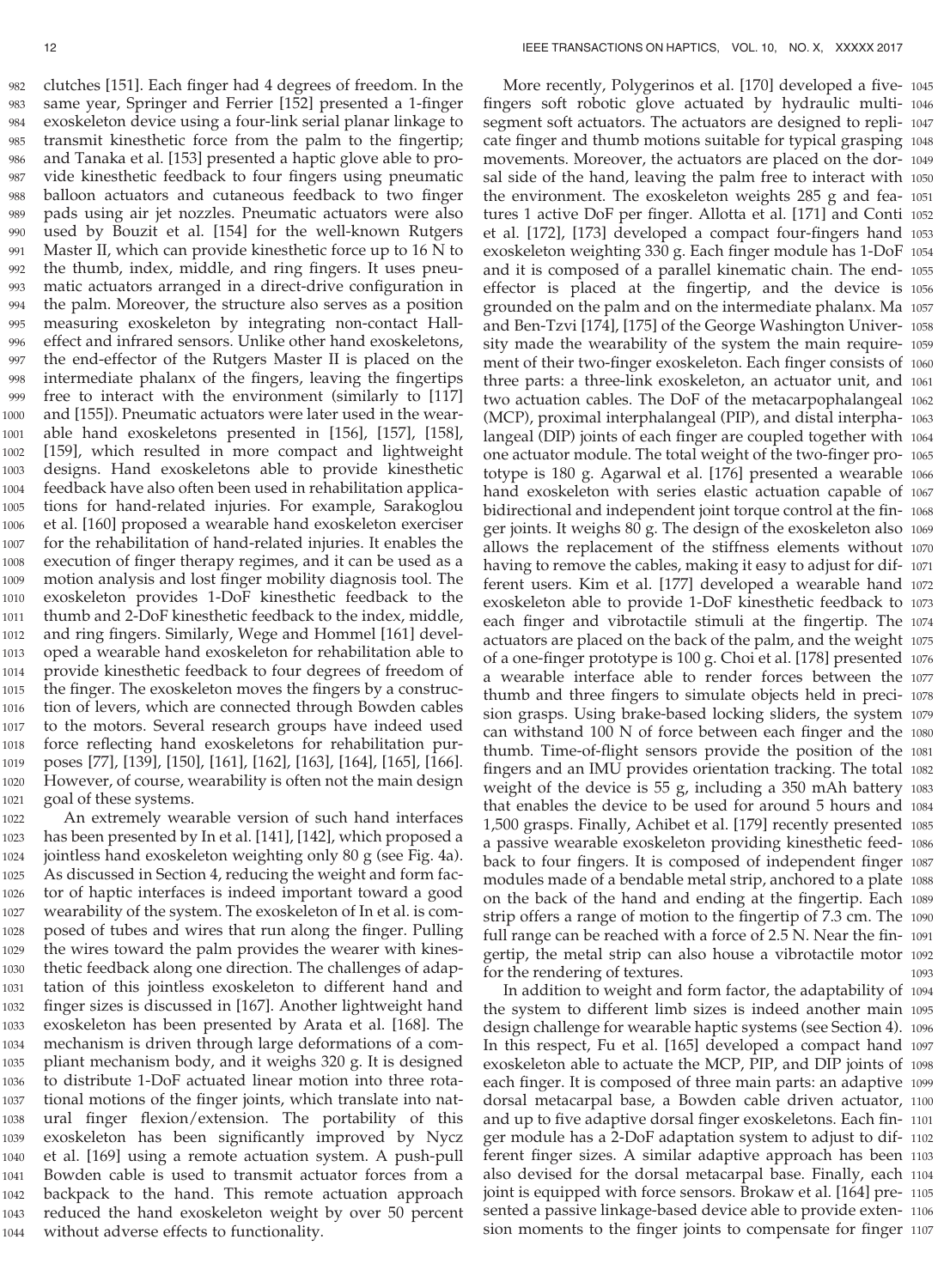

Fig. 5. Three representative wearable haptic devices providing vibrotactile stimuli to the hand.

 flexor hypertonia. It is designed to follow the normal kine- matic trajectory of the hand during pinch-pad grasping. The finger attachment points can be extended to adjust to differ- ent finger lengths, while the thumb attachment can be rotated to match the current user's thumb orientation. Lam- bercy et al. [180] developed a palm-grounded thumb exo- skeleton able to provide forces up to 10 N at the fingertip while weighing less than 150 g. To adapt the exoskeleton to hands of different sizes, the lateral position and orientation of the actuators can be adjusted to ensure proper alignment with the MCP joint. Moreover, the links can be shifted to match the thumb length. More recently, Khurshid et al. [143], [144] developed a wearable device able to pro- vide kinesthetic grip force feedback, along with indepen- dently-controllable fingertip contact, pressure, and vibrotactile stimuli. The device is worn on the user's thumb and index fingers, and it allows to control the grip aperture of a PR2 robotic hand (see Fig. 4b). It is composed of a rota- tional joint, whose axis is aligned with the MCP joint of the index finger, and two rigid links. The first link is secured around the proximal phalanx of the thumb, and it contains a lockable sliding linkage to easily adjust the distance between the MCP joint and the side of the thumb piece. The second link is fixed and secured to the index finger. A DC motor actuates the revolute joint, providing kinesthetic feedback to the hand, while one voice-coil actuator per fin- ger provides cutaneous stimuli at the fingertip. Bianchi et al. [181] presented a scaling procedure to automatically adapt the rehabilitation hand exoskeleton of [171], [172], [173] to different patients.

 Another relevant design challenge for wearability is ensur- ing kinematic coupling between the wearer and the exoskele- ton joints, impairing as little as possible the motion of the wearer (see again Section 4). For instance, Stergiopoulos et al. [185] developed a two-finger exoskeleton for virtual reality grasping simulation. It allows full finger flexion and extension and provides kinesthetic feedback in both direc- tions. It has 3-DoF at the index finger and 4-DoF at the thumb. Lelieveld et al. [186] proposed two lightweight wearable 4-DoF exoskeletons for the index finger. The first design is a statically balanced haptic interface composed of a rolling-link mechanism and four constant torque springs for active kinesthetic feedback. The second design consid- ers a rolling-link mechanism with a mechanical tape brake for passive kinesthetic feedback. Yang et al. [187] have recently presented a jointless tendon-driven hand exoskele- ton which focuses on correctly replicating natural finger motion during grasping. They used two staggered tendons per finger, able to couple the movement of the PIP and DIP as well as the MCP and PIP during finger flexion. Chiri et al. [188], [189] focused on the development of an ergo-nomic hand exoskeleton featuring full kinematic coupling

with the wearer joints, called HANDEXOS. The PIP and DIP 1160 joints are implemented with revolute DoF, aligned along the 1161 PIP and DIP axes, and they are equipped with an idle pulley 1162 for the actuation cable routing. For the MCP joint, the authors 1163 considered a self-aligning architecture consisting of a paral- 1164 lel chain made of two revolute and one linear DoF. It weigths 1165 115 g. Later, the BioRobotics Institute proposed many 1166 revised versions of this first concept, improving the overall 1167 wearability and comfort of the system, also considering reha- 1168 bilitation applications [77], [190], [191], [192], [193]. Similarly, 1169 Iqbal et al. [194] of the Italian Institute of Technology (IIT) 1170 developed a Revolute-Revolute-Revolute (RRR) wearable 1171 mechanism able to provide high forces (up to 45N) at the 1172 proximal phalanx of the thumb and index fingers. Following 1173 this, the IIT proposed several revised versions of this first 1174 concept, considering multi-finger designs, improving the 1175 overall wearability and performance of the system, and 1176 addressing rehabilitation applications [145], [195], [196], 1177 [197], [198], [199]. For example, the latest hand exoskeleton 1178 presented by Iqbal et al. [145] in 2015 weights 460 g, provides 1179 4 DoF per finger (1 active), and can provide up to 8 N at the 1180 fingertip (see Fig. 4c). Recently, Sarac et al. [200] presented 1181 an underactuated hand exoskeleton with one actuator per 1182 finger and a linkage kinematics capable of automatically 1183 adapting to user hand size. The same state of  $1184$ 

#### **5.2.2 Vibration** 1185

Due to the small form factor and low mass of vibrotactile 1186 actuators, exoskeletons providing only vibrotactile feedback 1187 can more easily achieve high wearability levels compared to 1188 systems that provide kinesthetic feedback. One of the first 1189 examples of vibrotactile gloves has been developed by 1190 Uchiyama et al. [182] for providing directions and spatial 1191 representation to wheelchair users who have severe visual 1192 impairment. The vibration signals are provided through a 1193 3-by-3 array of vibrotactile actuators placed on the back of 1194 the hand (see Fig. 5a). One year later, Kim et al. [183] used a 1195 similar approach to increase the immersiveness of multime- 1196 dia experiences such as movies and computer games. They 1197 developed a glove housing twenty vibrotactile actuators and 1198 devised a mapping algorithm between tactile sensations and 1199 multimedia content (see Fig. 5b). Sziebig et al. [203] devel- 1200 oped a vibrotactile glove for virtual reality applications com- 1201 posed of six vibrotactile actuators, five on the fingertips and 1202 one on the palm. Hayes [204] provided vibrotactile feedback 1203 on the hand for haptic-enabled music performances. She 1204 integrated two vibrotactile motors on the palm to recreate 1205 the vibrations produced by an acoustic instrument. The fin- 1206 gertips are left free to interact with the environment. Karime 1207 et al. [205] presented a vibrotactile glove for wrist rehabilita- 1208 tion of post-stroke patients. The glove houses a triple axis 1209 accelerometer on the wrist to register tilt angles, and two 1210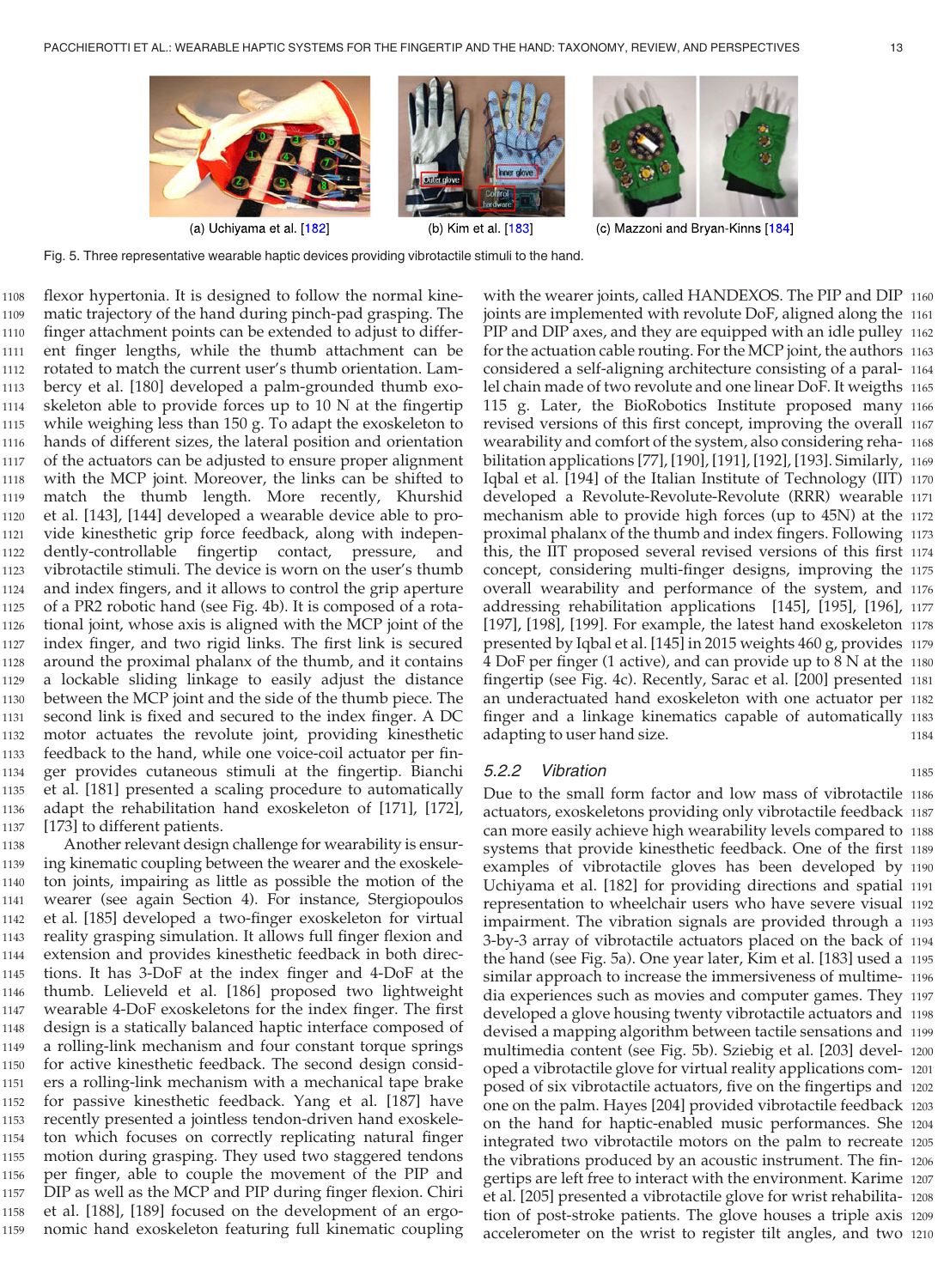(a) Reactive Grip Motion Controller by Tactical Haptics.

(b) Tactai Touch™ system by Tactai.

(c) VR Touch system by GoTouchVR.

Fig. 6. Gaming is one of the most promising application for wearable haptic technologies. For example, (a) the "Reactive Grip" motion controller provides skin stretch and relative tangential motion to the hand to recreate the compelling sensation of holding in-game objects; (b) the "Tactai TouchTM" fingertip device is able to provide pressure, texture, and the sensation of making and breaking contact with virtual objects; and (c) the "VR Touch" fingertip device is able to provide pressure and the sensation of making and breaking contact with virtual objects.

 vibrotactile actuators on the back of the hand to indicate requested movements. Gollner et al. [201] presented a vibro- tactile system to support deafblind people's communication. The glove is made of stretchy fabric equipped with 35 fabric pressure sensors on the palm and 32 shaftless coin vibrating motors on the back. The control unit is integrated in a case mounted on the forearm. More recently, Martinez et al. [202] presented a vibrotactile glove for the identification of virtual 3D objects without visual feedback. They arranged twelve vibrotactile actuators on the palm and fingers, and they con-trolled them through a microcontroller on the wrist.

 Systems similar to the ones reported in this section, fea- turing different arrangements of vibrotactile actuators across the hand, have shown promising results in various applications, such as robot-assisted surgery [206], guidance of visually-impaired people [207], virtual reality [208], [209], [210], rehabilitation [211], [212], [213], and enhanced cine-matic experiences [184] (see Fig. 5c).

# 1229 **6 PERSPECTIVES**

 The wearability of haptic interfaces have significantly broadened the spectrum of possible applications of haptic technologies. Wearable haptic systems have in fact enabled the use of haptic devices in everyday life. They naturally fit the human body without constraining it, and they can func- tion without requiring any additional voluntary action. In this way, users can seamlessly perceive and interact with the surrounding environment in a natural yet private way. The variety of new opportunities wearable haptics can bring in social interaction, health-care, virtual reality, remote assistance, and robotics are exciting. Wearable haptic tech- nologies have the potential to transform the way humans physically interact with the world.

 The primary advantage of wearable haptic devices is their reduced form factor compared to grounded devices, a fea- ture that opens the possibility of easily engaging in multi- contact interactions. With wearable haptics, multi-contact haptic feedback does not require more cumbersome and complex systems, but rather multiple instances of similar designs—this seems particularly promising for grasping and rehabilitation applications. Robotic hands will be able to pro- vide information about the forces exerted at each individual fingertip, enabling a finer control of telemanipulation. Simi- larly, rehabilitation exoskeletons will be able to provide clini- cians with information about forces exerted by the patient at each fingertip. Together with the multi-contact revolution,

recent advancements in actuation and power technologies 1256 enable researchers to make wearable haptic devices wireless 1257 and have low power requirements. In fact, many of the wear- 1258 able devices for the fingertip reviewed in Section 5.1, can run 1259 on a standard lithium-ion battery and communicate wire- 1260 lessly with the external computer unit. This feature seems 1261 particularly promising for consumer applications, such as 1262 gaming and immersive environments, and assistive technol- 1263 ogies, such as guidance for the visually-impaired. 1264

In our opinion, gaming applications represent a fantastic 1265 market for wearable haptic technologies. The gaming indus- 1266 try achieved USD 92bn of revenues in 2015 and it is esti- 1267 mated to reach USD 119bn by 2019, with mobile gaming 1268 accounting for almost 50 percent of the revenues [214]. Hap- 1269 tic technologies entered the gaming theater back in 1997, 1270 when Sony introduced its DualShock controller for PlaySta- 1271 tion and Nintendo its Rumble Pak for the Nintendo 64. Both 1272 devices were able to provide a compelling vibrotactile feed- 1273 back on particular events, such as a race car hitting the 1274 retaining wall or a plane crashing on the ground. The Dual- 1275 Shock used two vibrotactile motors embedded in its han- 1276 dles, while the Nintendo 64's Rumble Pak used a single 1277 motor. Wearable haptics can take the immersiveness of 1278 such systems to the next level: a haptic vest can replicate the 1279 feeling of being hit by bullets in First Person Shooters (FPS) 1280 games, vibrotactile bracelets can reproduce the vibrations of 1281 the steering wheel of a race car driven in rough terrain, and 1282 fingertip devices can relay the feeling of touching in-game 1283 objects in action role-playing games (ARPG) and massively 1284 multi-player role-playing games (MMRPG). This opportu- 1285 nity is already being exploited by a few start-up companies. 1286 Immerz (USA) raised USD 183,449 on Kickstarter for their 1287 "KOR-FX" gaming vest. It converts audio signals coming 1288 from the game into vibrotactile haptic stimuli that allow the 1289 wearer to feel in-game events such as explosions and 1290 punches. A similar experience is promised by the "Feedback 1291 jacket" by Haptika (PK), the full-body suit "Teslasuit" by 1292 Tesla Studios (UK), the "3RD Space Vest" by TN 1293 Games (USA), the "SUBPAC M2" by StudioFeed (USA), 1294 and the "Hardlight Suit" by NullSpace VR (USA). 1295

In addition to vibrotactile systems, the hand-held 1296 "Reactive grip" controller by Tactical Haptics (USA) pro- 1297 vides relative tangential motion and skin stretch to the hand 1298 (see Fig. 6a). When the sliding tactor plates move in the 1299 same direction, the controller conveys a force cue in the cor- 1300 responding direction along the length of the handle. When 1301 the sliding plate tactors move in opposite directions, the 1302

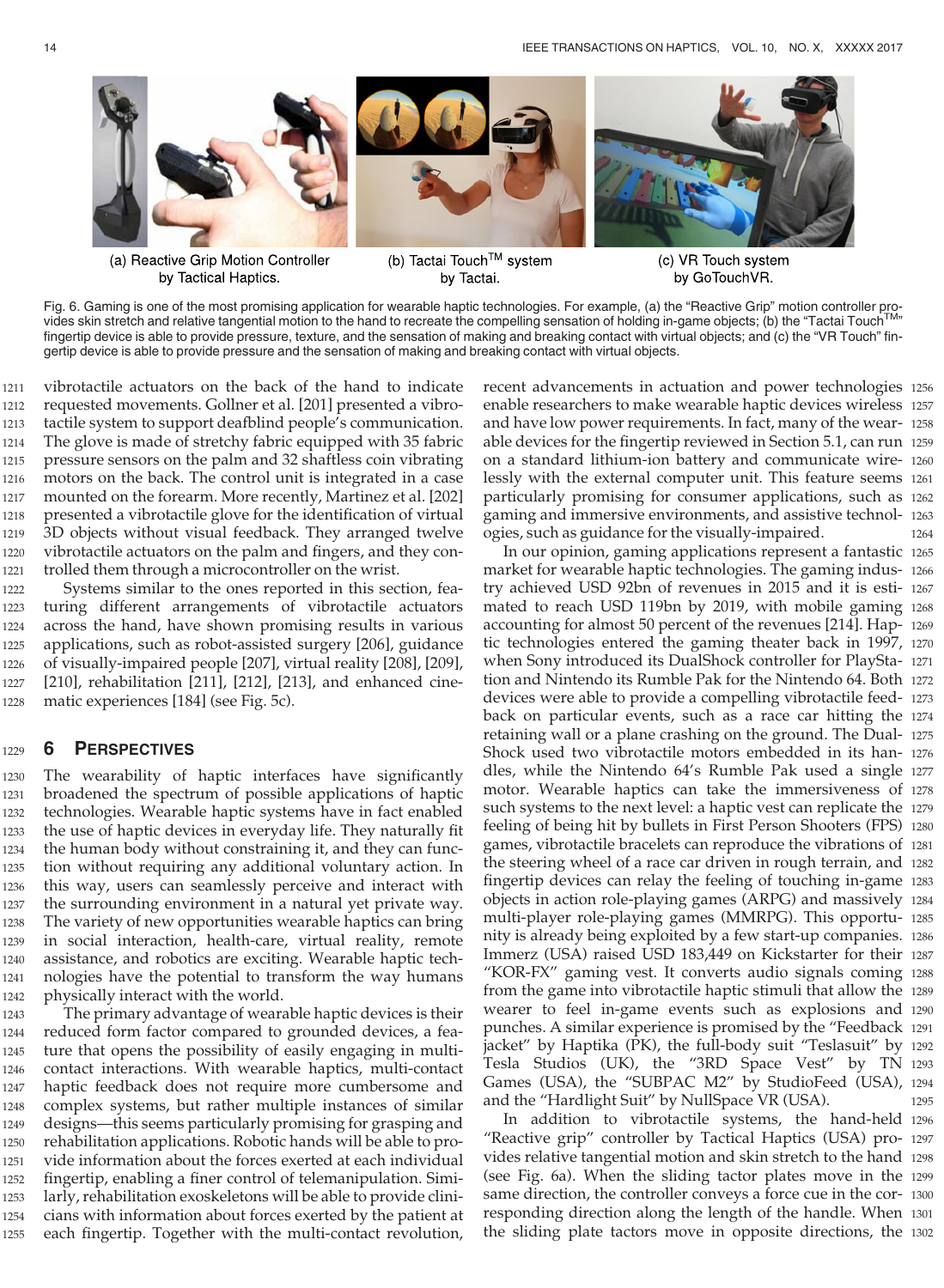controller provides the user with a torque cue [215]. Microsoft (USA) has also presented two hand-held control- lers for virtual reality interaction: the NormalTouch and TextureTouch [216]. The first one renders object surfaces using a 3-DoF moving platform in contact with the fingertip, 1308 while the second one uses a  $4 \times 4$  pin array. Such interfaces have the potential of making the next generation of haptihave the potential of making the next generation of hapti-cally-enhanced game controllers.

 More recently, a few start-up companies have taken up the challenge of designing wearable haptic devices for the fingertips, mainly targeting virtual reality and gaming applications. Tactai (USA) is working on a fingertip wear- able haptic device able to render pressure, texture, and the sensation of making and breaking contact with virtual 1317 objects [217], [218]. It can apply up to  $6 \text{ N}$  to the fingertip, 1318 and it weighs 29 g for  $75 \times 55 \times 30$  mm dimensions (see<br>1319 Fig. 6b). GoTouchVR (France) developed a 1-DoF wearable Fig. 6b). GoTouchVR (France) developed a 1-DoF wearable device equipped with a mobile platform able to apply pres- sure and make/break contact with the fingertip. It can exert 1322 up to 1.5 N on the skin, it weighs 40 g for  $50 \times 12 \times 30$  mm<br>1323 dimensions, it is wireless, and the battery guarantees up to dimensions, it is wireless, and the battery guarantees up to 2 hours of playtime (see Fig. 6c). WEART (Italy) is develop- ing a wearable device composed of a static upper body and a mobile end-effector. The upper body is located on the nail side of the finger, while the mobile end-effector is in contact with the finger pulp. The device is able to render pressure, texture, and the sensation of making and breaking contact with virtual objects. It uses a servo motor to move the plat- form and a voice coil motor to provide vibrotactile stimuli. The device can apply up to 8 N to the fingertip, and it 1333 weighs 25 g for  $50 \times 145 \times 135$  mm dimensions. Finally, we readly acknowledge a strong connection between these gladly acknowledge a strong connection between these companies and academic research. For example, Tactical Haptics CEO William R. Provancher is an Adjunct Associate Professor at the University of Utah, Tactai CSO Katherine J. Kuchenbecker is an Associate Professor at the University of Pennsylvania, and WEART co-founder Domenico Pratti- chizzo is Full Professor at the University of Siena (and, for full disclosure, last author of this paper). Many of the devi-ces reviewed in Section 5 come from their research labs.

 The development of wearable haptic systems from gam- ing applications goes together with the recent development and commercialization of wearable and unobtrusive virtual reality headsets, such as the Oculus Rift and the HTC Vive. In this respect, there are already some promising examples of applications integrating virtual reality headsets with wearable haptic systems [85], [119], [219], and we expect to see many more of them in the next years. Tactical Haptics, Tactai, and GoTouchVR have already been showing demon- strations of their wearable haptics systems featuring immer- sive environments displayed through these virtual reality headsets [218], [220], [221].

 Robotic teleoperation and telepresence are other promis- ing fields for wearable haptics technologies. Being able to reproduce haptic stimuli in different parts of our body, simultaneously and seamlessly, can significantly improve the performance, applicability, and illusion of telepresence of teleoperation systems. We believe that the low cost of wearable devices can take teleoperation and telepresence applications to the consumer market. For example, tactile gloves could improve the experience of online shopping. Think of being able to feel, from home, the fabric of a new piece of clothing you are about to buy on Ebay, the softness

of a pillow you are getting shipped from Amazon, or being 1366 able to gently squeeze a vegetable on Ocado to check if it is 1367 ripe. Another robotic application we think wearable haptics 1368 can positively impact is telecommuting. In 2015, 37 percent 1369 of U.S. workers have worked remotely, 7 percent more than 1370 in 2007 and 28 percent more than in 1995 [222]. While tele- 1371 commuting is popular for office workers, it is of course more 1372 problematic when dealing with manual workers. However, 1373 technological advancements in the field of robotics, includ- 1374 ing the wearability of haptic interfaces, can allow a broader 1375 range of workers to access the benefits of remote working. 1376

We would also like to mention the significant impact that 1377 wearable haptics technologies can have in assistive applica- 1378 tions and, in general, in the delivery of private and effective 1379 notifications. While smartphones and smartwatches already 1380 deliver notifications through vibrotactile stimuli, the wear- 1381 ability of more complex haptic devices can improve the 1382 range of stimuli we are able to perceive. Systems providing 1383 wearable haptic guidance can guide firefighters in environ- 1384 ments with reduced visibility, help the visually-impaired to 1385 walk around in their cities, and warn pedestrians and drivers 1386 about imminent dangers. We find skin stretch devices partic- 1387 ularly promising for this purpose. By exploiting the high sen- 1388 sitivity of the human skin to tangential stretch, a single tactor 1389 can provide effective directional and torsional information 1390 with very small movements. For example, we could safely 1391 provide drivers with directional information by using a sim- 1392 ple skin stretch haptic band fastened to their leg or arm. 1393

Finally, developing wearable haptic devices has signifi- 1394 cantly pushed the research forward on cutaneous technolo- 1395 gies. In fact, as mentioned in Section 2, cutaneous feedback 1396 provides an effective way to simplify the design of haptic 1397 interfaces, as it enables more compact designs. However, 1398 cutaneous stimuli are useful in many other applications, 1399 and we therefore expect research on wearable haptics to 1400 benefit other fields. For example, the cutaneous technology 1401 used by the wearable fingertip devices of the University of 1402 Siena [5], [20], initially employed in applications of immer- 1403 sive multi-contact interaction [90], [91], have also been used 1404 for non-wearable applications, such as robot-assisted sur- 1405 gery [223] and needle insertion [19]. 1406

Moreover, we have also witnessed advancements in the 1407 fields of tracking and force sensing for wearable haptics. 1408 Indeed, interaction with a virtual environment requires a sys- 1409 tem to track the position and, depending on the task, even the 1410 orientation of the wearable devices or the part of the human 1411 body where the feedback is provided. The most common sol- 1412 utions are optical tracking systems with infrared cameras and 1413 reflective markers mounted on the devices. The advantages 1414 are good accuracy, refresh rate (typically 120 Hz or higher) 1415 and wearability, since markers are small and light, while the 1416 main drawback is related to occlusion issues. An alternative 1417 solution is using IMU units mounted on the devices, and 1418 eventually integrate them with an optical tracking system to 1419 improve the precision over long sessions. The highest level of 1420 wearability can be achieved by vision-based markerless sys- 1421 tems, capable of directly identifying the pose of the devices or 1422 of the human body using no extra components. It is also 1423 important to sense the force applied by the wearable devices 1424 on the human body. One promising wearable solution is fin- 1425 gernail sensors, capable of estimating fingertip forces by 1426 means of photoplethysmography [224] or photoelastic- 1427 ity [225]. A more common solution is to equip the tactor with 1428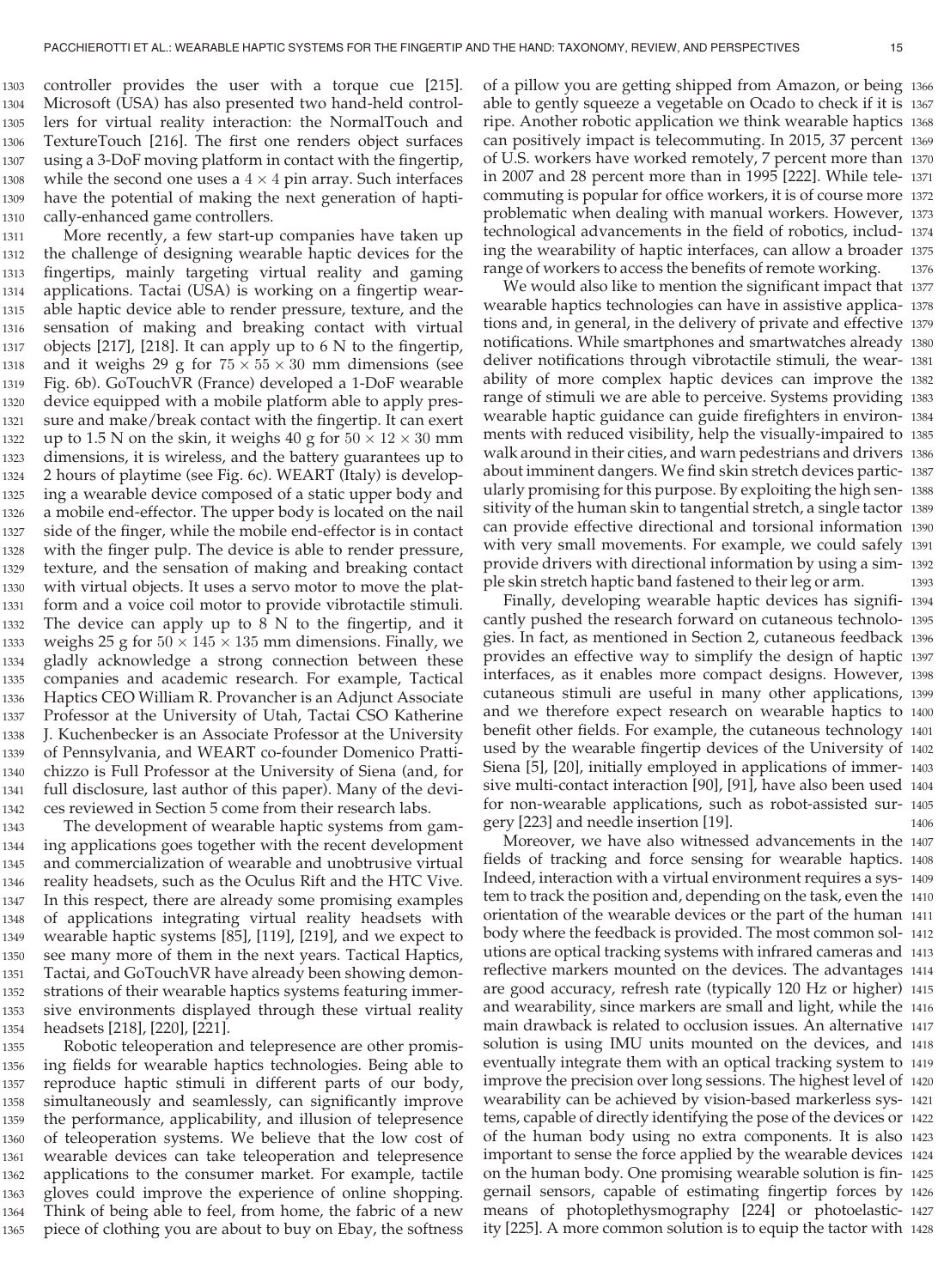force sensitive resistors: FSR are cheap, flexible, light, and compact, but they can detect normal force only. Recently, Leo- nardis et al. [114] presented a fingertip device with a light and compact 3-DoF optical force sensor embedded in the tactor.

 To summarize, we see wearable haptics as having a strong role in applying and developing research in cutane- ous haptics, as well as in bringing current technologies to a wider commercial market in the very near future. This arti- cle has surveyed the current state of the art in both sectors, and provided a review of cutaneous stimuli that have been exploited or could be exploited by future work. We hope to support the notion that the "wearables" technology trend will continue to play a strong role in pushing haptics for-ward throughout the coming decade.

# 1443 ACKNOWLEDGMENTS

 This research has received funding from the European Union Seventh Framework Programme FP7/2007-2013 1446 under grant n°601165 of the project "WEARHAP-WEAR-able HAPtics for humans and robots".

#### <sup>1448</sup> REFERENCES

- 1449 [1] P. Kremer et al., "Multimodal telepresent control of DLR's Roll-<br>1450 in'Iustin." in *Proc. IEEE Int. Cont. Robot. Autom.*, 2009, pp. 1601– in'Justin," in Proc. IEEE Int. Conf. Robot. Autom., 2009, pp. 1601– 1451 1602<br>1452 [2] M. M
- M. Mehrtash, N. Tsuda, and M. Khamesee, "Bilateral macro-1453 micro teleoperation using magnetic levitation," IEEE/ASME<br>1454 Trans. Mechatronics. vol. 16. no. 3. pp. 459–469. Jun. 2011. Trans. Mechatronics, vol. 16, no. 3, pp. 459-469, Jun. 2011.
- 1455 [3] J. Vertut, Teleoperation and Robotics: Applications and Technology,<br>1456 vol. 3. Berlin, Germany: Springer, 2013. vol. 3. Berlin, Germany: Springer, 2013.
- 1457 [4] R. W. Picard and J. Healey, "Affective wearables," Pers. Technol., vol. 1, no. 4, pp. 231–240, 1997. vol. 1, no. 4, pp. 231–240, 1997.
- 1459 [5] D. Prattichizzo, F. Chinello, C. Pacchierotti, and M. Malvezzi, "Towards wearability in fingertip haptics: A 3-DoF wearable 1461 device for cutaneous force feedback," IEEE Trans. Haptics, vol. 6,<br>1462 no. 4. pp. 506–516. Oct.–Dec. 2013. no. 4, pp. 506–516, Oct.–Dec. 2013.
- 1463 [6] S. J. Biggs and M. A. Srinivasan, "Haptic interfaces," in *Handbook* of Virtual Environments. Mahwah, NJ, USA: Lawrence Erlbaum, of Virtual Environments. Mahwah, NJ, USA: Lawrence Erlbaum, 1465 2002, pp. 93–116.<br>1466 [7] M. Bergamasco e
- 1466 [7] M. Bergamasco et al., "An arm exoskeleton system for teleopera-1467 tion and virtual environments applications," in *Proc. IEEE Int.*<br>1468 *Conf. Robot. Autom.,* 1994, pp. 1449–1454. Conf. Robot. Autom., 1994, pp. 1449–1454.<br>
[8] C. Pacchierotti, Cutaneous Haptic Feedbac
- 1469 [8] C. Pacchierotti, Cutaneous Haptic Feedback in Robotic Teleoperation.<br>1470 Berlin, Germany: Springer, 2015. 1470 Berlin, Germany: Springer, 2015<br>1471 [9] B. Parviz, S. Lee, and S. Thrun, "P.
- 1471 [9] B. Parviz, S. Lee, and S. Thrun, "Project glass," 2012. [Online]. Avail-1472 able:<https://plus.google.com/111626127367496192147/posts/>
- 1473 [10] F. Chinello, M. Malvezzi, C. Pacchierotti, and D. Prattichizzo, "A 1474 three DoFs wearable tactile display for exploration and manipula-<br>1475 tion of virtual objects." in Proc. IEEE Hantics Sumn. 2012. pp. 71–76. 1475 tion of virtual objects," in Proc. IEEE Haptics Symp., 2012, pp. 71–76.<br>1476 [11] D. Prattichizzo, C. Pacchierotti, and G. Rosati, "Cutaneous force
- [11] D. Prattichizzo, C. Pacchierotti, and G. Rosati, "Cutaneous force 1477 feedback as a sensory subtraction technique in haptics," IEEE 1478 Trans. Haptics, vol. 5, no. 4, pp. 289–300, Oct.–Dec. 2012.
- 1479 [12] B. B. Edin and N. Johansson, "Skin strain patterns provide kin-<br>1480 easthetic information to the human central nervous system," J. aesthetic information to the human central nervous system," J. 1481 *Physiology, vol.* 487, no. 1, pp. 243–251, 1995.<br>1482 [13] R. S. Johansson and Å. B. Vallbo, "Tact
- <sup>1482</sup> [13] R. S. Johansson and A . B. Vallbo, "Tactile sensibility in the 1483 human hand: relative and absolute densities of four types of mechanoreceptive units in glabrous skin," *J. Physiology*, vol. 286, 1484 mechanoreceptive units in glabrous skin," J. Physiology, vol. 286,<br>1485 1485 1.0 (1. pp. 283–300, 1979). 1485 no. 1, pp. 283–300, 1979.
- 1486 [14] K. Minamizawa, S. Fukamachi, H. Kajimoto, N. Kawakami, and 1487 S. Tachi, "Gravity grabber: Wearable haptic display to present 1488 virtual mass sensation," in *Proc. ACM SIGGRAPH Emerging Tech*virtual mass sensation," in Proc. ACM SIGGRAPH Emerging Tech-1489 nol., 2007, Art. no. 8.
- 1490 [15] K. Kuchenbecker, D. Ferguson, M. Kutzer, M. Moses, and A. 1491 Okamura, "The touch thimble: Providing fingertip contact feed-1492 back during point-force haptic interaction," in Proc. Symp. Haptic 1493 Interfaces Virtual Environ. Teleoperator Syst., 2008, pp. 239–246.
- 1494 [16] C. Pacchierotti, D. Prattichizzo, and K. J. Kuchenbecker, 1495 "Displaying sensed tactile cues with a fingertip haptic device," 1496 IEEE Trans. Haptics, vol. 8, no. 4, pp. 384–396, Oct.–Dec. 2015.
- [17] S. B. Schorr, Z. F. Quek, R. Y. Romano, I. Nisky, W. R. 1497 Provancher, and A. M. Okamura, "Sensory substitution via cuta- 1498 neous skin stretch feedback," in Proc. IEEE Int. Conf. Robot. 1499 Autom., 2013, pp. 2341–2346. 1500
- [18] Z. F. Quek, S. B. Schorr, I. Nisky, A. M. Okamura, and W. R. 1501 Provancher, "Sensory augmentation of stiffness using finger- 1502 pad skin stretch," in Proc. IEEE World Haptics Conf., 2013, 1503 pp. 467–472.<br>1504 C. Pacchierotti, A. Tirmizi, G. Bianchini, and D. Prattichizzo, 1504
- [19] C. Pacchierotti, A. Tirmizi, G. Bianchini, and D. Prattichizzo, 1505 "Enhancing the performance of passive teleoperation systems 1506<br>via cutaneous feedback." IEEE Trans, Hantics, vol. 8, no. 4, 1507 via cutaneous feedback," IEEE Trans. Haptics, vol. 8, no. 4, 1507<br>np 397–409 Oct -Dec 2015 pp. 397–409, Oct.–Dec. 2015.<br>C. Pacchierotti, J., Meli, F. Chinello, M. Malvezzi, and 1509
- [20] C. Pacchierotti, L. Meli, F. Chinello, M. Malvezzi, and 1509 D. Prattichizzo, "Cutaneous haptic feedback to ensure the 1510 stability of robotic teleoperation systems." Int. I. Robot. Res., 1511 stability of robotic teleoperation systems," Int. J. Robot. Res., 1511<br>vol. 34 no. 14 nn 1773–1787 2015 vol. 34, no. 14, pp. 1773–1787, 2015.<br>C. Pacchierotti et al., "Steering and control of miniaturized 1513
- [21] C. Pacchierotti et al., "Steering and control of miniaturized 1513<br>unterhered soft magnetic grinners with haptic assistance" IEEE 1514 untethered soft magnetic grippers with haptic assistance," IEEE 1514<br>Trans. Autom. Sci. Eng., 2017. Trans. Autom. Sci. Eng., 2017. 1515 Q1
- [22] M. Wijntjes, A. Sato,  $\check{V}$ . Hayward, and A. Kappers, "Local surface 1516 orientation dominates haptic curvature discrimination." IEEE 1517 orientation dominates haptic curvature discrimination," IEEE Trans. Haptics, vol. 2, no. 2, pp. 94–102, Apr.–Jun. 2009. 1518
- [23] R. Johansson and G. Westling, "Roles of glabrous skin receptors and sensorimotor memory in automatic control of precision grip 1520 when lifting rougher or more slippery objects," Exp. Brain Res., 1521 vol. 56, no. 3, pp. 550–564, 1984. 1522
- [24] E. R. Serina, E. Mockensturm, C. D. Mote Jr., and D. Rempel, "A 1523 structural model of the forced compression of the fingertip 1524 pulp," J. Biomechanics, vol. 31, pp. 639-646, 1998. 1525
- [25] D. T. V. Pawluk and R. Howe, "Dynamic contact of the human 1526 fingerpad against a flat surface," J. Biomechanical Eng., vol. 121, 1527 pp. 605–611, 1999. 1528
- [26] M. W. A. Wijntjes, A. Sato, V. Hayward, and A. M. L. Kappers, 1529 "Local surface orientation dominates haptic curvature discrimi- 1530 nation," IEEE Trans. Haptics, vol. 2, no. 2, pp. 94–102, Apr.–Jun. 2009. 1531
- [27] T. Yoshioka, J. C. Craig, G. C. Beck, and S. S. Hsiao, "Perceptual 1532 constancy of texture roughness in the tactile system," J. Neuroscience, vol. 31, no. 48, pp. 17603–17611, 2011. 1534
- [28] M. Wiertlewski, C. Hudin, and V. Hayward, "On the 1/f noise 1535 and non-integer harmonic decay of the interaction of a finger 1536 sliding on flat and sinusoidal surfaces," in Proc. IEEE World Hap- 1537 tics Conf., 2011, pp. 25–30. 1538
- [29] X. Libouton, O. Barbier, Y. Berger, L. Plaghki, and J.-L. Thonnard, 1539 "Tactile roughness discrimination of the finger pad relies primarily 1540 on vibration sensitive afferents not necessarily located in the 1541 hand," Behavioural Brain Res., vol. 229, no. 1, pp. 273–279, 2012. 1542
- [30] B. Delhaye, V. Hayward, P. Lefevre, and J.-L. Thonnard, 1543 "Texture-induced vibrations in the forearm during tactile 1544 exploration," Frontiers Behavioral Neuroscience, vol. 6, no. 37, 1545 pp. 1–10, 2012. 1546
- [31] T. Amemiya and H. Gomi, "Distinct pseudo-attraction force sen- 1547 sation by a thumb-sized vibrator that oscillates asymmetrically," 1548 in Proc. Int. Conf. Human Haptic Sens. Touch Enabled Comput. 1549 Appl., Jun. 2014, pp. 88-95.
- [32] M. A. Srinivasan and R. H. LaMotte, "Tactual discrimination of 1551 softness," J. Neurophysiology, vol. 73, no. 1, pp. 88-101, 1995. 1552
- [33] G. Ambrosi, A. Bicchi, D. De Rossi, and E. P. Scilingo, "The role 1553 of the contact area spread rate in haptic discrimination of 1554 softness," IEEE Trans. Robot. Autom., vol. 16, no. 5, pp. 496–504, 1555 Oct. 2000. 1556
- [34] R. Ackerley, E. Eriksson, and J. Wessberg, "Ultra-late EEG poten- 1557 tial evoked by preferential activation of unmyelinated tactile 1558 afferents in human hairy skin," Neuroscience Lett., vol. 535, 1559 pp. 62–66, 2013. 1560
- [35] H. Olausson et al., "Functional role of unmyelinated tactile affer- 1561 ents in human hairy skin: Sympathetic response and perceptual 1562 localization," Exp. Brain Res., vol. 184, no. 1, pp. 135–140, 2008. 1563
- [36] R. Ackerley, I. Carlsson, H. Wester, H. Olausson, and H. B. 1564 Wasling, "Touch perceptions across skin sites: Differences 1565 between sensitivity, direction discrimination and pleasantness," 1566 Frontiers Behavioral Neuroscience, vol. 8, 2014, Art. no. 54. 1567
- [37] N. D. Sylvester and W. R. Provancher, "Effects of longitudinal 1568 skin stretch on the perception of friction," in Proc. IEEE World 1569 Haptics Conf., 2007, pp. 373–378. 1570
- [38] M. J. Adams et al., "Finger pad friction and its role in grip and 1571 touch," J. Roy. Soc. Interface, vol. 10, no. 80, 2013, Art. 1572 no. 20120467. 1573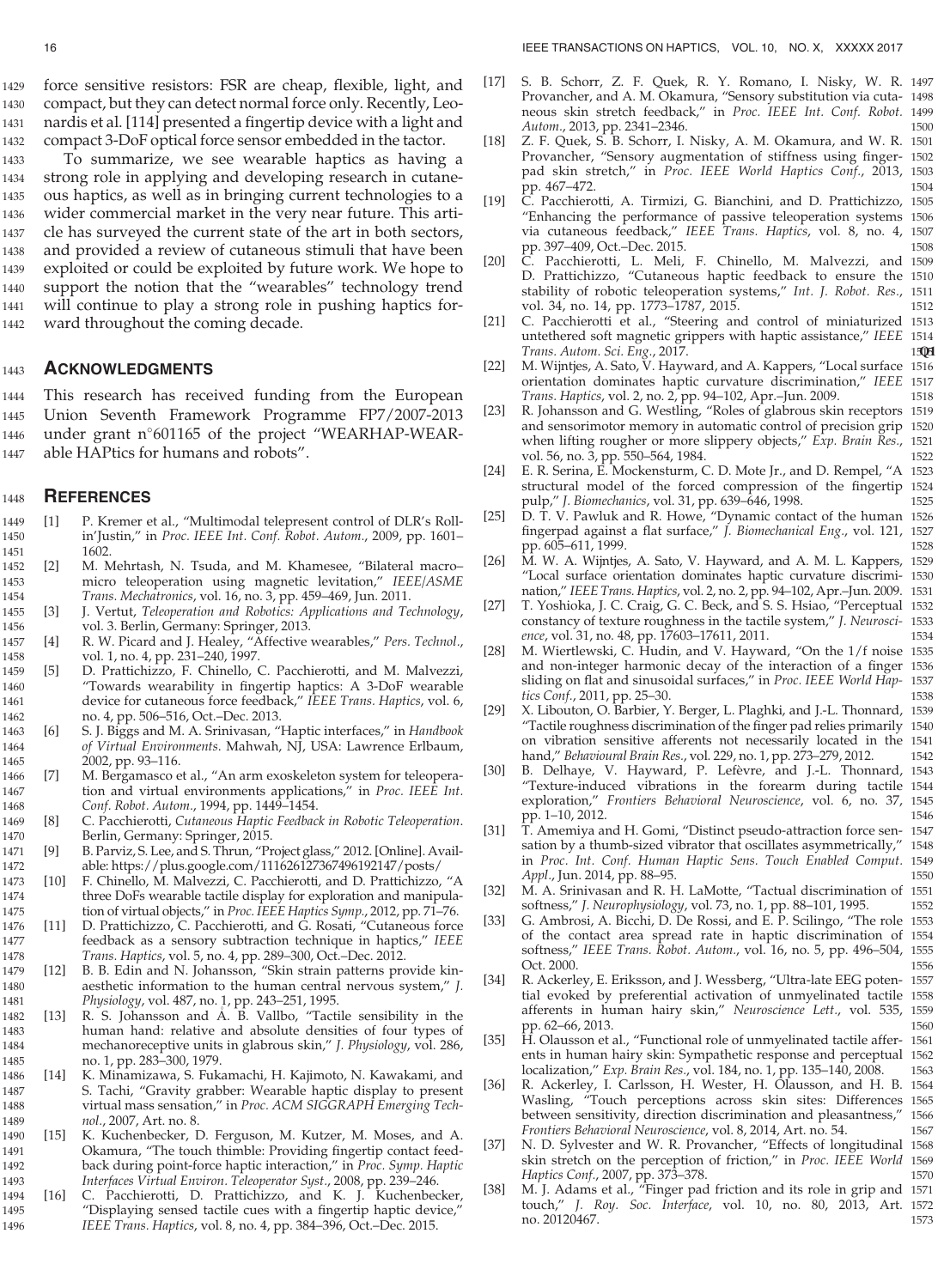- 1574 [39] S. Derler and G.-M. Rotaru, "Stick-slip phenomena in the friction of human skin," Wear, vol. 301, pp. 324–329, 2013. 1575 of human skin," Wear, vol. 301, pp. 324–329, 2013.<br>1576 [40] O. Wang and V. Hayward. "In vivo biomechanic
- 1576 [40] Q. Wang and V. Hayward, "In vivo biomechanics of the finger-<br>1577 pad skin under local tangential traction," *J. Biomechanics*, vol. 40, 1577 pad skin under local tangential traction," J. Biomechanics, vol. 40,<br>1578 1578 po. 4. pp. 851–860. 2007. 1578 no. 4, pp. 851–860, 2007.<br>1579 [41] V. Hayward and M. Ci
- 1579 [41] V. Hayward and M. Cruz-Hernandez , "Tactile display device 1580 using distributed lateral skin stretch," in Proc. Symp. Haptic 1581 Interfaces Virtual Environ. Teleoperator Syst., 2000, vol. 69, 1582 Art. no. 2.<br>1583 [42] V. Haywai
- 1583 [42] V. Hayward, A. V. Terekhov, S. C. Wong, P. Geborek, F. Bengtsson, 1584 and H. Jörntell, "Spatio-temporal skin strain distributions evoke  $\frac{1585}{1585}$  low variability spike responses in cupeate peurons " J. Rou Soc 1585 low variability spike responses in cuneate neurons," J. Roy. Soc.<br>1586 *Interface* vol. 11, no. 93, 2014, Art. no. 20131015. 1586 Interface, vol. 11, no. 93, 2014, Art. no. 20131015.<br>1587 [43] O. Al Atassi , S. Fani, A. Terekhov, V. Havy
- 1587 [43] O. Al Atassi , S. Fani, A. Terekhov, V. Hayward, M. Ernst, and 1588 A. Bicchi, "A change in the fingertip contact area induces an illu-<br>1589 sory displacement of the finger " in Proc. Int. Cont. Human Hantic 1589 sory displacement of the finger," in Proc. Int. Conf. Human Haptic<br>1590 Sens. Touch Enabled Comput. Appl., 2014. Art. no. 72. 1590 Sens. Touch Enabled Comput. Appl., 2014, Art. no. 72.
- 1591 [44] B. B. Edin and N. Johansson, "Skin strain patterns provide kin-1592 aesthetic information to the human central nervous system," J. 1593 Physiology, vol. 487, pp. 243–251, 1995.
- 1594 [45] G. M. Goodwin, D. I. McCloskey, and P. B. Matthews, 1595 "Proprioceptive illusions induced by muscle vibration: Contribu-<br>1596 tion by muscle spindles to perception?" Science, vol. 175, no. 1596 tion by muscle spindles to perception?" Science, vol. 175, no.<br>1597 1987 1982-1384 1972 1597 4028, pp. 1382–1384, 1972.
- 1598 [46] P. Cordo, V. S. Gurfinkel, L. Bevan, and G. K. Kerr, "Proprioceptive 1599 consequences of tendon vibration during movement," J. Neurophys-1600 iology, vol. 74, no. 4, pp. 1675–1688, 1995.
- 1601 [47] G. Robles-De-La-Torre and V. Hayward, "Force can overcome 1602 object geometry in the perception of shape through active 1603 touch," Nature, vol. 412, no. 6845, pp. 445–448, 2001.
- 1604 [48] V. Hayward and O. R. Astley, "Performance measures for haptic 1605 interfaces," in Robotics Research. London, U.K.: Springer-Verlag, 1606 1996, pp. 195–206.
- 1607 [49] Y. Tsumaki, H. Naruse, D. N. Nenchev, and M. Uchiyama, 1608 "Design of a compact 6-DOF haptic interface," in Proc. IEEE Int. 1609 Conf. Robot. Autom., 1998, vol. 3, pp. 2580–2585.<br>1610 [50] T. H. Massie and J. K. Salisbury, "The PHAN
- T. H. Massie and J. K. Salisbury, "The PHANTOM haptic inter-1611 face: A device for probing virtual objects," in Proc. ASME Symp.<br>1612 Haptic Interfaces Virtual Environ. Teleoperator Syst., 1994, vol. 55, 1612 Haptic Interfaces Virtual Environ. Teleoperator Syst., 1994, vol. 55, no. 1, pp. 295–300.
- 1614 [51] G. Millet, S. Haliyo, S. Regnier, and V. Hayward, "The ultimate haptic device: First step," in *Proc. IEEE World Haptics Conf.*, 2009, haptic device: First step," in Proc. IEEE World Haptics Conf., 2009, 1616 pp. 273–278.<br>1617 [52] D. C. Ruspin
- [52] D. C. Ruspini, K. Kolarov, and O. Khatib, "The haptic display of 1618 complex graphical environments," in Proc. Annu. Conf. Comput.<br>1619 6raph. Interactive Techn., 1997, pp. 345–352. Graph. Interactive Techn., 1997, pp. 345-352.
- 1620 [53] S. Grange, F. Conti, P. Rouiller, P. Helmer, and C. Baur, 1621 "Overview of the Delta haptic device," in Proc. Int. Conf. Human 1622 Haptic Sens. Touch Enabled Comput. Appl., 2001, Art. no. 164.
- [54] N. Gurari and G. Baud-Bovy, "Customization, control, and char-1624 acterization of a commercial haptic device for high-fidelity ren-<br>1625 dering of weak forces," J. Neuroscience Methods, vol. 235, pp. 169– dering of weak forces," J. Neuroscience Methods, vol. 235, pp. 169–
- 1626 180, 2014.<br>1627 [55] J. J. Gil, Á J. J. Gil, A. Rubio, and J. Savall, "Decreasing the apparent inertia 1628 of an impedance haptic device by using force feedforward,"<br>1629 IEEE Trans. Control Syst. Technol., vol. 17, no. 4, pp. 833–838, IEEE Trans. Control Syst. Technol., vol. 17, no. 4, pp. 833-838, 1630 **Jul. 2009.**<br>1631 **[56] D. F. Co**
- D. F. Collins, K. M. Refshauge, G. Todd, and S. C. Gandevia, 1632 "Cutaneous receptors contribute to kinesthesia at the index fin-1633 ger, elbow, and knee," J. Neurophysiology, vol. 94, no. 3, pp. 1699– 1634 1706, 2005.
- 1635 [57] K. Shikata, Y. Makino, and H. Shinoda, "Inducing elbow joint 1636 flexion by shear deformation of arm skin," in Proc. IEEE World 1027 Haptics Conf., 2015.
- 1638 [58] P. Cordo, V. S. Gurfinkel, L. Bevan, and G. K. Kerr, 1639 "Proprioceptive consequences of tendon vibration during move-1640 ment," *J. Neurophysiology, vol. 74, no. 4, pp.* 1675–1688, 1995.<br>1641 [59] M. Konyo, H. Yamada, S. Okamoto, and S. Tado
- [59] M. Konyo, H. Yamada, S. Okamoto, and S. Tadokoro, 1642 "Alternative display of friction represented by tactile stimulation 1643 without tangential force," in Proc. Int. Conf. Human Haptic Sens. 1644 Touch Enabled Comput. Appl., 2008, pp. 619–629.
- [60] B. B. Edin, "Cutaneous afferents provide information about knee 1646 joint movements in humans," J. Physiology, vol. 531, no. 1, 1647 pp. 289–297, 2001.
- 1648 [61]  $\hat{M}$ . Baumann, K. E. MacLean, T. W. Hazelton, and A. McKay, "Emulating human attention-getting practices with wearable "Emulating human attention-getting practices with wearable 1650 haptics," in Proc. IEEE Haptics Symp., 2010, pp. 149–156.
- [62] K. Bark, J. Wheeler, P. Shull, J. Savall, and M. Cutkosky, "Rotational 1651 skin stretch feedback: A wearable haptic display for motion," IEEE 1652<br>Trans. Haptics. vol. 3. no. 3. pp. 166–176. Jul.–Sep. 2010. 1653 Trans. Haptics, vol. 3, no. 3, pp. 166–176, Jul.–Sep. 2010.<br>M. Bianchi et al., "Design and preliminary affective characteriza- 1654
- [63] M. Bianchi et al., "Design and preliminary affective characteriza- 1654 tion of a novel fabric-based tactile display," in Proc. IEEE Haptics Symp., 2014, pp. 591–596.<br>H. Z. Tan. R. Grav. I. I. Young. and R. Travlor. "A haptic back 1657
- [64] H. Z. Tan, R. Gray, J. J. Young, and R. Traylor, "A haptic back 1657 display for attentional and directional cueing," *Haptics-e*, vol. 3, 1658 display for attentional and directional cueing," Haptics-e, vol. 3, 1658<br>no. 1. pp. 1–20. 2003 no. 1, pp. 1–20, 2003. 1659<br>S. Ertan C. Lee, A. Willets, H. Z. Tan and A. Pentland. "A wear- 1660
- [65] S. Ertan, C. Lee, A. Willets, H. Z. Tan, and A. Pentland, "A wear- 1660 able haptic navigation guidance system," in Proc. Int. Symp. 1661 Wearable Comput., 1998, pp. 164–165.<br>I. Cha. M. Eid. J., Rahal, and A. E. Saddik. "HugMe: An interper- 1663
- [66] J. Cha, M. Eid, L. Rahal, and A. E. Saddik, "HugMe: An interper- 1663 sonal haptic communication system," in Proc. IEEE Int. Workshop 1664<br>Haptic Audio Visual Environ. Games. 2008. pp. 99–102. Haptic Audio Visual Environ. Games, 2008, pp. 99–102. 1665
- [67] J. K. S. Teh, A. D. Cheok, Y. Choi, C. L. Fernando, R. L. Peiris, and 1666 O. N. N. Fernando, "Huggy pajama: A parent and child hugging 1667 communication system,<sup>"</sup> in Proc. Int. Conf. Interaction Des. Chil- 1668<br>dren. 2009. pp. 290–291. dren, 2009, pp. 290–291.<br>F. Arafsha, K. M. Alam, and A. El Saddik, "Emolacket: Con- 1670
- [68] F. Arafsha, K. M. Alam, and A. El Saddik, "EmoJacket: Con- 1670 sumer centric wearable affective jacket to enhance emotional immersion," in Proc. Int. Conf. Innovations Inf. Technol., 2012, 1673<br>pp. 350–355. 1673 pp. 350–355. 1673
- [69] E. Gunther and S. O'Modhrain, "Cutaneous grooves: Composing 1674 for the sense of touch," J. New Music Res., vol. 32, no. 4, pp. 369– 1675 381, 2003. 1676
- [70] M. Giordano et al., "Design and implementation of a whole-body 1677 haptic suit for "ilinx", a multisensory art installation," in Proc. 1678 12th Int. Conf. Sound Music Comput., 2015, pp. 169–175. 1679
- [71] O. Spakov, J. Rantala, and P. Isokoski, "Sequential and simulta- 1680 neous tactile stimulation with multiple actuators on head, neck 1681 and back for gaze cuing," in Proc. IEEE World Haptics Conf., 2015, 1682 pp. 333–338. 1683
- [72] T. McDaniel, S. Krishna, V. Balasubramanian, D. Colbry, and 1684 S. Panchanathan, "Using a haptic belt to convey non-verbal com- 1685 munication cues during social interactions to individuals who 1686 are blind." in *Proc. IEEE Int. W. Hantic Audio Visual Environ.* 1687 are blind," in Proc. IEEE Int. W. Haptic Audio Visual Environ. Games, 2008, pp. 13–18. 1688
- [73] N. Edwards et al., "A pragmatic approach to the design and 1689 implementation of a vibrotactile belt and its applications," in 1690 Proc. IEEE Int. W. Haptic Audio Visual Environ. Games, 2009, 1691 pp. 13–18. 1692
- [74] V. Buchmann, M. Billinghurst, and A. Cockburn, "Directional 1693 interfaces for wearable augmented reality," in Proc. ACM SIGCHI 1694 New Zealand Chapter's Int. Conf. Human-Comput. Interaction: Des. 1695 Centered HCI, 2008, pp. 47–54. 1696
- [75] D. Tsetserukou, "HaptiHug: A novel haptic display for commu- 1697 nication of hug over a distance," in Proc. Int. Conf. Haptics: Gener- 1698 ating Perceiving Tangible Sensations, 2010, pp. 340–347. 1699
- [76] V. Zatsiorsky and B. Prilutsky, Biomechanics of Skeletal Muscles. 1700 Champaign, IL, USA: Human Kinetics, 2012. 1701
- [77] A. Chiri, N. Vitiello, F. Giovacchini, S. Roccella, F. Vecchi, and 1702 M. C. Carrozza, "Mechatronic design and characterization of the 1703 index finger module of a hand exoskeleton for post-stroke reha- 1704 bilitation," IEEE/ASME Trans. Mechatronics, vol. 17, no. 5, 1705 pp. 884–894, Oct. 2012. 1706
- [78] F. Gemperle, C. Kasabach, J. Stivoric, M. Bauer, and R. Martin, 1707 "Design for wearability," in Proc. Int. Symp. Wearable Comput., 1708 1998, pp. 116–122. 1709
- [79] B. Buchholz, T. J. Armstrong, and S. A. Goldstein, "Anthropometric 1710 data for describing the kinematics of the human hand," Ergonomics, 1711 vol. 35, no. 3, pp. 261–273, 1992. 1712
- [80] C. Wagner, "The pianist's hand: Anthropometry and bio- 1713 mechanics," Ergonomics, vol. 31, no. 1, pp. 97-131, 1988. 1714
- [81] A. Frisoli, M. Solazzi, F. Salsedo, and M. Bergamasco, "A finger- 1715 tip haptic display for improving curvature discrimination," Pres- 1716 ence: Teleoperators Virtual Environ., vol. 17, no. 6, pp. 550–561, 1717 2008. 1718
- [82] F. Salsedo, M. Bergamasco, A. Frisoli, and G. Cini, "Portable hap- 1719 tic interface," U.S. Patent WO2 006 054 163 A3, 2005. 1720
- [83] M. Solazzi, A. Frisoli, and M. Bergamasco, "Design of a novel fin- 1721 ger haptic interface for contact and orientation display," in Proc. 1722 IEEE Haptics Symp., 2010, pp. 129–132.
- [84] M. Solazzi, A. Frisoli, and M. Bergamasco, "Design of a cutane- 1724 ous fingertip display for improving haptic exploration of virtual 1725 objects," in Proc. IEEE Int. Symp. Robots Human Interactive Com- 1726 mun., 2010, pp. 1–6.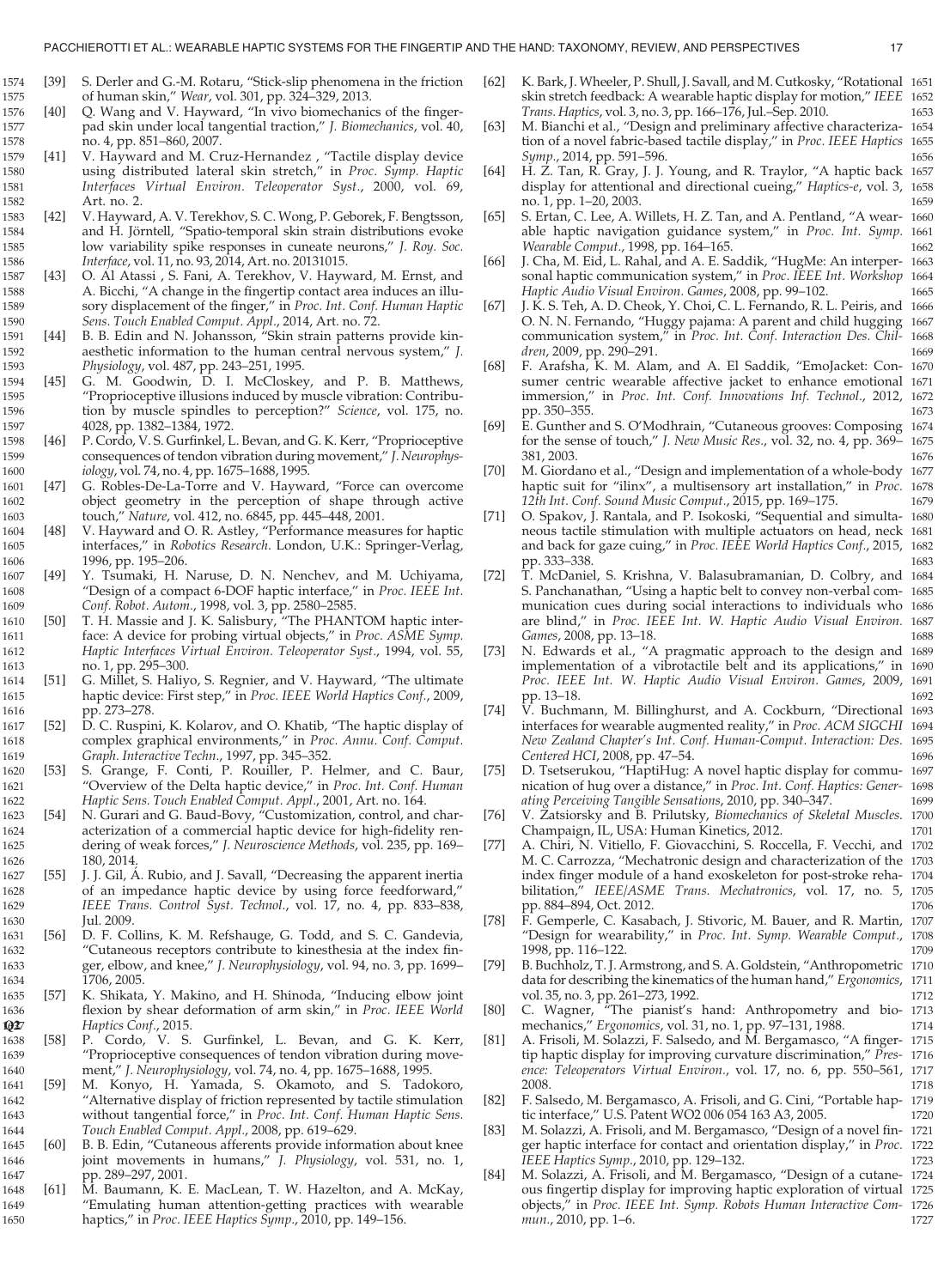- 1728 [85] M. Gabardi, M. Solazzi, D. Leonardis, and A. Frisoli, "A new<br>1729 wearable fingertip haptic interface for the rendering of virtual 1729 wearable fingertip haptic interface for the rendering of virtual<br>1730 shapes and surface features." in Proc. IEEE Haptics Sump.. 2016. 1730 shapes and surface features," in Proc. IEEE Haptics Symp., 2016, pp. 140–146.
- 1731 pp. 140–146.<br>1732 **1861 C. Pacchier** C. Pacchierotti, A. Tirmizi, and D. Prattichizzo, "Improving 1733 transparency in teleoperation by means of cutaneous tactile force<br>1734 feedback." ACM Trans. Appl. Perception. vol. 11. no. 1. 2014. 1734 feedback," ACM Trans. Appl. Perception, vol. 11, no. 1, 2014, 1735 Art. no. 4<br>1736 **1871** M. Kim.
- 1736 [87] M. Kim, I. Jang, Y. Lee, Y. Lee, and D. Lee, "Wearable 3-DOF"<br>1737 Cutaneous bantic device with integrated IMU-based finger 1737 cutaneous haptic device with integrated IMU-based finger<br>1738 tracking " in Proc. Int. Conf. Ubiquitous Robots Ambient Intell. 1738 tracking," in Proc. Int. Conf. Ubiquitous Robots Ambient Intell.,<br>1739 1016.pp. 649–649 1739 2016, pp. 649–649.<br>1740 **1881** D. Prattichizzo. C
- 1740 [88] D. Prattichizzo, C. Pacchierotti, S. Cenci, K. Minamizawa, and 1741 G. Rosati, "Using a fingertip tactile device to substitute kines-<br>1742 thetic feedback in haptic interaction." in Proc. Int. Conf. Haptics: 1742 thetic feedback in haptic interaction," in Proc. Int. Conf. Haptics:<br>1743 Generating Perceining Tangible Sensations 2010 pp. 125–130 1743 Generating Perceiving Tangible Sensations, 2010, pp. 125–130.<br>1744 [89] C. Pacchierotti, F. Chinello, and D. Prattichizzo, "Cuta
- 1744 [89] C. Pacchierotti, F. Chinello, and D. Prattichizzo, "Cutaneous 1745 device for teleoperated needle insertion," in Proc. IEEE RAS<br>1746 FMBS Int. Conf. Biomed. Robot. Biomechatronics. 2012. pp. 32–37. 1746 EMBS Int. Conf. Biomed. Robot. Biomechatronics, 2012, pp. 32–37.
- 1747 [90] L. Meli, S. Scheggi, C. Pacchierotti, and D. Prattichizzo, 1748 "Wearable haptics and hand tracking via an RGB-D camera for 1749 immersive tactile experiences," in Proc. ACM Special Interest 1750 Group Comput. Graph. Interactive Techn. Conf. Posters, 2014, Art. no. 56.
- 1752 [91] S. Scheggi, L. Meli, C. Pacchierotti, and D. Prattichizzo, "Touch 1753 the virtual reality: Using the Leap Motion controller for hand 1754 tracking and wearable tactile devices for immersive haptic ren-1755 dering," in Proc. ACM Special Interest Group Comput. Graph. Inter-1756 active Techn. Conf. Posters, 2015, Art. no. 31.
- 1757 [92] B. B. Edin, L. Ascari, L. Beccai, S. Roccella, J.-J. Cabibihan, and 1758 M. Carrozza, "Bio-inspired sensorization of a biomechatronic 1759 robot hand for the grasp-and-lift task," Brain Res. Bulletin, 1760 vol. 75, no. 6, pp. 785–795, 2008.
- 1761 [93] G. Westling and R. S. Johansson, "Responses in glabrous skin 1762 mechanoreceptors during precision grip in humans," Exp. Brain 1763 Res., vol. 66, no. 1, pp. 128–140, 1987.
- F. Chinello, M. Malvezzi, C. Pacchierotti, and D. Prattichizzo, 1765 "Design and development of a 3RRS wearable fingertip cutane-<br>1766 ous device." in Proc. IEEE/ASME Int. Conf. Adv. Intell. Mecha-1766 ous device," in Proc. IEEE/ASME Int. Conf. Adv. Intell. Mecha-<br>1767 tronics, 2015, pp. 293–298. tronics, 2015, pp. 293-298.
- 1768 [95] A. G. Perez et al., "Optimization-based wearable tactile ren-<br>1769 dering." IEEE Trans. Haptics, 2017. dering," IEEE Trans. Haptics, 2017.
- 1770 [96] Y. Shimizu, S. Saida, and H. Shimura, "Tactile pattern recognition by graphic display: Importance of 3-D information for haptic tion by graphic display: Importance of 3-D information for haptic 1772 perception of familiar objects," Perception Psychophysics, vol. 53, no. 1, pp. 43-48, 1993.
- 1774 [97] R. D. Howe, W. J. Peine, D. A. Kantarinis, and J. S. Son, "Remote<br>1775 **palpation technology**," IEEE Eng. Med. Biol. Mag., vol. 14, no. 3, palpation technology," IEEE Eng. Med. Biol. Mag., vol. 14, no. 3, 1776 pp. 318–323, May / Jun. 1995.<br>1777 [98] S.-C. Kim et al., "Small and li
- 1777 [98] S.-C. Kim et al., "Small and lightweight tactile display (SaLT) and 1778 its application," in Proc. 3rd Joint EuroHaptics Conf. Symp. Haptic 1779 *Interfaces Virtual Environ. Teleoperator Syst., 2009, pp. 69–74.*<br>1780 **ISP IDEL Enviroption** I. Sarakoglou. N. Tsagarakis. and D. G. Caldwell. "A portal
- 1780 [99] I. Sarakoglou, N. Tsagarakis, and D. G. Caldwell, "A portable fingertip tactile feedback array-transmission system reliability and 1782 modelling," in Proc. 1st Joint Eurohaptics Conf. Symp. Haptic Inter-<br>1783 faces Virtual Environ. Teleoperator Syst., 2005, pp. 547–548. faces Virtual Environ. Teleoperator Syst., 2005, pp. 547-548.
- 1784 [100] I. Sarakoglou, N. G. Tsagarakis, and D. G. Caldwell, "A compact tactile display suitable for integration in VR and teleoperation," tactile display suitable for integration in VR and teleoperation," 1786 in Proc. IEEE Int. Conf. Robot. Autom., 2012, pp. 1018–1024.
- [101] I. Sarakoglou, N. Garcia-Hernandez , N. G. Tsagarakis, and D. G. 1788 Caldwell, "A high performance tactile feedback display and its 1789 integration in teleoperation," IEEE Trans. Haptics, vol. 5, no. 3, 1790 pp. 252–263, Jul.–Sep. 2012.
- 1791 [102] D. G. Caldwell, N. Tsagarakis, and C. Giesler, "An integrated 1792 tactile/shear feedback array for stimulation of finger 1793 mechanoreceptor," in Proc. IEEE Int. Conf. Robot. Autom., 1999, 1794 vol. 1, pp. 287–292.
- 1795 [103] D. G. Caldwell, G. Medrano-Cerda, and M. Goodwin, 1796 "Characteristics and adaptive control of pneumatic muscle actua-<br>1797 tors for a robotic elbow," in Proc. IEEE Int. Conf. Robot. Autom., 1797 tors for a robotic elbow," in Proc. IEEE Int. Conf. Robot. Autom.,<br>1798 1994. pp. 3558–3563. 1798 1994, pp. 3558-3563.<br>1799 [104] I. M. Koo, K. Jung. I
- 1799 [104] I. M. Koo, K. Jung, J. C. Koo, J.-D. Nam, Y. K. Lee, and H. R. Choi, 1800 <br>1800 "Development of soft-actuator-based wearable tactile display." 1800 "Development of soft-actuator-based wearable tactile display,"<br>1801 IEEE Trans. Robot., vol. 24, no. 3, pp. 549–558, Jun. 2008. 1801 IEEE Trans. Robot., vol. 24, no. 3, pp. 549–558, Jun. 2008.
- [105] G. Frediani, D. Mazzei, D. E. De Rossi, and F. Carpi, "Wearable 1803 wireless tactile display for virtual interactions with soft bodies,'<br>1804 Frontiers Bioengineering Biotechnol.. vol. 2. 2014. Art. no. 31. Frontiers Bioengineering Biotechnol., vol. 2, 2014, Art. no. 31.
- [106] J. C. Bliss, J. W. Hill, and B. Wilber, Characteristics of the Tactile 1805 Information Channel. Washington, DC, USA: National Aeronau- 1806 tics and Space Administration, 1969. 1807<br>E. G. Johnsen and W. R. Corliss, Human Factors Applications in 1808
- [107] E. G. Johnsen and W. R. Corliss, Human Factors Applications in 1808 Teleoperator Design and Operation. New York, NY, USA: Wiley-1810<br>K. B. Shimoga, "A survey of perceptual feedback issues in dex- 1811
- [108] K. B. Shimoga, "A survey of perceptual feedback issues in dex- 1811 terous telemanipulation. II. Finger touch feedback," in Proc. IEEE 1812 Virtual Reality Annu. Int. Symp., 1993, pp. 271–279. 1813
- [109] Y. Kim, S. Kim, T. Ha, I. Oakley, W. Woo, and J. Ryu, "Air-jet but- 1814 ton effects in AR," in Proc. 16th Int. Conf. Advances Artif. Reality 1815<br>Tele-Existence, 2006, pp. 384–391. Tele-Existence, 2006, pp. 384–391.<br>G. Mov. C. Wagner, and R. S. Fearing. "A compliant tactile dis- 1817
- [110] G. Moy, C. Wagner, and R. S. Fearing, "A compliant tactile dis- 1817 play for teletaction." in *Proc. IEEE Int. Cont. Robot. Autom.*, 2000. 1818 play for teletaction," in Proc. IEEE Int. Conf. Robot. Autom., 2000, 1818 vol. 4, pp. 3409–3415. 1819
- [111] J. C. Gwilliam, A. Degirmenci, M. Bianchi, and A. M. Okamura, 1820 "Design and control of an air-jet lump display," in *Proc. IEEE* 1821<br>Haptics Sump 2012 pp 45–49 Haptics Symp., 2012, pp. 45–49.<br>D. Tsetserukou, S. Hosokawa, and K. Terashima, "LinkTouch: A 1823
- [112] D. Tsetserukou, S. Hosokawa, and K. Terashima, "LinkTouch: A 1823 wearable haptic device with five-bar linkage mechanism for pre- 1824<br>sentation of two-DOF force feedback at the fingerpad." in *Proc.* 1825 sentation of two-DOF force feedback at the fingerpad," in Proc. IEEE Haptics Symp., 2014, pp. 307–312.<br>D. Leonardis. M. Solazzi, I. Bortone, and A. Frisoli. "A wearable 1827
- [113] D. Leonardis, M. Solazzi, I. Bortone, and A. Frisoli, "A wearable fingertip haptic device with 3 DoF asymmetric 3-RSR kine- 1828 matics," in Proc. IEEE World Haptics Conf., 2015, pp. 388-393. 1829
- [114] D. Leonardis, M. Solazzi, I. Bortone, and A. Frisoli, "A 3-RSR 1830 haptic wearable device for rendering fingertip contact forces," 1831 IEEE Trans. Haptics, 2016. 1832
- [115] B. Gleeson, S. Horschel, and W. R. Provancher, "Design of a fin- 1833 gertip-mounted tactile display with tangential skin displacement 1834 feedback," IEEE Trans. Haptics, vol. 3, no. 4, pp. 297–301, 1835 Oct.–Dec. 2010. 1836
- [116] M. Solazzi, W. R. Provancher, A. Frisoli, and M. Bergamasco, 1837 "Design of a SMA actuated 2-DoF tactile device for displaying 1838 tangential skin displacement," in Proc. IEEE World Haptics Conf., 1839 1840<br>C. Pacchierotti, G. Salvietti, I. Hussain, L. Meli, and D. Pratti- 1841
- [117] C. Pacchierotti, G. Salvietti, I. Hussain, L. Meli, and D. Prattichizzo, "The hRing: A wearable haptic device to avoid occlusions 1842<br>in hand tracking." in *Proc. IEEE Haptics Sump.*, 2016, pp. 134-139, 1843 in hand tracking," in Proc. IEEE Haptics Symp., 2016, pp. 134–139. 1843<br>M. Bianchi, E. Battaglia, M. Poggiani, S. Ciotti, and A. Bicchi, "A. 1844
- [118] M. Bianchi, E. Battaglia, M. Poggiani, S. Ciotti, and A. Bicchi, "A wearable fabric-based display for haptic multi-cue delivery," in 1845 Proc. IEEE Haptics Symp., 2016, pp. 277–283. 1846
- [119] A. Girard, M. Marchal, F. Gosselin, A. Chabrier, F. Louveau, and 1847 A. Lécuyer, "HapTip: Displaying haptic shear forces at the fin-1848 gertips for multi-finger interaction in virtual environments," 1849<br>Frontiers ICT, vol. 3, 2016, Art. no. 6.  $\bar{F}$ rontiers ICT, vol. 3, 2016, Art. no. 6.
- [120] S. B. Schorr and A. Okamura, "Three-dimensional skin deforma- 1851 tion as force substitution: Wearable device design and perfor- 1852 mance during haptic exploration of virtual environments," IEEE 1853 Trans. Haptics, 2017. 1854
- [121] S. Pabon et al., "A data-glove with vibro-tactile stimulators for 1855 virtual social interaction and rehabilitation," in Proc. Annu. Int. 1857 Workshop Presence, 2007.<br>F. Sanfilippo, L. I. Hatledal, and K. Pettersen, "A fully–immer- 1858
- [122] F. Sanfilippo, L. I. Hatledal, and K. Pettersen, "A fully-immersive hapto–audio–visual framework for remote touch," in Proc. 1859 IEEE Int. Conf. Innovations Inf. Technol., 2015. 1860
- [123] J. Foottit, D. Brown, S. Marks, and A. Connor, "Development of a 1861 wearable haptic game interface," EAI Endorsed Trans. Creative 1862 Technol., vol. 16, no. 6, Apr. 2016, Art. no. e5. 1863
- [124] W. Provancher, M. Cutkosky, K. Kuchenbecker, and G. Niemeyer, 1864 "Contact location display for haptic perception of curvature and 1865 object motion," Int. J. Robot. Res., vol. 24, no. 9, pp. 691–702, 2005. 1866
- [125] W. R. Provancher, K. J. Kuchenbecker, G. Niemeyer, and M. R. 1867 Cutkosky, Perception of Curvature and Object Motion Via Contact 1868 Location Feedback. Berlin, Germany: Springer, 2005, pp. 456–465. 1869
- [126] R. L. Koslover, B. T. Gleeson, J. T. De Bever, and W. R. 1870 Provancher, "Mobile navigation using haptic, audio, and visual 1871 direction cues with a handheld test platform," IEEE Trans. Hap- 1872 tics, vol. 5, no. 1, pp. 33–38, Jan.–Mar. 2012. 1873
- [127] D. Prattichizzo, F. Chinello, C. Pacchierotti, and K. Minamizawa, 1874 "RemoTouch: A system for remote touch experience," in Proc. IEEE 1875 Int. Symp. Robots Human Interactive Commun., 2010, pp. 676–679. 1876
- [128] I. Hussain, G. Salvietti, L. Meli, C. Pacchierotti, and D. 1877 Prattichizzo, "Using the robotic sixth finger and vibrotactile 1878 feedback for grasp compensation in chronic stroke patients," 1879 in Proc. IEEE/RAS-EMBS Int. Conf. Rehabil. Robot., 2015, 1880 pp. 67–72. 1881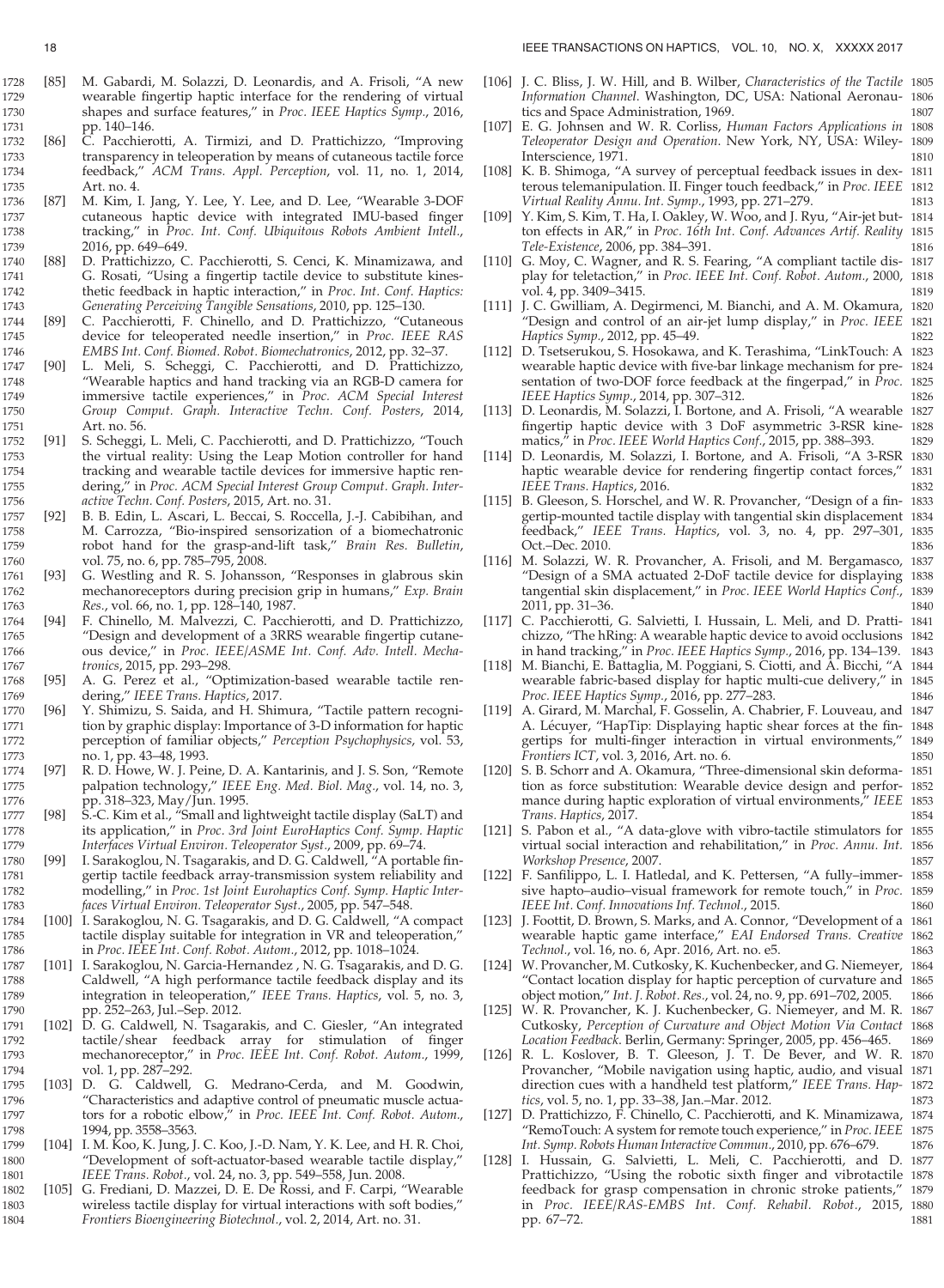- 1886 Converging Clinical and Engineering Research on Neurorehabilitation
- 1887 II. Cham, Switzerland: Springer, 2017, pp. 443–447.<br>1888 II.311 L.-T. Cheng. R. Kazman. and I. Robinson. "Vibrota 1888 [131] L.-T. Cheng, R. Kazman, and J. Robinson, "Vibrotactile feedback<br>1889 **in delicate virtual reality operations**." in *Proc. ACM Int. Conf.*
- 
- 

1889 in delicate virtual reality operations," in Proc. ACM Int. Conf.<br>1890 Multimedia 1997 pp. 243–251. *Multimedia*, 1997, pp. 243–251.<br>1891 **Multimedia Multiple 1891**  [132] Y. Kurita, M. Shinohara, and J. Ueda, "Wearable sensorimotor enhancer for fingertip based on stochastic resonance effect," IEEE Trans. Human-Mach. Syst., vol. 43, no. 3, pp. 333–337, May

1882 [129] M. Bianchi, "A fabric-based approach for wearable haptics," Elec-<br>1883 tronics. vol. 5. no. 3. 2016. Art. no. 44.

neuro motor rehabilitation of children with cerebral palsy," in

- 1894 2013<br>1895 [133] J. M. 1895 [133] J. M. Romano, S. R. Gray, N. T. Jacobs, and K. J. Kuchenbecke, 1896 "Toward tactilely transparent gloves: Collocated slip sensing<br>1897 and vibrotactile actuation " in Proc. 3rd Joint EuroHantics Conf 1897 and vibrotactile actuation," in Proc. 3rd Joint EuroHaptics Conf.<br>1898 Sump. Haptic Interfaces Virtual Environ. Teleoperator Syst., 2009. 1898 Symp. Haptic Interfaces Virtual Environ. Teleoperator Syst., 2009, 1899 pp. 279–284.<br>1900 11341 S. Krishna, S.
- 1900 [134] S. Krishna, S. Bala, T. McDaniel, S. McGuire, and S. Panchanathan, 1901 "VibroGlove: An assistive technology aid for conveying facial<br>1902 - expressions." in Proc. Int. Conf. Human Factors Comput. Sust. 2010. expressions," in Proc. Int. Conf. Human Factors Comput. Syst., 2010, 1903 pp. 3637–3642.<br>1904 [135] Y. Muramatsu
- Y. Muramatsu, M. Niitsuma, and T. Thomessen, "Perception of 1905 tactile sensation using vibrotactile glove interface," in Proc. IEEE 1906 Int. Conf. Cognitive Infocommunications, 2012, pp. 621–626.
- 1907 [136] P. Galambos and P. Baranyi, "Vibrotactile force feedback for tele-1908 manipulation: Concept and applications," in Proc. IEEE Int. Conf. 1909 Cognitive Infocommunications, 2011, pp. 1–6.
- 1910 [137] D. Bial, D. Kern, F. Alt, and A. Schmidt, "Enhancing outdoor 1911 navigation systems through vibrotactile feedback," in Proc. Int. 1912 Conf. Human Factors Comput. Syst., 2011, pp. 1273–1278.
- 1913 [138] A. M. Murray, R. L. Klatzky, and P. K. Khosla, "Psychophysical 1914 characterization and testbed validation of a wearable vibrotactile 1915 glove for telemanipulation," Presence: Teleoperators Virtual Envi-1916 ron., vol. 12, no. 2, pp. 156–182, 2003.
- 1917 [139] P. Heo, G. M. Gu, S.-J. Lee, K. Rhee, and J. Kim, "Current hand<br>1918 exoskeleton technologies for rehabilitation and assistive engiexoskeleton technologies for rehabilitation and assistive engi-1919 neering," Int. J. Precision Eng. Manuf., vol. 13, no. 5, pp. 807–824,<br>1920 2012. 1920 2012<br>1921 [140] M. N
- [140] M. M. Foumashi, M. Troncossi, and V. P. Castelli, "State-of-the-1922 art of hand exoskeleton systems," Internal Report Università di<br>1923 Bologna–DIEM. 2011. [Online]. Available: http://amsacta.unibo. 1923 Bologna–DIEM. 2011. [Online]. Available: [http://amsacta.unibo.](http://amsacta.unibo.it/3198/1/Mozaffari-et-al_2011.pdf) 1924 [it/3198/1/Mozaffari-et-al\\_2011.pdf](http://amsacta.unibo.it/3198/1/Mozaffari-et-al_2011.pdf)<br>1925 [141] H. In, K.-J. Cho, K. Kim, and B. I
- [141] H. In, K.-J. Cho, K. Kim, and B. Lee, "Jointless structure and 1926 under-actuation mechanism for compact hand exoskeleton," in<br>1927 Proc. IEEE Int. Conf. Rehabil. Robot., 2011, pp. 1–6. Proc. IEEE Int. Conf. Rehabil. Robot., 2011, pp. 1-6.
- 1928 [142] H. In, B. B. Kang, M. Sin, and K.-J. Cho, "Exo-Glove: Soft wear-<br>1929 able robot for the hand with soft tendon routing system," IEEE able robot for the hand with soft tendon routing system," IEEE 1930 Robot. Autom. Mag., vol. 22, no. 1, pp. 97–105, Mar. 2015.<br>1931 [143] R. M. Pierce, E. A. Fedalei, and K. J. Kuchenbecker, "A
- [143] R. M. Pierce, E. A. Fedalei, and K. J. Kuchenbecker, "A wearable 1932 device for controlling a robot gripper with fingertip contact,<br>1933 pressure, vibrotactile, and grip force feedback," in Proc. IEEE pressure, vibrotactile, and grip force feedback," in Proc. IEEE 1934 *Haptics Symp., 2014, pp. 19–25.*<br>1935 **[144] R. M. Khurshid, N. Fitter, I**
- [144] R. M. Khurshid, N. Fitter, E. Fedalei, and K. Kuchenbecker, 1936 "Effects of grip-force, contact, and acceleration feedback on a<br>1937 teleoperated pick-and-place task." IEEE Trans. Haptics. vol. 10. teleoperated pick-and-place task," IEEE Trans. Haptics, vol. 10, 1938 no. 1, pp. 40–53, Jan.–Mar. 2017.
- [145] J. Iqbal, N. Tsagarakis, and D. Caldwell, "Four-fingered light-1940 weight exoskeleton robotic device accommodating different 1941 hand sizes." Electron. Lett.. vol. 51. no. 12. pp. 888–890. 2015. hand sizes," Electron. Lett., vol. 51, no. 12, pp. 888-890, 2015.
- 1942 [146] M. Bergamasco, "Design of hand force feedback systems for 1943 glove-like advanced interfaces," in Proc. IEEE Int. Workshop Robot 1944 Human Commun., 1992, pp. 286–293.
- 1945 [147] M. Bergamasco–, "Haptic interfaces: The study of force and tac-1946 tile feedback systems," in Proc. IEEE Int. Workshop Robot Human 1947 Commun., 1995, pp. 15–20.
- 1948 [148] C. A. Avizzano, F. Bargagli, A. Frisoli, and M. Bergamasco, "The 1949 hand force feedback: Analysis and control of a haptic device for<br>1950 the human-hand." in *Proc. IEEE Int. Conf. Sust. Man Cubern.*. 1950 the human-hand," in Proc. IEEE Int. Conf. Syst. Man Cybern.,<br>1951 2000, vol. 2, pp. 989–994. 1951 2000, vol. 2, pp. 989–994<br>1952 [149] M. Fontana, A. Dettori, F.
- [149] M. Fontana, A. Dettori, F. Salsedo, and M. Bergamasco, "Mechanical 1953 design of a novel hand exoskeleton for accurate force displaying,"<br>1954 in Proc. IEEE Int. Conf. Robot. Autom., 2009. pp. 1704–1709. 1954 in Proc. IEEE Int. Conf. Robot. Autom., 2009, pp. 1704–1709.
- 1955 [150] D. Leonardis et al., "An EMG-controlled robotic hand exoskele-1956 ton for bilateral rehabilitation," IEEE Trans. Haptics, vol. 8, no. 2, 1957 pp. 140–151, Apr.–Jun. 2015.
- [151] T. Koyama, I. Yamano, K. Takemura, and T. Maeno, "Multi-fin- 1958 gered exoskeleton haptic device using passive force feedback for 1959 dexterous teleoperation," in Proc. IEEE/RSJ Int. Conf. Intell. Robots 1960 Syst., 2002, vol. 3, pp. 2905–2910. 1961
- [152] S. L. Springer and N. J. Ferrier, "Design and control of a force- 1962 reflecting haptic interface for teleoperational grasping," J. Mech. 1963 reflecting haptic interface for teleoperational grasping," J. Mech. 1963 Des., vol. 124, no. 2, pp. 277–283, 2002.<br>Y. Tanaka, H. Yamauchi, and K. Amemiya, "Wearable haptic dis- 1965
- [153] Y. Tanaka, H. Yamauchi, and K. Amemiya, "Wearable haptic dis- 1965<br>play for immersive virtual environment." in *Proc. IFPS Int. Sump.* 1966 play for immersive virtual environment," in Proc. JFPS Int. Symp. 1966 Fluid Power, 2002, pp. 309–314. 1967
- [154] M. Bouzit, G. Burdea, G. Popescu, and R. Boian, "The Rutgers 1968<br>Master II-new design force-feedback glove." IEEE/ASME Trans. 1969 Master II-new design force-feedback glove," IEEE/ASME Trans. 1969<br>Mechatronics. vol. 7, no. 2, pp. 256–263. Jun. 2002. Mechatronics, vol. 7, no. 2, pp. 256–263, Jun. 2002. 1970<br>P. Heo and J. Kim. "Power-assistive finger exoskeleton with a 1971
- [155] P. Heo and J. Kim, "Power-assistive finger exoskeleton with a 1971 palmar opening at the fingerpad," IEEE Trans. Biomed. Eng., 1972<br>vol 61 no 11 nn 2688–2697 Nov 2014 vol. 61, no. 11, pp. 2688–2697, Nov. 2014.<br>K. Tadano. M. Akai. K. Kadota. and K. Kawashima. "Devel- 1974
- [156] K. Tadano, M. Akai, K. Kadota, and K. Kawashima, "Devel- 1974 opment of grip amplified glove using bi-articular mechanism 1975 with pneumatic artificial rubber muscle," in *Proc. IEEE Int. Conf.* 1976 Robot. Autom., 2010, pp. 2363–2368.<br>H. Du. W. Xiong. Z. Wang. and L. Chen. "Design of a new type of 1978
- [157] H. Du, W. Xiong, Z. Wang, and L. Chen, "Design of a new type of 1978 nuclear type of the control of the process in the control of the control of the control of the control of the control of the control of the contro pneumatic force feedback data glove," in Proc. Int. Conf. Fluid 1979<br>Power Mechatronics. 2011. pp. 292–296. Power Mechatronics, 2011, pp. 292–296.<br>W. Surendra, A. Tiahyono, and K. C. Aw. "Portable and wearable, 1981
- [158] W. Surendra, A. Tjahyono, and K. C. Aw, "Portable and wearable five-fingered hand assistive device," in Proc. Int. Conf. Mecha- 1982 tronics Mach. Vis. Practice, 2012, pp. 431–435. 1983
- [159] I. Koo, B. B. Kang, and K.-J. Cho, "Development of hand exoskel- 1984 eton using pneumatic artificial muscle combined with linkage," 1985 J. Korean Soc. Precision Eng., vol. 30, no. 11, pp. 1217–1224, 2013. 1986
- [160] I. Sarakoglou, N. G. Tsagarakis, and D. G. Caldwell, 1987 "Occupational and physical therapy using a hand exoskeleton 1988 based exerciser," in Proc. IEEE/RSJ Int. Conf. Intell. Robots Syst., 1989 2004, vol. 3, pp. 2973–2978. 1990
- [161] A. Wege and G. Hommel, "Development and control of a hand 1991 exoskeleton for rehabilitation of hand injuries," in Proc. IEEE/RSJ 1992 Int. Conf. on Intelligent Robots and Systems, 2005, pp. 3046–3051. 1993
- [162] S. B. Godfrey, R. J. Holley, and P. S. Lum, "Clinical effects of 1994 using HEXORR (hand exoskeleton rehabilitation robot) for 1995<br>movement therapy in stroke rehabilitation." Amer. I. Phus. Med. 1996 movement therapy in stroke rehabilitation," Amer. J. Phys. Med. 1996<br>Rehabil.. vol. 92, no. 11, pp. 947–958, 2013. [1997] Rehabil., vol. 92, no. 11, pp. 947-958, 2013.
- [163] M. Mulas, M. Folgheraiter, and G. Gini, "An EMG-controlled 1998 exoskeleton for hand rehabilitation," in Proc. Int. Conf. Rehabil. 1999 Robot., 2005, pp. 371–374. 2000
- [164] E. B. Brokaw, I. Black, R. J. Holley, and P. S. Lum, "Hand spring 2001 operated movement enhancer (HandSOME): A portable, passive 2002<br>hand exoskeleton for stroke rehabilitation." IEEE Trans. Neural 2003 hand exoskeleton for stroke rehabilitation," IEEE Trans. Neural Syst. Rehabil. Eng., vol. 19, no. 4, pp. 391–399, Aug. 2011. 2004
- [165] Y. Fu, Q. Zhang, F. Zhang, and Z. Gan, "Design and develop- 2005 ment of a hand rehabilitation robot for patient-cooperative ther- 2006<br>apy following stroke." in Proc. Int. Conf. Mechatronics Autom.. 2007 apy following stroke," in Proc. Int. Conf. Mechatronics Autom., 2011, pp. 112–117. 2008
- [166] J. Lee and J. Bae, "Design of a hand exoskeleton for biomechani- 2009 cal analysis of the stroke hand," in Proc. IEEE Int. Conf. Rehabil. 2010 Robot., 2015, pp. 484–489.
- [167] B. B. Kang, H. In, and K. Cho, "Force transmission in joint-less 2012 tendon driven wearable robotic hand." in *Proc. Int. Conf. Control* 2013 tendon driven wearable robotic hand," in Proc. Int. Conf. Control
- Autom. Syst., 2012, pp. 1853–1858.<br>I. Arata. K. Ohmoto. R. Gassert. O. Lambercy. H. Fujimoto. and 2015 [168] J. Arata, K. Ohmoto, R. Gassert, O. Lambercy, H. Fujimoto, and I. Wada, "A new hand exoskeleton device for rehabilitation 2016<br>using a three-lavered sliding spring mechanism." in *Proc. IEEE* 2017 using a three-layered sliding spring mechanism," in Proc. IEEE Int. Conf. Robot. Autom., 2013, pp. 3902–3907. 2018
- [169] C. J. Nycz, T. Bützer, O. Lambercy, J. Arata, G. S. Fischer, and R. 2019 Gassert, "Design and characterization of a lightweight and fully 2020 portable remote actuation system for use with a hand exoskel- 2021 eton," IEEE Robot. Autom. Lett., vol. 1, no. 2, pp. 976–983, Jul. 2022 2016. 2023
- [170] P. Polygerinos, Z. Wang, K. C. Galloway, R. J. Wood, and C. J. 2024 Walsh, "Soft robotic glove for combined assistance and at-home 2025<br>rehabilitation." Robot. Auton. Sust.. vol. 73. pp. 135–143. 2015. 2026
- rehabilitation," Robot. Auton. Syst., vol. 73, pp. 135–143, 2015. 2026<br>B. Allotta, R. Conti, L. Governi, E. Meli, A. Ridolfi, and Y. Volpe, 2027 [171] B. Allotta, R. Conti, L. Governi, E. Meli, A. Ridolfi, and Y. Volpe, 2027 "Development and experimental testing of a portable hand exoskeleton," in Proc. IEEE/RSJ Int. Conf. Intell. Robots Syst., 2015, 2029
- pp. 5339–5344. 2030 [172] R. Conti, B. Allotta, E. Meli, and A. Ridolfi, "Development, design and validation of an assistive device for hand disabilities 2032 based on an innovative mechanism," Robotica, pp. 1-15, 2015. 2003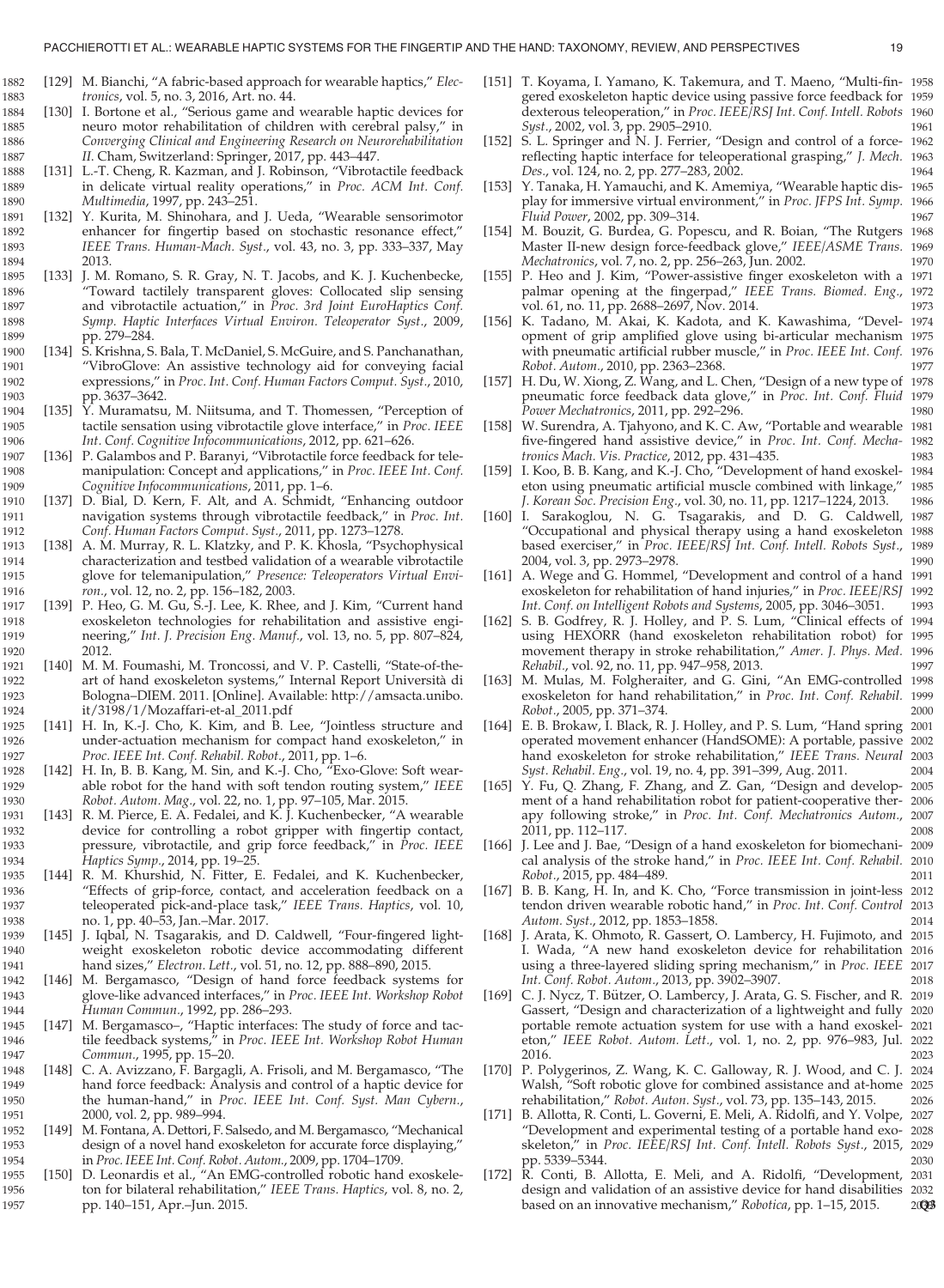- 2034 [173] R. Conti, E. Meli, and A. Ridolfi, "A novel kinematic architecture<br>2035 for portable hand exoskeletons." Mechatronics, vol. 35, pp. 192– 2035 for portable hand exoskeletons," Mechatronics, vol. 35, pp. 192–<br>2036 207.2016.
- 2036 207, 2016.<br>2037 [174] Z. Ma ar [174] Z. Ma and P. Ben-Tzvi, "RML glove—An exoskeleton glove 2038 mechanism with haptics feedback," IEEE/ASME Trans. Mecha-<br>2039 tronics. vol. 20. no. 2. pp. 641–652. Apr. 2015. 2039 tronics, vol. 20, no. 2, pp. 641–652, Apr. 2015.
- 2040 [175] Z. Ma and P. Ben-Tzvi , "Design and optimization of a five-finger haptic glove mechanism," *J. Mechanisms Robot.*, vol. 7, no. 4, 2015, 2041 haptic glove mechanism," J. Mechanisms Robot., vol. 7, no. 4, 2015, 2042 Art. no. 041008.<br>2043 [176] P Agarwal I
- 2043 [176] P. Agarwal, J. Fox, Y. Yun, M. K. O'Malley, and A. D. Desh-2044 pande, "An index finger exoskeleton with series elastic actuation 2045 for rehabilitation: Design, control and performance character-<br>2046 fization." *Int. I. Robot. Res. vol.* 34, no. 14, pp. 1747–1772, 2015. 2046 ization," Int. J. Robot. Res., vol. 34, no. 14, pp. 1747–1772, 2015.
- 2047 [177] H. Kim, M. Kim, and W. Lee, "HapThimble: A wearable haptic<br>2048 device towards usable virtual touch screen." in *Proc. CHI Conf.* 2048 device towards usable virtual touch screen," in *Proc. CHI Conf.*<br>2049 Human Factors Comput, Sust. 2016, pp. 3694–3705 2049 Human Factors Comput. Syst., 2016, pp. 3694–3705.
- 2050 [178] I. Choi, E. W. Hawkes, D. L. Christensen, C. J. Ploch, and S. Follmer, 2051 "Wolverine: A wearable haptic interface for grasping in virtual real-<br>2052 ity." in Proc. IEEE/RSI Int. Conf. Intell. Robots Sust. 2016. pp. 986–993. 2052 ity," in Proc. IEEE/RSJ Int. Conf. Intell. Robots Syst., 2016, pp. 986–993.
- 2053 [179] M. Achibet et al., "FlexiFingers: Multi-finger interaction in VR<br>2054 combining passive haptics and pseudo-haptics." in *Proc. IEEE* 2054 combining passive haptics and pseudo-haptics," in *Proc. IEEE*<br>2055 Sumn 3D User Interfaces 2017 pp. 103–106 2055 Symp. 3D User Interfaces, 2017, pp. 103–106.<br>2056 [180] O. Lambercy, D. Schröder, S. Zwicker, and
- O. Lambercy, D. Schröder, S. Zwicker, and R. Gassert, "Design of 2057 a thumb exoskeleton for hand rehabilitation," in Proc. Int. Con-2058 vention Rehabil. Eng. Assistive Technol., 2013, Art. no. 41.
- 2059 [181] M. Bianchi, F. Fanelli, L. Giordani, A. Ridolfi, F. Vannetti, and 2060 B. Allotta, "An automatic scaling procedure for a wearable and 2061 portable hand exoskeleton," in Proc. IEEE Int. Forum Res. Technol. 2062 Soc. Ind. Leveraging Better Tomorrow, 2016, pp. 1–5.
- 2063 [182] H. Uchiyama, M. A. Covington, and W. D. Potter, "Vibrotactile 2064 glove guidance for semi-autonomous wheelchair operations," in 2065 Proc. Annu. Southeast Regional Conf., 2008, pp. 336–339.
- 2066 [183] Y. Kim, J. Cha, I. Oakley, and J. Ryu, "Exploring tactile movies: 2067 An initial tactile glove design and concept evaluation," IEEE 2068 MultiMedia, 2009.
- 2069 [184] A. Mazzoni and N. Bryan-Kinns, "Mood glove: A haptic wearable prototype system to enhance mood music in film," Entertain-2071 ment Comput., vol. 17, pp. 9–17, 2016.<br>2072 **1851** P. Stergiopoulos, P. Fuchs, and C. L.
- 2072 [185] P. Stergiopoulos, P. Fuchs, and C. Laurgeau, "Design of a 2-finger hand exoskeleton for VR grasping simulation," Proc. Int. 2074 Conf. Human Haptic Sens. Touch Enabled Comput. Appl., 2003, pp. 80–93.
- 2076 [186] M. J. Lelieveld, T. Maeno, and T. Tomiyama, "Design and devel-2077 opment of two concepts for a 4 DOF portable haptic interface 2078 with active and passive multi-point force feedback for the index<br>2079 finger," in Proc. ASME Int. Des. Eng. Tech. Conf. Comput. Inf. Eng. finger," in Proc. ASME Int. Des. Eng. Tech. Conf. Comput. Inf. Eng. 2080 *Conf.*, 2006, pp. 547–556.<br>2081 [187] J. Yang, H. Xie, and J. Sh
- [187] J. Yang, H. Xie, and J. Shi, "A novel motion-coupling design for a 2082 jointless tendon-driven finger exoskeleton for rehabilitation,"<br>2083 Mechanism Mach. Theory, vol. 99, pp. 83–102, 2016. Mechanism Mach. Theory, vol. 99, pp. 83-102, 2016.
- 2084 [188] A. Chiri et al., "HANDEXOS: Towards an exoskeleton device for 2085 the rehabilitation of the hand," in Proc. IEEE/RSJ Int. Conf. Intell. 2086 Robots Syst., 2009, pp. 1106–1111.<br>2087 [189] A. Chiri et al., "On the design
- A. Chiri et al., "On the design of ergonomic wearable robotic 2088 devices for motion assistance and rehabilitation," in *Proc. Annu.*<br>2089 *Int. Conf. IEEE Eng. Med. Biol. Soc.,* 2012, pp. 6124–6127. 2089 Int. Conf. IEEE Eng. Med. Biol. Soc., 2012, pp. 6124–6127.
- 2090 [190] T. Lenzi et al., "The neuro-robotics paradigm: NEURARM, NEU-<br>2091 ROExos, HANDEXOS," in Proc. Annu. Int. Conf. IEEE Eng. Med. ROExos, HANDEXOS," in Proc. Annu. Int. Conf. IEEE Eng. Med. 2092 *Biol. Soc., 2009, pp. 2430–2433.*<br>2093 [191] M. Cempini et al., "Kinemat
- [191] M. Cempini et al., "Kinematics and design of a portable and 2094 wearable exoskeleton for hand rehabilitation," in Proc. IEEE Int. 2095 Conf. Rehabil. Robot., 2013, pp. 1–6.
- 2096 [192] M. Cempini, M. Cortese, and N. Vitiello, "A powered finger– 2097 thumb wearable hand exoskeleton with self-aligning joint axes," 2098 IEEE/ASME Trans. Mechatronics, vol. 20, no. 2, pp. 705–716, Apr. 2099 2015.
- 2100 [193] S. R. Soekadar, M. Witkowski, N. Vitiello, and N. Birbaumer, 2101 "An EEG/EOG-based hybrid brain-neural computer interaction<br>2102 (BNCI) system to control an exoskeleton for the paralyzed hand." 2102 (BNCI) system to control an exoskeleton for the paralyzed hand, 2103 (Biomed. Eng./Biomedizinische Technik, vol. 60, no. 3, pp. 199–205 2103 Biomed. Eng./Biomedizinische Technik, vol. 60, no. 3, pp. 199–205, 2104 2015<br>2105 [194] J. Iql
- 2105 [194] J. Iqbal, N. Tsagarakis, A. E. Fiorilla, and D. Caldwell, "Design requirements of a hand exoskeleton robotic device." in *Proc.* 2106 requirements of a hand exoskeleton robotic device," in Proc.<br>2107 IASTED Int. Conf. Robot. Appl., 2009, vol. 664, no. 81, pp. 44–51. 2107 *IASTED Int. Conf. Robot. Appl.,* 2009, vol. 664, no. 81, pp. 44–51.<br>2108 [195] J. Jabal, N. G. Tsagarakis, A. E. Fiorilla, and D. G. Caldwell.
- [195] J. Iqbal, N. G. Tsagarakis, A. E. Fiorilla, and D. G. Caldwell, "A 2109 portable rehabilitation device for the hand," in *Proc. Annu. Int.*<br>2110 Conf. IEEE Eng. Med. Biol. Soc., 2010. pp. 3694–3697. 2110 Conf. IEEE Eng. Med. Biol. Soc., 2010, pp. 3694–3697.
- [196] J. Iqbal, N. G. Tsagarakis, and D. G. Caldwell, "A multi-DOF 2111 robotic exoskeleton interface for hand motion assistance," in 2112 Proc. Annu. Int. Conf. IEEE Eng. Med. Biol. Soc., 2011, pp. 1575– 2113 1578. 2114
- [197] J. Iqbal, N. Tsagarakis, and D. Caldwell, "Design of a wearable 2115 direct-driven optimized hand exoskeleton device," in Proc. Int. 2116 Conf. Advances Comput.-Human Interactions, 2011, pp. 23–28. 2117
- [198] J. Iqbal, H. Khan, N. G. Tsagarakis, and D. G. Caldwell, "A novel 2118 exoskeleton robotic system for hand rehabilitation–conceptuali- 2119<br>zation to prototyping." Biocubernetics Biomed. Eng., vol. 34, no. 2, 2120 zation to prototyping," Biocybernetics Biomed. Eng., vol. 34, no. 2, 2120 pp. 79–89, 2014. 2121
- [199] J. Iqbal, N. Tsagarakis, and D. Caldwell, "Human hand compati- 2122 ble underactuated exoskeleton robotic system," Electron. Lett., 2123<br>vol. 50. no. 7. pp. 494–496, 2014. vol. 50, no. 7, pp. 494–496, 2014.<br>M. Sarac, M. Solazzi, D. Leonardis, E. Sotgiu, M. Bergamasco, 2125
- [200] M. Sarac, M. Solazzi, D. Leonardis, E. Sotgiu, M. Bergamasco, 2125 and A. Frisoli, "Design of an underactuated hand exoskeleton 2126<br>with joint estimation." in Advances in Italian Mechanism Science, 2127 with joint estimation," in Advances in Italian Mechanism Science. 2127<br>Berlin, Germany: Springer. 2017, pp. 97–105. 2128 Berlin, Germany: Springer, 2017, pp. 97–105.<br>U. Gollner, T. Bieling, and G. Joost, "Mobile Lorm glove: Introduc- 2129
- [201] U. Gollner, T. Bieling, and G. Joost, "Mobile Lorm glove: Introduc- 2129<br>ing a communication device for deaf-blind people." in Proc. Int. 2130 ing a communication device for deaf-blind people," in Proc. Int. 2130<br>Conf. Tangible Embedded Embodied Interaction. 2012. pp. 127-130. 2131 Conf. Tangible Embedded Embodied Interaction, 2012, pp. 127-130.
- [202] J. Martínez, A. García, M. Oliver, J. Molina Masso, and 2132 P. Gonzalez, "Identifying 3D geometric shapes with a vibrotac- 2133 tile glove," IEEE Comput. Graph. Appl., vol. 36, no. 1, pp. 42–51, 2134 Jan./Feb. 2016. 2135
- [203] G. Sziebig, B. Solvang, C. Kiss, and P. Korondi, "Vibro-tactile 2136 feedback for VR systems," in Proc. 2nd Conf. Human Syst. Interac- 2137 tions, 2009, pp. 406–410. 2138
- [204] L. Hayes, "Vibrotactile feedback-assisted performance," in Proc. 2139 Int. Conf. New Interfaces Musical Expression, 2011, pp. 72–75. 2140
- [205] A. Karime, H. Al-Osman , W. Gueaieb, and A. El Saddik, 2141 "E-glove: An electronic glove with vibro-tactile feedback for 2142 wrist rehabilitation of post-stroke patients," in Proc. IEEE Int. 2143 Conf. Multimedia Expo, 2011, pp. 1–6. 2144
- [206] A. Hein and M. Brell, "conTACT—A vibrotactile display for 2145 computer aided surgery," in Proc. 2nd Joint EuroHaptics Conf. 2146<br>Symp. Haptic Interfaces Virtual Environ. Teleoperator Syst., 2007, 2147 Symp. Haptic Interfaces Virtual Environ. Teleoperator Syst., 2007, pp. 531–536. 2148
- [207] J. S. Zelek, S. Bromley, D. Asmar, and D. Thompson, "A haptic 2149 glove as a tactile-vision sensory substitution for wayfinding," J. 2150 Visual Impairment Blindness, vol. 97, no. 10, pp. 1–24, 2003. 2151
- [208] L. I. Lugo-Villeda, A. Frisoli, S. Pabon, M. A. Padilla, E. Sotgiu, 2152 and M. Bergamasco, "Light-exoskeleton and data-glove integra- 2153 tion for enhancing virtual reality applications," in Proc. Int. Conf. 2154 tion for enhancing virtual reality applications," in Proc. Int. Conf. Adv. Robot., 2009, pp. 1–6.<br>E. Giannopoulos, A. Pomes, and M. Slater, "Touching the void: 2156
- [209] E. Giannopoulos, A. Pomes, and M. Slater, "Touching the void: Exploring virtual objects through a vibrotactile glove," Int. J. Vir- 2157 tual Reality, vol. 11, pp. 19-24, 2012.
- [210] J. Foottit, D. Brown, S. Marks, and A. M. Connor, "An intuitive 2159 tangible game controller," in Proc. Conf. Interactive Entertainment, 2014, pp. 1–7. 2161
- [211] F. Delbressine et al., "Motivating arm-hand use for stroke 2162 patients by serious games," in Proc. Int. Conf. IEEE Eng. Med. 2163 Biol. Soc., 2012, pp. 3564–3567. 2164
- [212] C.-Y. Lin, C.-M. Tsai, P.-C. Shih, and H.-C. Wu, "Development of 2165 a novel haptic glove for improving finger dexterity in poststroke 2166 rehabilitation," Technol. Health Care, vol. 24, no. s1, pp. S97–S103, 2167 2015. 2168
- [213] T. Estes, D. Backus, and T. Starner, "A wearable vibration glove 2169 for improving hand sensation in persons with spinal cord injury 2170 using passive haptic rehabilitation," in Proc. Int. Conf. Pervasive 2171 Comput. Technol. Healthcare, 2015, pp. 37–44. 2172
- [214] Newzoo, "Global games market report Q1," 2016. [Online]. Avail- 2173 able: [https://newzoo.com/insights/articles/global-games-market-](https://newzoo.com/insights/articles/global-games-market-<?re 3j?>reaches-99--6-billion-2016-mobile-generating-37/) 2174 [reaches-99–6-billion-2016-mobile-generating-37/](https://newzoo.com/insights/articles/global-games-market-<?re 3j?>reaches-99--6-billion-2016-mobile-generating-37/) 2175
- [215] W. Provancher, "Creating greater VR immersion by emulating 2176 force feedback with ungrounded tactile feedback," IQT Quart., 2177
- vol. 6, no. 2, pp. 18–21, 2014.<br>H. Benko. C. Holz. M. Sinclair, and E. Ofek. "NormalTouch and 2179 [216] H. Benko, C. Holz, M. Sinclair, and E. Ofek, "NormalTouch and 2179 TextureTouch: High-fidelity 3D haptic shape rendering on hand- 2180<br>held virtual reality controllers." in Proc. Annu. Sumn. User Inter- 2181 held virtual reality controllers," in Proc. Annu. Symp. User Interface Softw. Technol., 2016, pp. 717–728. 2182
- [217] C. Grant, "On eve of VR launches, hands-on with a new haptic 2183 ideal," 2016. [Online]. Available: [https://web.archive.org/web/](<?A3B2 tlse=.5w?>https://web.archive.org/web/20160325214035/http://www.polygon.com/virtual-reality/2016/3/25/11306368/tactai-haptics-vr-virtual-reality-touch) 2184 [20160325214035/http://www.polygon.com/virtual-reality/](<?A3B2 tlse=.5w?>https://web.archive.org/web/20160325214035/http://www.polygon.com/virtual-reality/2016/3/25/11306368/tactai-haptics-vr-virtual-reality-touch) 2185 [2016/3/25/11306368/tactai-haptics-vr-virtual-reality-touch](<?A3B2 tlse=.5w?>https://web.archive.org/web/20160325214035/http://www.polygon.com/virtual-reality/2016/3/25/11306368/tactai-haptics-vr-virtual-reality-touch) 2186